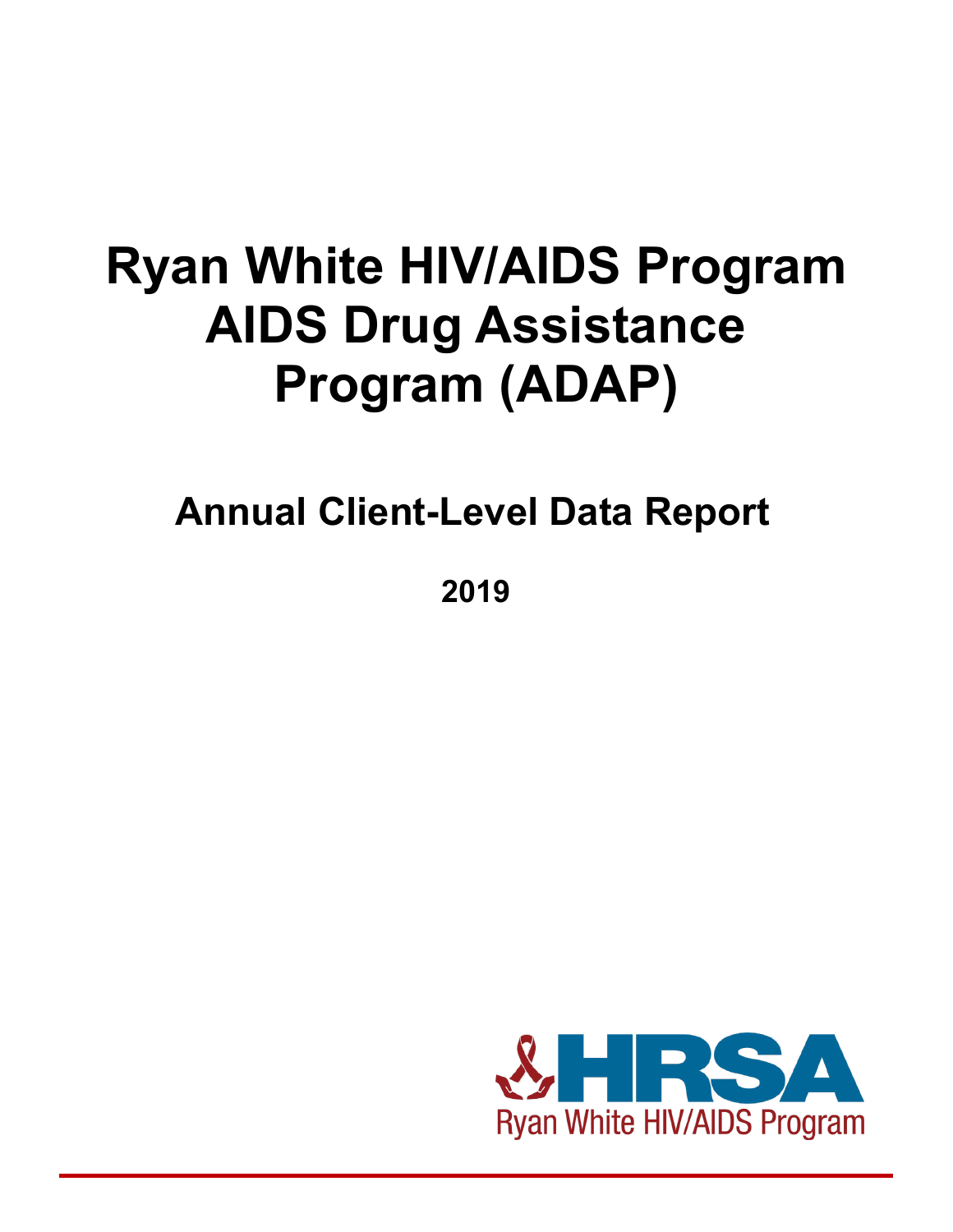The *Ryan White HIV/AIDS Program AIDS Drug Assistance Program (ADAP) Annual Client-Level Data Report* is published by the Division of Policy and Data, HIV/AIDS Bureau (HAB), Health Resources and Services Administration (HRSA), U.S. Department of Health and Human Services, Rockville, Maryland.

Data presented are for clients reported to the HRSA HAB AIDS Drug Assistance Program Data Report (ADR) reporting system for calendar years 2015 through 2019.

The *ADAP Annual Client-Level Data Report* is not copyrighted and may be used and copied without permission. However, citation of this source is appreciated.

#### **Suggested Citation**

Health Resources and Services Administration. *Ryan White HIV/AIDS Program AIDS Drug Assistance*  Program (ADAP) Annual Client-Level Data Report 2019. [https://ryanwhite.hrsa.gov/data/reports.](https://ryanwhite.hrsa.gov/data/reports) June 2022.

#### **Health Resources and Services Administration**

Carole Johnson ..................................................................................................................... *Administrator*

#### **HIV/AIDS Bureau, Health Resources and Services Administration**

**Information about the Ryan White HIV/AIDS Program:** [ryanwhite.hrsa.gov](https://ryanwhite.hrsa.gov)

Information about the Ryan White HIV/AIDS Program AIDS Drug Assistance Program: **[ryanwhite.](https://ryanwhite.hrsa.gov/about/parts-and-initiatives/part-b-adap)** [hrsa.gov/about/parts-and-initiatives/part-b-adap](https://ryanwhite.hrsa.gov/about/parts-and-initiatives/part-b-adap)

#### **Educational and technical assistance materials about HIV infection and the Ryan White HIV/AIDS Program:** [targethiv.org](https://targethiv.org/)

#### **Acknowledgments**

Publication of this report was made possible by the contributions of the Ryan White HIV/AIDS Program ADAP grant recipients that provided ADAP data to HRSA.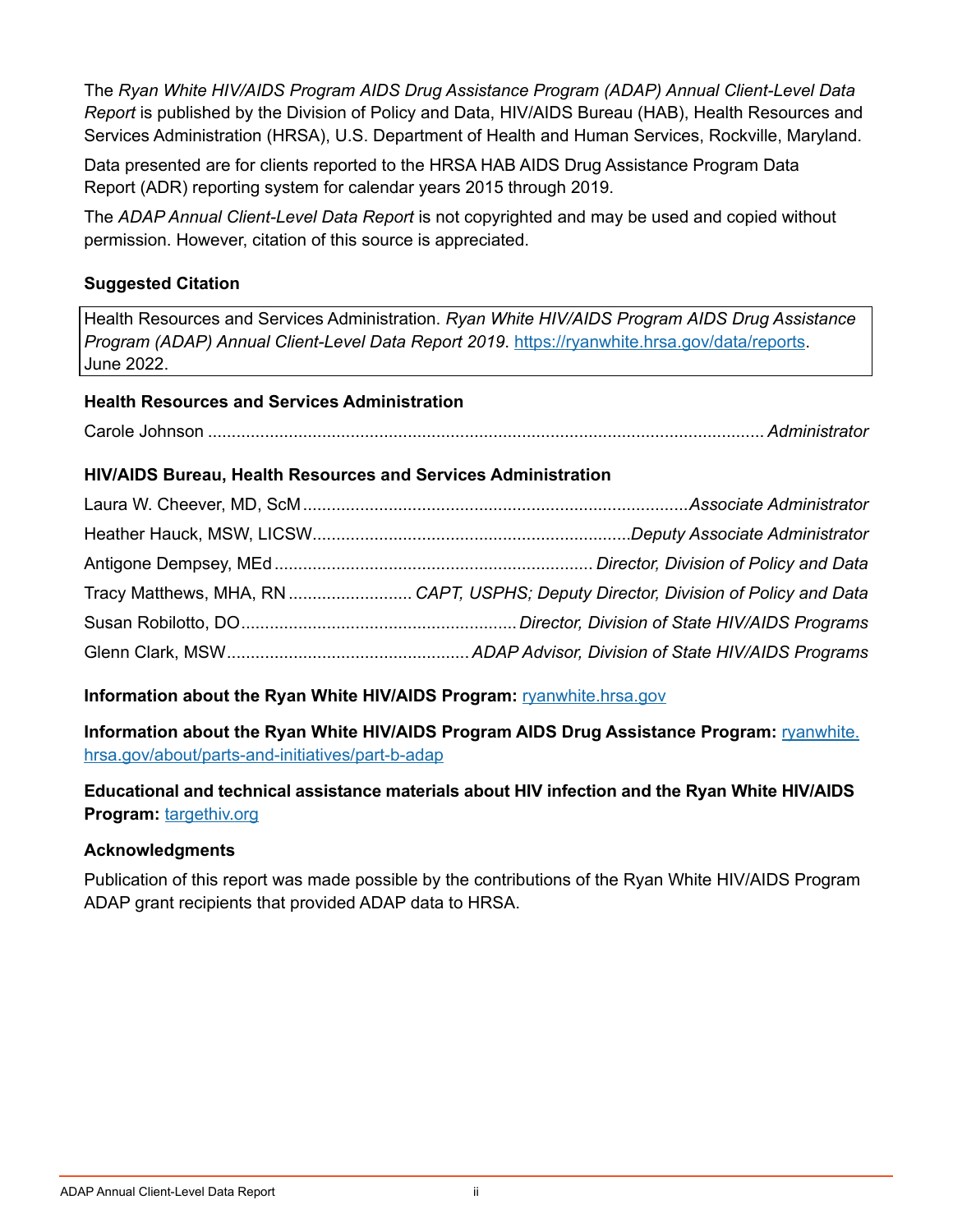## **CONTENTS**

| Commentary<br><b>Technical Notes</b><br><b>References</b><br><b>Tables</b> |                                                                                                                                                 | 1<br>5<br>9<br>10 |
|----------------------------------------------------------------------------|-------------------------------------------------------------------------------------------------------------------------------------------------|-------------------|
| 1                                                                          | AIDS Drug Assistance Program clients (non-RSR), by year and selected<br>characteristics and ADAP services received, 2015-2019-United States and |                   |
| $\overline{2}$                                                             | AIDS Drug Assistance Program clients (non-RSR), by race/ethnicity and                                                                           |                   |
| 3                                                                          | AIDS Drug Assistance Program clients (non-RSR), by gender and selected                                                                          |                   |
| 4                                                                          | AIDS Drug Assistance Program clients (non-RSR), by federal poverty level and                                                                    |                   |
| 5                                                                          | AIDS Drug Assistance Program clients (non-RSR), by health care coverage and                                                                     |                   |
| 6                                                                          | AIDS Drug Assistance Program clients (non-RSR), by HHS region and selected                                                                      |                   |
| $\overline{7}$                                                             | AIDS Drug Assistance Program clients (non-RSR), by ADAP service received and                                                                    |                   |
| 8                                                                          | AIDS Drug Assistance Program clients (non-RSR), by year and state,                                                                              |                   |
| 9                                                                          | AIDS Drug Assistance Program clients (non-RSR), by age group and state,                                                                         |                   |
| 10                                                                         | AIDS Drug Assistance Program clients (non-RSR), by race/ethnicity and state,                                                                    |                   |
| 11                                                                         | AIDS Drug Assistance Program clients (non-RSR), by gender and state,                                                                            |                   |
| 12                                                                         | AIDS Drug Assistance Program clients (non-RSR), by federal poverty level and                                                                    | .25               |
| 13                                                                         | AIDS Drug Assistance Program clients (non-RSR), by ADAP service received and                                                                    |                   |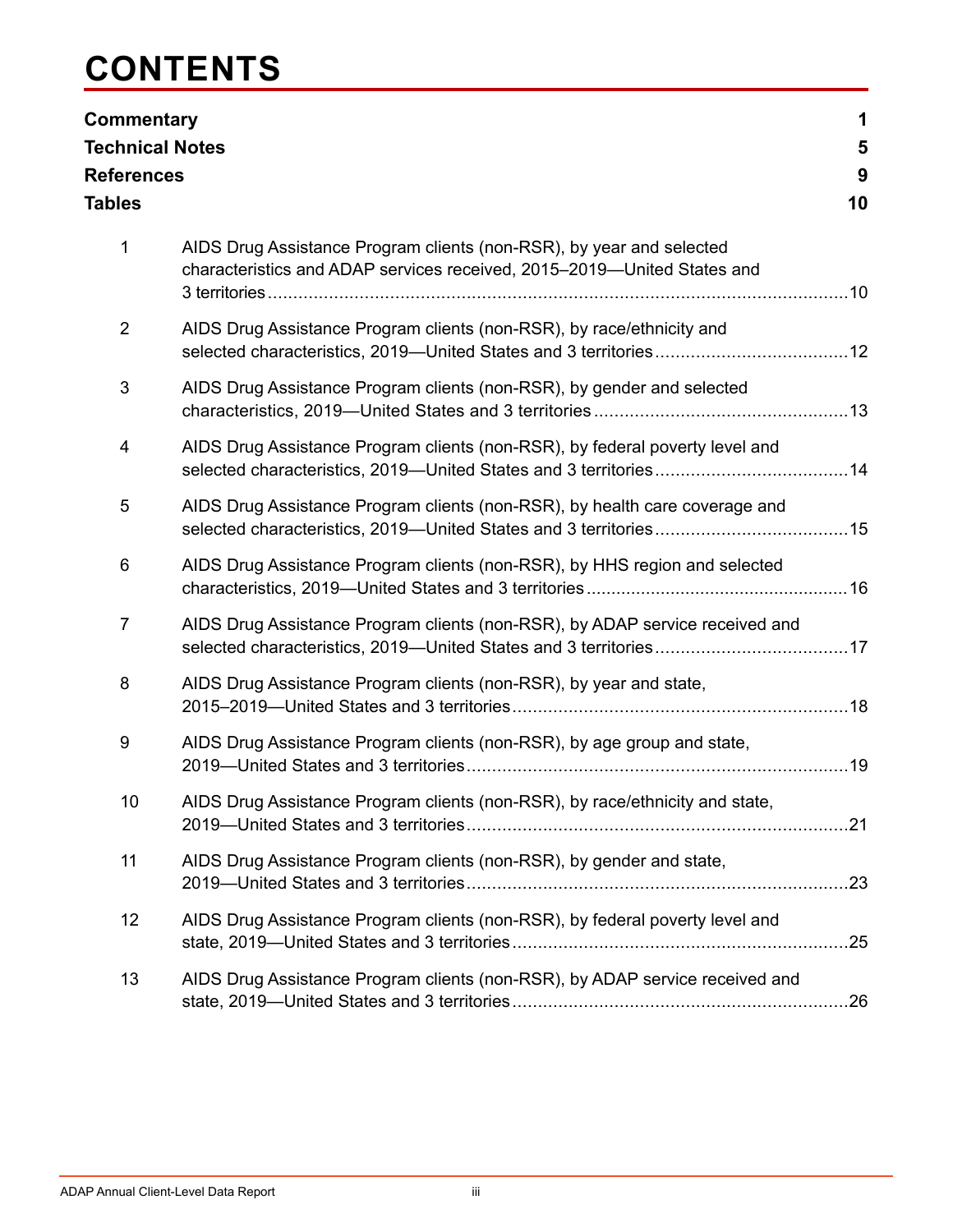# <span id="page-3-0"></span>**COMMENTARY**

The Ryan White HIV/AIDS Program (RWHAP), first enacted by U.S. Congress in 1990, provides a comprehensive system of direct HIV health care, essential support services, and medications for more than half a million people with HIV in the United States. The RWHAP has five statutorily defined Parts that provide funding for core medical and support services, technical assistance, clinical training, and the development of innovative care models to meet the needs of different communities and populations affected by HIV. The RWHAP provides grant funding to all 50 U.S. states, the District of Columbia, Puerto Rico, the U.S. Virgin Islands, and six U.S. Pacific territories to support HIV care and treatment services. The RWHAP legislation authorizes a portion of RWHAP Part B funds to be designated for the AIDS Drug Assistance Program (ADAP), which provides U.S. Food and Drug Administration (FDA)– approved medications to low-income people with HIV.

RWHAP ADAP, hereafter referred to as ADAP, funds may be used to provide HIV and HIV-related prescription drugs and access to medications through the purchase of health care coverage for eligible clients and, in some circumstances, for services that enhance access to, adherence to, and monitoring of drug treatments. The ADAP is critical to ensuring that people with HIV are able to afford and adhere to medication regimens and remain virally suppressed. People with HIV who reach and maintain an undetectable viral load can live a close to normal life span and have effectively no risk of sexually transmitting the virus to an HIV-negative partner. The medication and health care coverage assistance offered by ADAP is crucial for attaining optimal health outcomes among people with HIV, for preventing further transmission of the virus, and, ultimately, for ending the HIV epidemic.

### **History of HRSA's RWHAP AIDS Drug Assistance Program**

The RWHAP is administered by the U.S. Department of Health and Human Services (HHS), Health Resources and Services Administration (HRSA), HIV/AIDS Bureau (HAB). The RWHAP legislation was first enacted in 1990 when Congress passed the Ryan White Comprehensive AIDS Resources Emergency (CARE) Act to address the crisis of the HIV epidemic in the United States. This legislation has been amended and reauthorized four times: in 1996, 2000, 2006, and, most recently, in 2009 as the Ryan White HIV/AIDS Treatment Extension Act of 2009.

In 1987, the FDA approved the drug azidothymidine (AZT, zidovudine, Retrovir) to treat HIV in the United States [\[1\]](#page-11-1). At that time, the cost of this drug was approximately \$10,000 per year, per person this prohibitive cost prevented access to life-saving medication for most people with HIV [\[2\].](#page-11-2) In 1991, HRSA launched the AZT Drug Reimbursement Program with \$30 million approved by Congress under a public health emergency provision, allowing access to HIV treatment for low-income people with HIV [\[2\].](#page-11-2) HRSA's AZT Drug Reimbursement Program laid the foundation for ADAP, which was authorized under the CARE Act in 1996 as a separate line item under Title II (Part B) and classified as a core medical service.

Each state or territory operates an ADAP, and each is unique due to the state or territory's HIV prevalence, health care system, and administrative structures used to ensure HIV medications are available to eligible people with HIV [\[2\]](#page-11-2). The purpose of ADAP, as stated in the RWHAP legislation, is "to provide therapeutics to treat HIV or prevent the serious deterioration of health arising from HIV in eligible individuals, including measures for the prevention and treatment of opportunistic infections" [\[3\]](#page-11-3). To be eligible to receive ADAP services, a client must have a documented diagnosis of HIV, have low income (as defined by the recipient and may be determined based on percent of Federal Poverty Level [FPL]), and meet the residency criteria established by the ADAP within its service area [\[4\].](#page-11-4)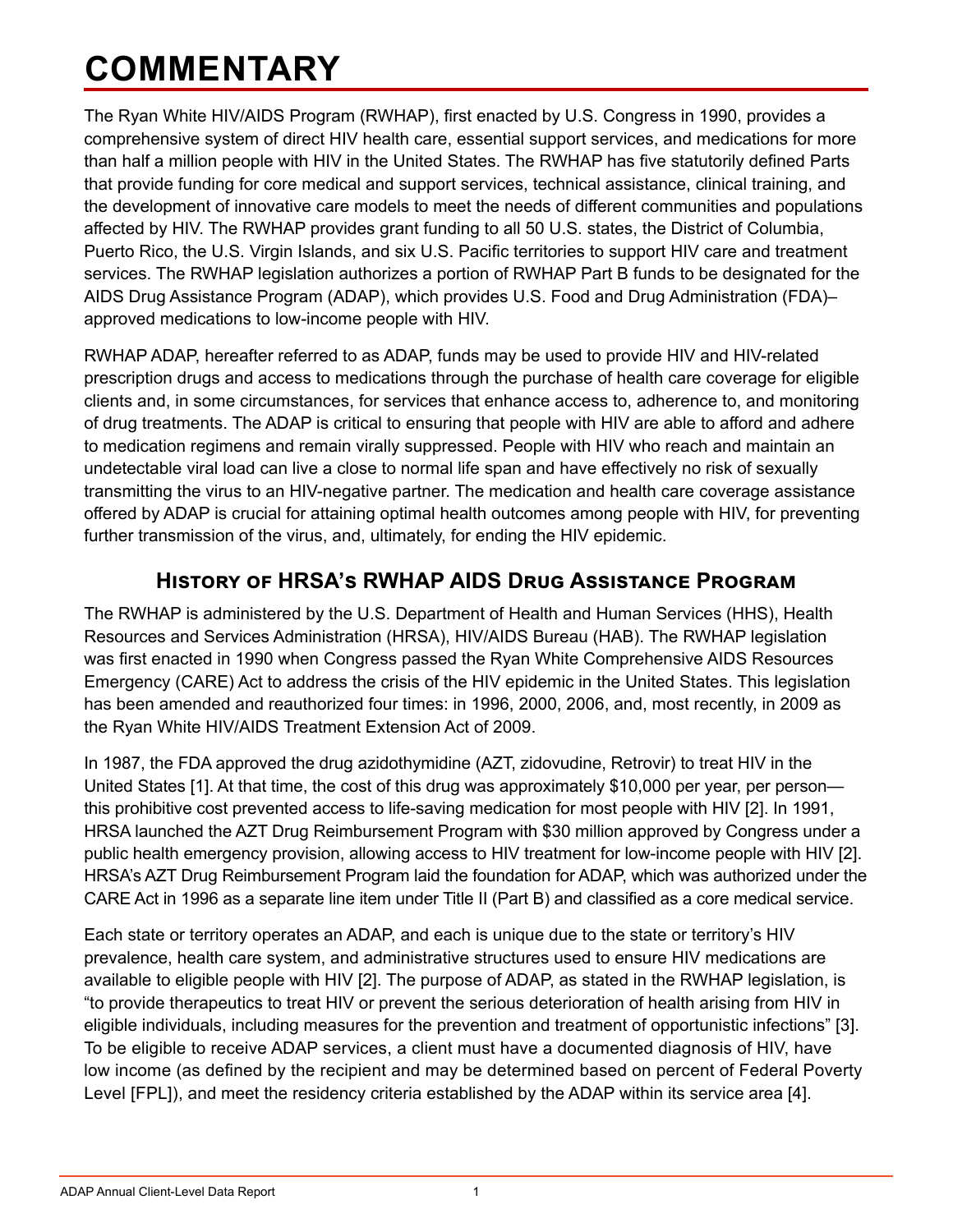Since Congress first appropriated funds for ADAP in 1996, ADAPs have expanded considerably, as has the availability of antiretroviral therapy (ART). Between 1996 and its reauthorization in 2000, ADAP funding increased from \$52 million to \$528 million. In addition, for the first time in 2000, ADAPs were permitted to pay health care coverage costs to support coverage of HIV-related medications [\[2](#page-11-2)[,5\]](#page-11-5). In 2006, Congress appropriated additional funding in a continued effort to reach underserved populations. During the 2009 reauthorization of ADAP, funding levels reached approximately \$900 million in fiscal year 2011 [\[1](#page-11-1)[–](#page-11-2)[3,](#page-11-3)[5\]](#page-11-5) and have remained largely consistent.

The significant increases in ADAP funding since the program was first appropriated underscore the important need for ADAP services for people with HIV. The important role of ADAPs is evidenced by the following:

- Increased and improved HIV testing, resulting in more people knowing their HIV status
- Increased number of people on ART after the U.S. Public Health Service's guidelines indicated the need for early treatment of people with HIV
- More people with HIV living longer
- More intensive use of HIV drugs for long-term HIV survivors
- Increased cost-sharing associated with health care coverage
- Increased cost of medications and health care coverage
- Increased number of people who are virally suppressed, which reduces transmission

As is true for the entire RWHAP, ADAPs serve as the payor of last resort. ADAP grant recipients and subrecipients are expected to enroll clients into health care coverage for which the client may be eligible (i.e., Medicare, Medicaid, or other public and private plans). ADAPs coordinate with other payors and programs to ensure clients have access to HIV medications [\[2,](#page-11-2)[5\]](#page-11-5).

### **About the ADAP Client-Level Data Report**

This report is HRSA HAB's publication of national ADAP client-level data from the ADAP Data Report (ADR) reporting system. It includes client-level data for all clients enrolled in ADAP during calendar years 2015 through 2019, as submitted to HRSA by ADAPs from each of the 50 U.S. states, the District of Columbia, Guam, Puerto Rico, and the U.S. Virgin Islands. A national partner organization, NASTAD, also publishes an annual report called the *National RWHAP Part B and ADAP Monitoring Project Report* [\[5\]](#page-11-5), which is based on aggregate-level data it collects directly from RWHAP Part B and ADAPs. The NASTAD report conceptualizes the ADAP structure, budget, and service utilization within the broader RWHAP Part B system.

Data submitted through the ADR include client demographics, socioeconomic factors (e.g., income as a percentage of the FPL, health care coverage), and service utilization among ADAP clients. These data can be used to evaluate the reach and impact of ADAP on a national level.

The ADR data do not include information about clients receiving non-ADAP RWHAP services, such as core medical and support services; however, many ADAP clients also receive these services. Together, ADAP services and RWHAP direct care and support services create a comprehensive system of care and treatment for low-income people with HIV. Data for clients receiving non-ADAP RWHAP services are reported to HRSA through the RWHAP Services Report (RSR) and are published annually in the *RWHAP Annual Client-Level Data Report* [\[6\]](#page-11-6).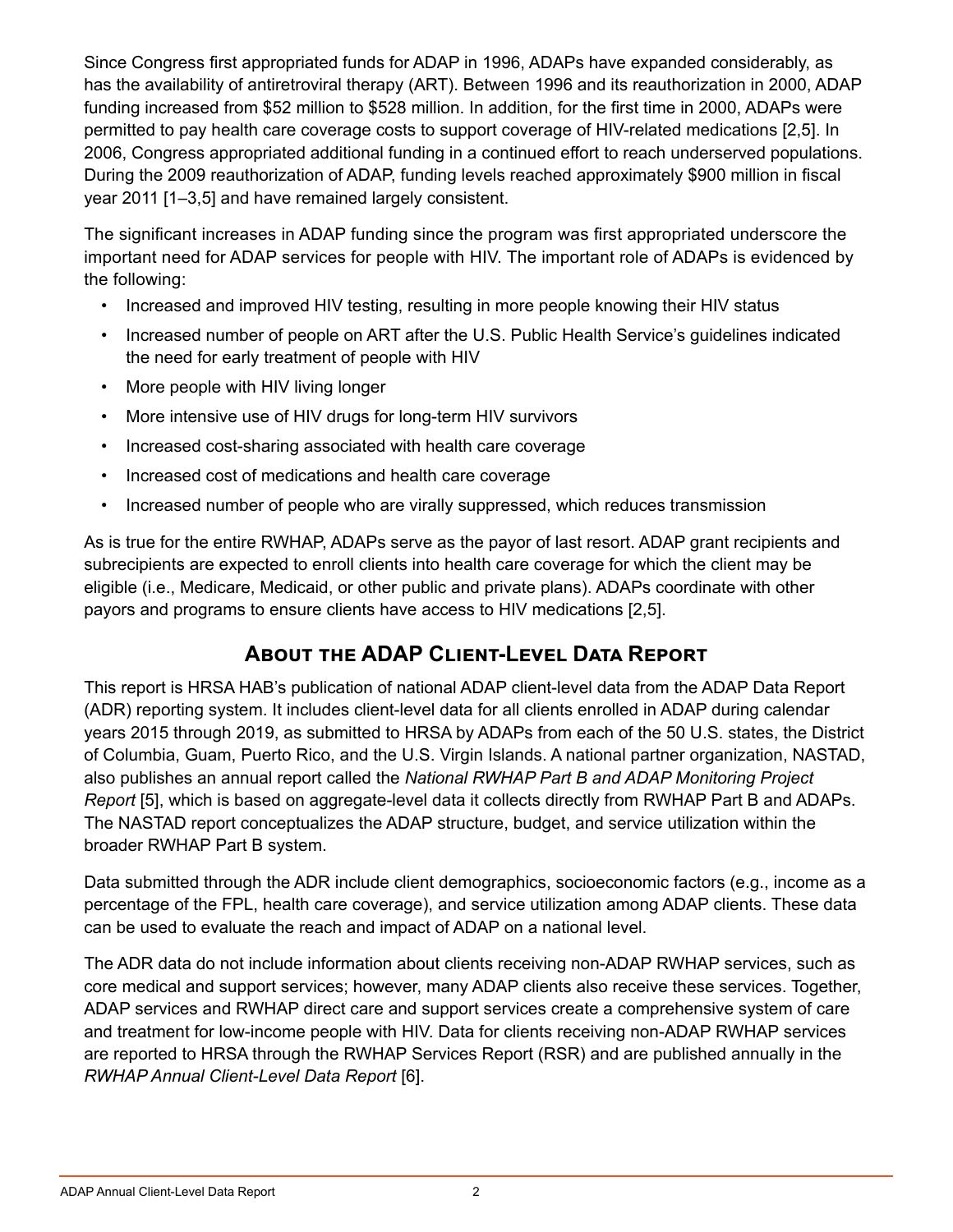#### **Highlights of Analyses**

As mentioned earlier, each state or territory operates an ADAP, and each is unique based on the state or territory's HIV prevalence, health care system, and administrative structures used to ensure HIV medications are available to eligible people with HIV [\[2\]](#page-11-2). Due to these contextual differences, please use care when interpreting these data.

#### **RWHAP AIDS Drug Assistance Program Clients**

**ADAPs served nearly 297,000 people with HIV in 2019.** From 2015 through 2019, the total number of people with HIV enrolled in ADAP increased by more than 37,000 clients, from 259,531 clients in 2015 to 296,930 clients in 2019 (Table 1). By state, the data have shown variability since 2015 (Table 8); these shifts may be attributed to a variety of reasons, including changes to data collection, each state's health care landscape, eligibility requirements, or other factors.

**The majority of ADAP clients are male.** In 2019, 77.7% of clients were cisgender male (i.e., nontransgender male; hereafter referred to as *male)*, 20.9% were cisgender female (hereafter referred to as *female*), and 1.5% identified as transgender (1.2% transgender female [i.e., assigned male sex at birth]; 0.2% transgender male [i.e., assigned female sex at birth]; 0.1% clients with another gender identity) (Table 1).<sup>1</sup> The gender distribution of ADAP clients has remained largely consistent since 2015. Please see Technical Notes for additional information about gender categories.

**Seven out of 10 ADAP clients are from racial/ethnic minority populations.** In 2019, 40.0% of clients self-identified as Black/African American, 26.9% as Hispanic/Latino, and less than 2% each as Asian, American Indian/Alaska Native, Native Hawaiian/Pacific Islander, and people of multiple races. White clients represented 29.8% of all ADAP clients. These race/ethnicity distributions have remained consistent since 2015 (Table 1).

**ADAP clients from racial/ethnic minority populations are younger than White clients.** In 2019, 58.6% of White ADAP clients were aged 50 years or older, compared with 43.9% of American Indians/Alaska Natives, 42.2% of Native Hawaiians/Pacific Islanders, 38.7% of Blacks/African Americans, 36.8% of Hispanics/Latinos, 36.4% of clients of multiple races, and 32.8% of Asians (Table 2).

**More than half of female ADAP clients are Black/African American.** In 2019, among female ADAP clients with a reported race/ethnicity, 57.0% were Black/African American, 22.6% were Hispanic/Latina, 17.6% were White, and less than 2% each were Asian, American Indian/Alaska Native, Native Hawaiian/Pacific Islander, or multiple races (Table 3). In comparison, 35.3% of male clients were Black/African American, 33.4% were White, and 27.9% were Hispanic/Latino.

### **Socioeconomic Factors Among ADAP Clients**

**More than one-third of all ADAP clients have no health care coverage.** In 2019, 38.4% of ADAP clients had no health care coverage (Table 1). Although this percentage has remained largely consistent since 2015, it varies by race/ethnicity. Compared with White clients with no health care coverage (22.0%), 49.3% of Hispanic/Latino clients and 43.8% of Black/African American clients had no health care coverage in 2019 (Table 2). This percentage also varies by gender. The percentages of clients with no health care coverage was 38.5% among male clients and 37.3% among female clients. Lack of coverage was higher among transgender clients: 48.3% among transgender male clients, 50.2% among transgender female clients, and 60.4% among clients of other gender identities (Table 3).

<sup>&</sup>lt;sup>1</sup> Due to rounding, percentages may not sum to 100.0%.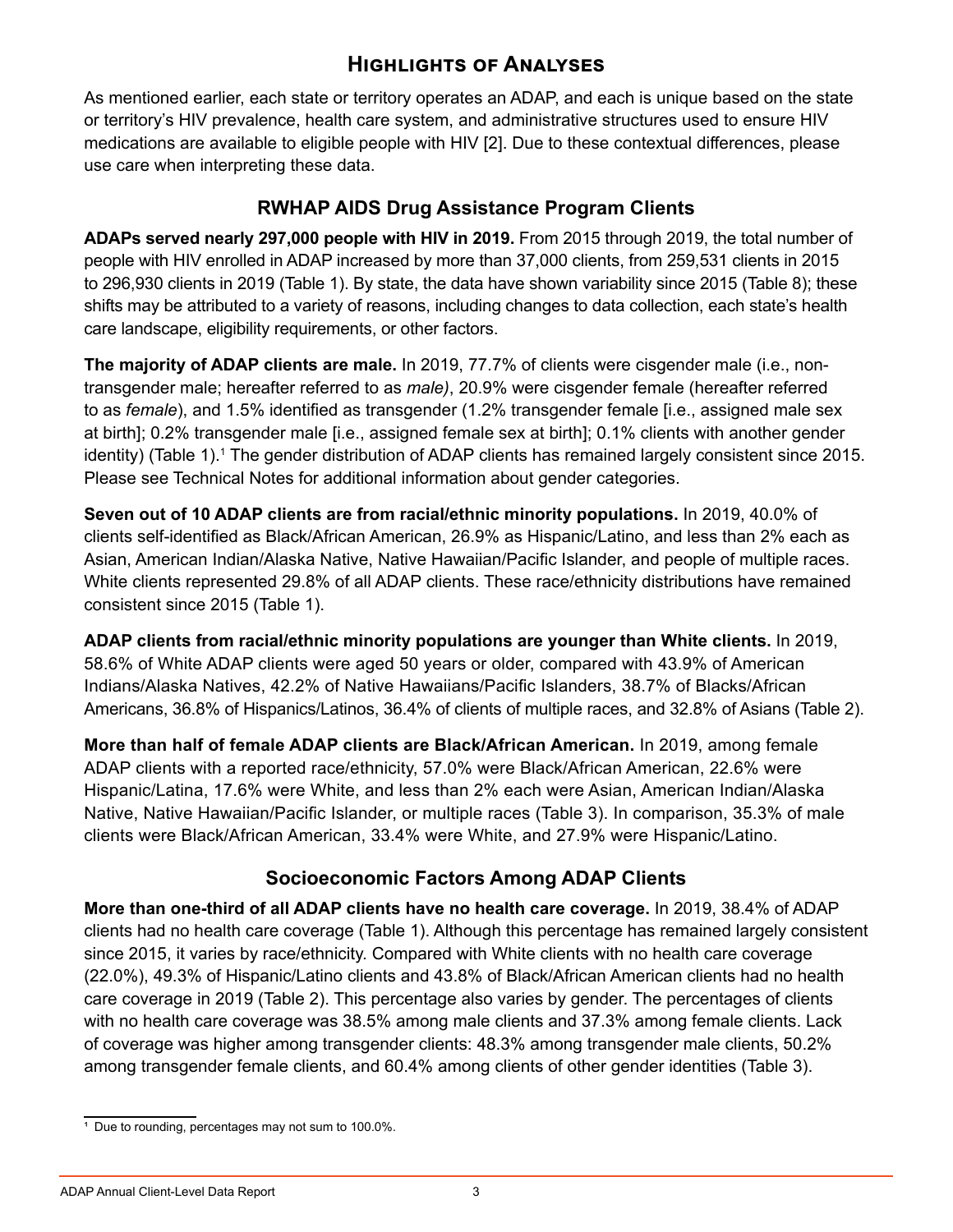**Higher percentages of ADAP clients from racial/ethnic minority populations are living at or below 100% FPL compared with White ADAP clients.** In 2019, among race/ethnicity groups, American Indians/Alaska Natives had the highest percentage of clients at or below 100% FPL (49.4%), followed by Blacks/African Americans (48.3%), Hispanics/Latinos (47.9%), clients of multiple races (41.2%), Native Hawaiians/Pacific Islanders (35.5%), Asians (35.4%), and Whites (33.5%) (Table 2).

**Higher percentages of female and transgender ADAP clients are living at or below 100% FPL compared with male clients.** In 2019, among female clients, 51.2% were living at or below 100% FPL, compared with 41.1% of male clients. Among transgender male clients, transgender female clients, and clients of other gender identities, 52.5%, 61.4%, and 63.1%, respectively, were living at or below 100% FPL (Table 3).

#### **Service Utilization**

**The percentages of clients receiving full-pay medication assistance only or medication costsharing assistance have decreased, whereas increased percentages of clients are receiving health care coverage premium assistance, or a combination of services.** Among ADAP clients with service utilization information in 2019, 46.8% received full-pay medication assistance only, a decrease from 52.6% in 2015. The percentage of clients receiving multiple services increased from 23.8% in 2015 to 30.3% in 2019 (Table 1). These differences may be attributed to changes in the health care landscape during this timeframe.

**The percentage of clients receiving full-pay medication assistance is higher among clients younger than age 50, and the percentage receiving medication co-pay/deductible assistance is higher among clients aged 50 years and older.** In 2019, 69.0% of clients accessing full-pay medication assistance were younger than age 50. In comparison, among clients accessing medication co-pay/ deductible assistance, 68.1% were aged 50 years and older. The distributions of clients receiving insurance premium assistance or receiving multiple services were relatively even between clients older and younger than 50 years of age (Table 7).

**For each assistance type, distribution differs by HHS Region.** In 2019, among clients receiving medication co-pay/deductible assistance, the highest percentage was in Region 9 (26.0%; Arizona, California, Guam, Hawaii, and Nevada). Among ADAP clients receiving full-pay medication only, the highest percentage was in Region 4 (38.6%; Alabama, Florida, Georgia, Kentucky, Mississippi, North Carolina, South Carolina, and Tennessee). Region 4 also had the highest percentage of ADAP clients receiving multiple services (20.9%) and insurance premium assistance (17.2%) compared with other regions (Table 7).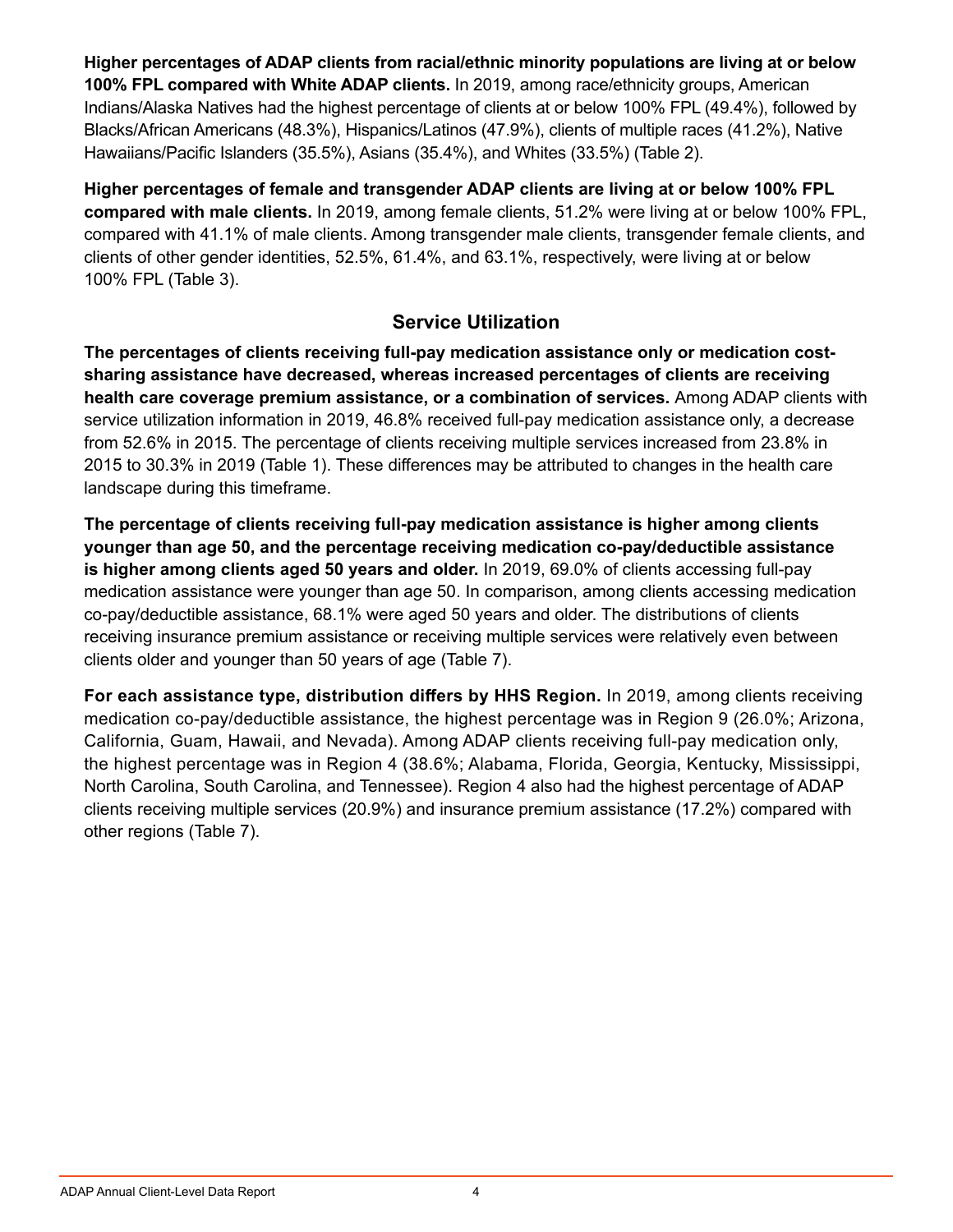# <span id="page-7-0"></span>**TECHNICAL NOTES**

The ADAP Data Report (ADR) is the HHS, HRSA, HAB's primary source of annual client-level data to evaluate the reach of the ADAP on a national level. The ADR allows HRSA HAB to describe individuals using the program, describe ADAP-funded services being used, and delineate costs associated with these services [\[7\].](#page-11-7)

The ADR was developed and implemented in 2013. RWHAP Part B ADAP recipients in the 50 U.S. states, the District of Columbia, Guam, Puerto Rico, and the U.S. Virgin Islands are required to submit ADR data as a condition of the Part B grant award (the remaining five U.S. Pacific territories do not have this requirement). The ADR consists of two components: (1) the Recipient Report and (2) the Client Report. The Recipient Report is a collection of information about ADAP administration, funding, and policies. The Client Report (or client-level data) is a collection of de-identified records that includes each ADAP client's basic demographic data, enrollment and certification information, and client-level data for clients enrolled during the calendar year reporting period (January 1 to December 31) [\[7\].](#page-11-7)

Although the ADR may include clients who received both ADAP and non-ADAP RWHAP services during the reporting period, ADR data do not include information on non-ADAP RWHAP services (e.g., outpatient ambulatory health services), nor does the ADR collect information to identify which clients overlap with non-ADAP RWHAP services. Client-level data from non-ADAP RWHAP services are reported through another data system and are published annually in the *RWHAP Annual Client-Level Data Report* [\[6\].](#page-11-6)

### **Presentation of Data**

The data in this report include information received by HRSA HAB for all ADAP clients during calendar years 2015–2019. The purpose of the client demographics is to describe the sociodemographic characteristics of all clients **enrolled** in ADAP, **regardless of whether they received services** (i.e., a client can be enrolled in ADAP but not use the service) [\[7\]](#page-11-7).

- Tables 1–7: National-level data—Numbers and percentages of ADAP clients, presented by year, selected demographic stratifications, HHS region, and ADAP (i.e., non-RSR) services received
- Tables 8‒13: State-level data—Numbers and percentages of ADAP clients by state, presented by selected demographic stratifications

Tables 1–7 display subtotals and the overall totals for each subpopulation. The subtotals are displayed to reflect the denominator used for the percentage calculation of each subpopulation. In some cases, percentages may not sum to 100.0% because of rounding. Because of missing data, the values in each column may not sum to the column total.

#### **ADAP Clients**

To be eligible for enrollment in ADAP services, a client must have a documented diagnosis of HIV, have low-income, and meet the residency criteria established by the ADAP within its service area [\[4\]](#page-11-4). An ADAP client is any person who is certified as eligible to receive ADAP services during the reporting period, regardless of whether the person used ADAP services during the reporting period. In the event of a funding shortage, clients may be placed on a waiting list; however, in 2019, there were no ADAP waiting lists [\[7\].](#page-11-7)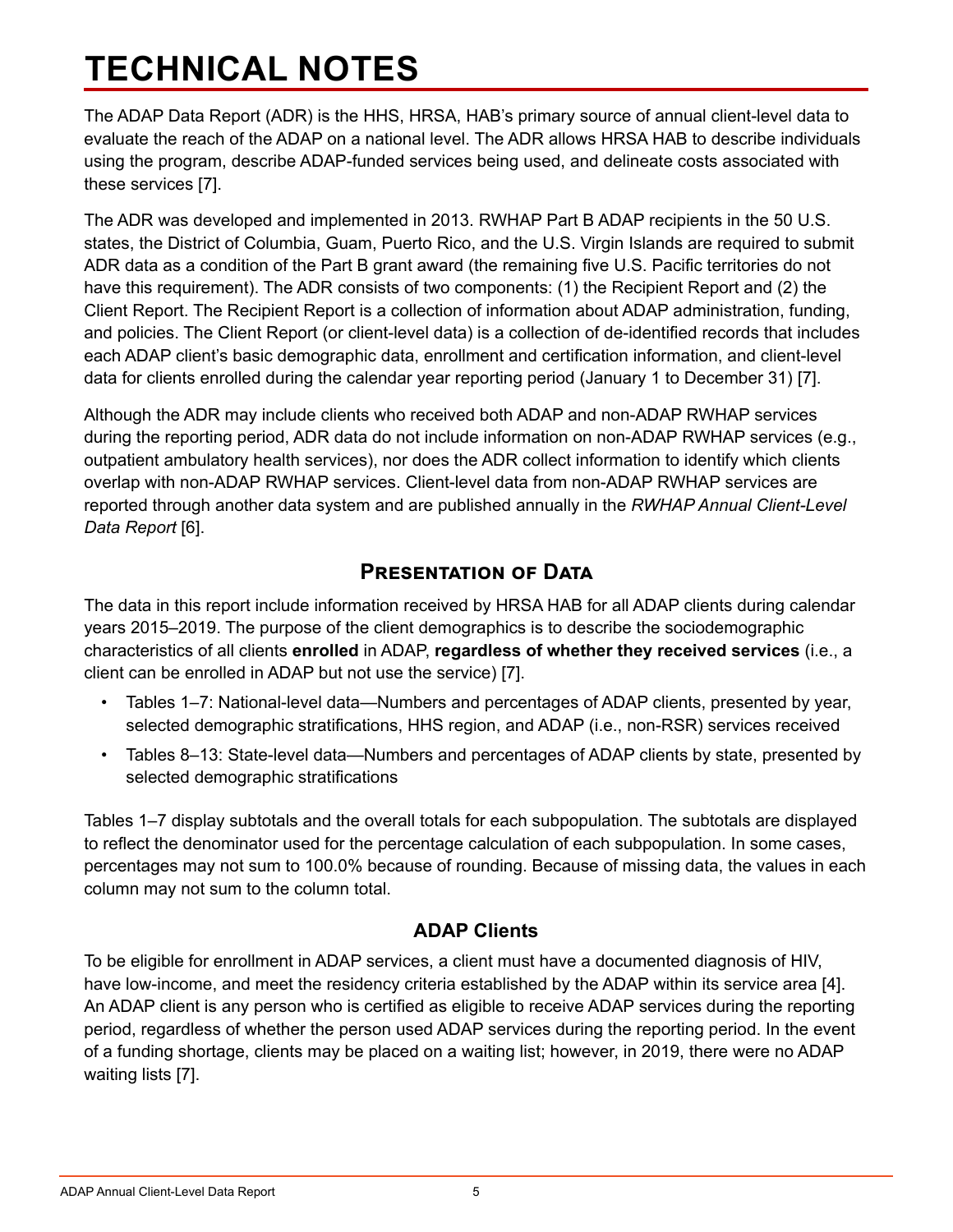#### **Age Group**

Recipients are required to report the ADAP client's year of birth. This information is used to calculate the client's age during the designated year as a discrete variable. For tables displaying age groups (Tables 1–7), client ages were categorized to align with the Centers for Disease Control and Prevention's National HIV Surveillance System age group delineations. The age group delineations are as follow: <13, 13–14, 15–19, 20–24, 25–29, 30–34, 35–39, 40–44, 45–49, 50–54, 55–59, 60–64, and ≥65 years. In Table 9, client ages were categorized using broader age group delineations: <13, 13‒24, 25–34, 35–44, 45–54, 55–64, and ≥65 years.

#### **Race/Ethnicity**

Recipients reported race/ethnicity information for ADAP clients according to the Office of Management and Budget (OMB) reporting standards. The OMB standards have five categories for race: American Indian or Alaska Native, Asian, Black or African American, Native Hawaiian or Other Pacific Islander, and White. Data on ethnicity have two categories: (1) Hispanic or Latino, and (2) not Hispanic or Latino. Race and ethnicity are submitted as separate variables and combined for analysis. In the analysis, the race/ethnicity variable is categorized as American Indian or Alaska Native, Asian, Black or African American, Hispanic or Latino, Native Hawaiian or other Pacific Islander, White, and multiple races (two or more categories of race reported).

In this report, clients categorized as Hispanic/Latino may have had any race also reported. Clients categorized by race (e.g., Black/African American) are non-Hispanic/Latino; however, the number of clients reported in each "non-Hispanic/Latino" race category may include clients with missing data for Hispanic/Latino ethnicity.

ADAP recipients are expected to make every effort to obtain and report race and ethnicity based on each client's self-report. Self-identification is the preferred means of obtaining this information.

#### **Gender**

Gender designations in this report are cisgender (non-transgender) male, cisgender female, or transgender. Transgender is an umbrella term for people whose gender identity and/or expression is different from their sex assigned at birth. Because of the unique health needs of transgender people with HIV, they are discussed separately from cisgender people and are specifically identified as being transgender. HRSA HAB collaborated with the transgender community and other experts in sexual orientation and gender identity data collection methods to successfully designate transgender people receiving HIV care and treatment from RWHAP providers in order to best inform program decisions.

#### *Reporting and analysis to determine transgender identity*

Transgender variable options for ADR data reporting include transgender female-to-male (FTM), transgender male-to-female (MTF), and transgender other, which includes people who do not identify with the provided transgender variable options and/or do not identify with the binary options of male/female (e.g., nonbinary, two-spirit, genderqueer). Self-identification is the preferred means of obtaining this information.

HRSA HAB requires ADAP recipients to report gender using a two-step method: *sex assigned at birth*  (male or female), and *current gender* (male, female, FTM, MTF, and transgender other). Gender data were analyzed using the two-step method for determining gender identity, which takes into account *sex assigned at birth* and *current gender.* When the reported *current gender* is different from the *sex assigned at birth,* the analysis determines gender using an algorithm designed specifically for this purpose.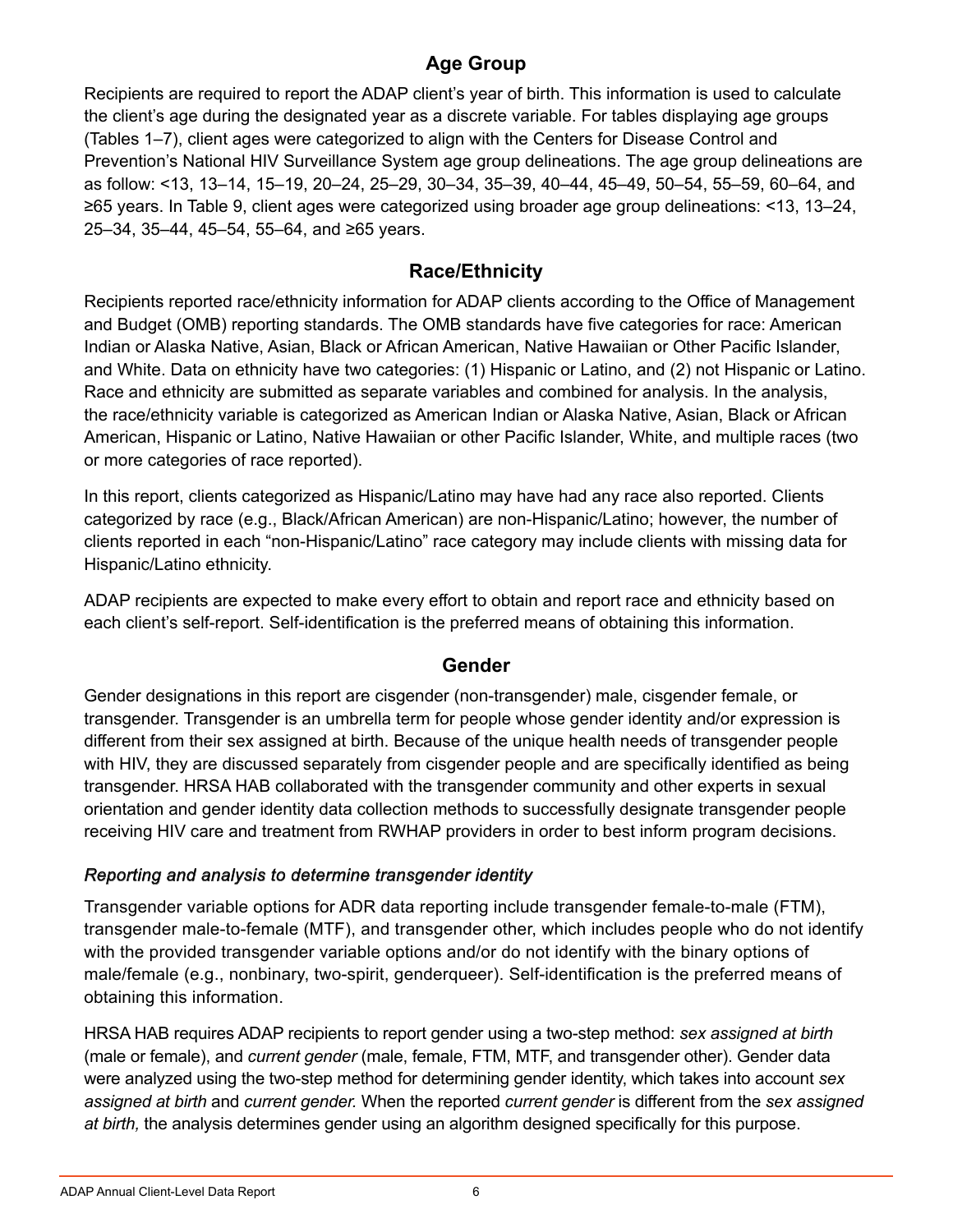#### *Language used in this report*

In this report, for analyses that include clients of all ages, cisgender male clients are referred to as *male*, cisgender female clients as *female,* transgender FTM clients as *transgender male*, and transgender MTF clients as *transgender female.* For analyses that include only clients aged 13 years and older, clients are referred to as *men, women*, *transgender men*, and *transgender women,* respectively. Clients designated under the *transgender other* variable option are referred throughout as *clients with another gender identity,* or in the data tables as *other gender identity.*

#### **Federal Poverty Level**

Federal poverty level (FPL) characterizes the client's annual household income as a percentage of the FPL at the end of the reporting period. The poverty levels were categorized as 0–100% FPL, 101–138% FPL, 139–250% FPL, 251–400% FPL, and >400% FPL.

#### **Health Care Coverage**

Recipients are required to report all sources of health care coverage that each ADAP client had for any part of the reporting period, regardless of whether the ADAP paid for it. Health care coverage was categorized as private employer, private individual, Medicare, Medicaid, Medicare and Medicaid (dual eligibility), Veterans Administration, Indian Health Service, other plan, multiple coverages, and no coverage. The Medicaid classification also includes the Children's Health Insurance Program (CHIP) and other public state health care coverage programs. The Medicare Part D classification is a standalone prescription drug coverage insurance for clients on Medicare.

#### **ADAP Services**

ADAP services include both full-pay medication assistance and health care coverage premium and cost-sharing assistance, which are provided to eligible clients enrolled in ADAP. All ADAP funds, regardless of their source (e.g., state funds, RWHAP Part B ADAP Base, RWHAP Part B Base, RWHAP Part B Supplemental Funding, ADAP Emergency Relief Funds, RWHAP Part A contributions, 340B rebates, ADAP Crisis Task Force Rebates), are reported in the ADR [\[6\].](#page-11-6)

Medication assistance (i.e., full-pay medication support) is the use of ADAP funds to purchase FDAapproved medications for the treatment of HIV or for the prevention and treatment of other opportunistic infections commonly associated with HIV and to support a client's retention in care.

Health care coverage assistance is the use of ADAP funds to pay for one or more of the following:

- Full premium payment
- Partial premium payment
- Medication co-pay/deductible (including Medicare Part D coinsurance, co-payment, or donut hole coverage)

A full premium payment is when the ADAP pays 100% of the client's health care coverage premium. A partial payment is when the ADAP pays a portion (i.e., <100%) of the health care coverage premium. A medication co-pay/deductible is when the ADAP pays the co-pay/deductible for the client's HIV-related medication, including Medicare Part D–related costs. Medication co-pays, deductibles, and coinsurance are considered health care coverage assistance services, not medication services [\[7\]](#page-11-7).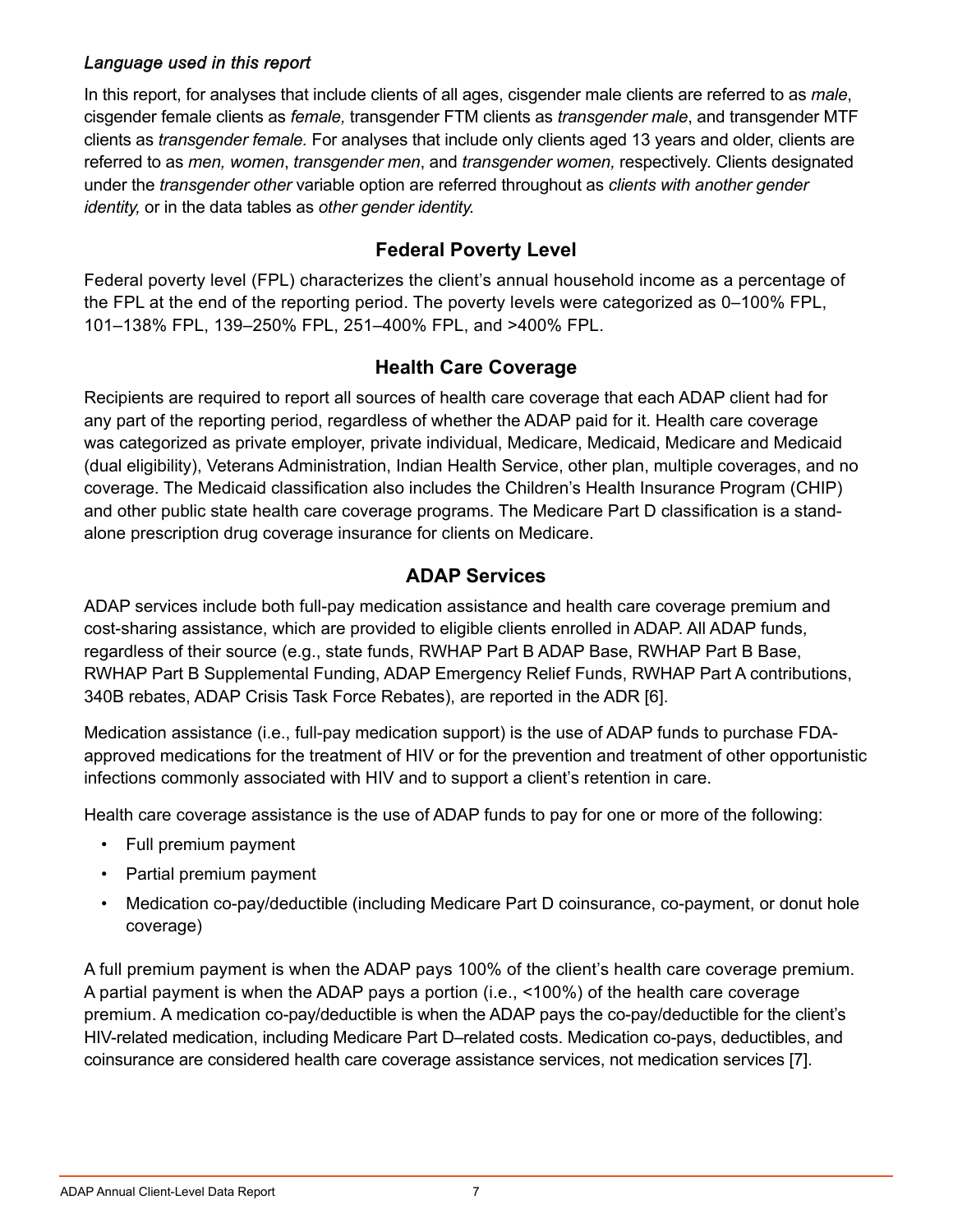#### **Region**

HHS uses 10 geographic designations for classifying regions of the United States that encompass all states and territories. The classification of states and territories within these regions are as follows:

- Region 1: Connecticut, Maine, Massachusetts, New Hampshire, Rhode Island, Vermont
- Region 2: New Jersey, New York, Puerto Rico, U.S. Virgin Islands
- Region 3: Delaware, District of Columbia, Maryland, Pennsylvania, Virginia, West Virginia
- Region 4: Alabama, Florida, Georgia, Kentucky, Mississippi, North Carolina, South Carolina, Tennessee
- Region 5: Illinois, Indiana, Michigan, Minnesota, Ohio, Wisconsin
- Region 6: Arkansas, Louisiana, New Mexico, Oklahoma, Texas
- Region 7: Iowa, Kansas, Missouri, Nebraska
- Region 8: Colorado, Montana, North Dakota, South Dakota, Utah, Wyoming
- Region 9: Arizona, California, Guam, Hawaii, Nevada
- Region 10: Alaska, Idaho, Oregon, Washington

The six U.S. Pacific jurisdictions are included in HHS Region 9; however, only Guam submits clientlevel data. The other jurisdictions, therefore, are not included in this report. Puerto Rico and the U.S. Virgin Islands are included in Region 2.

#### **State**

State data are displayed in Tables 8–13. Clients enrolled in ADAP in multiple states are not deduplicated and are included in each state's data; however, these clients make up less than 1% of all ADAP clients. In addition, data presented by state include data for all clients served by state ADAPs and are not separated by the type of ADAP-specific funding used (i.e., RWHAP Part B, RWHAP Part B Supplemental, and ADAP Emergency Relief Funds).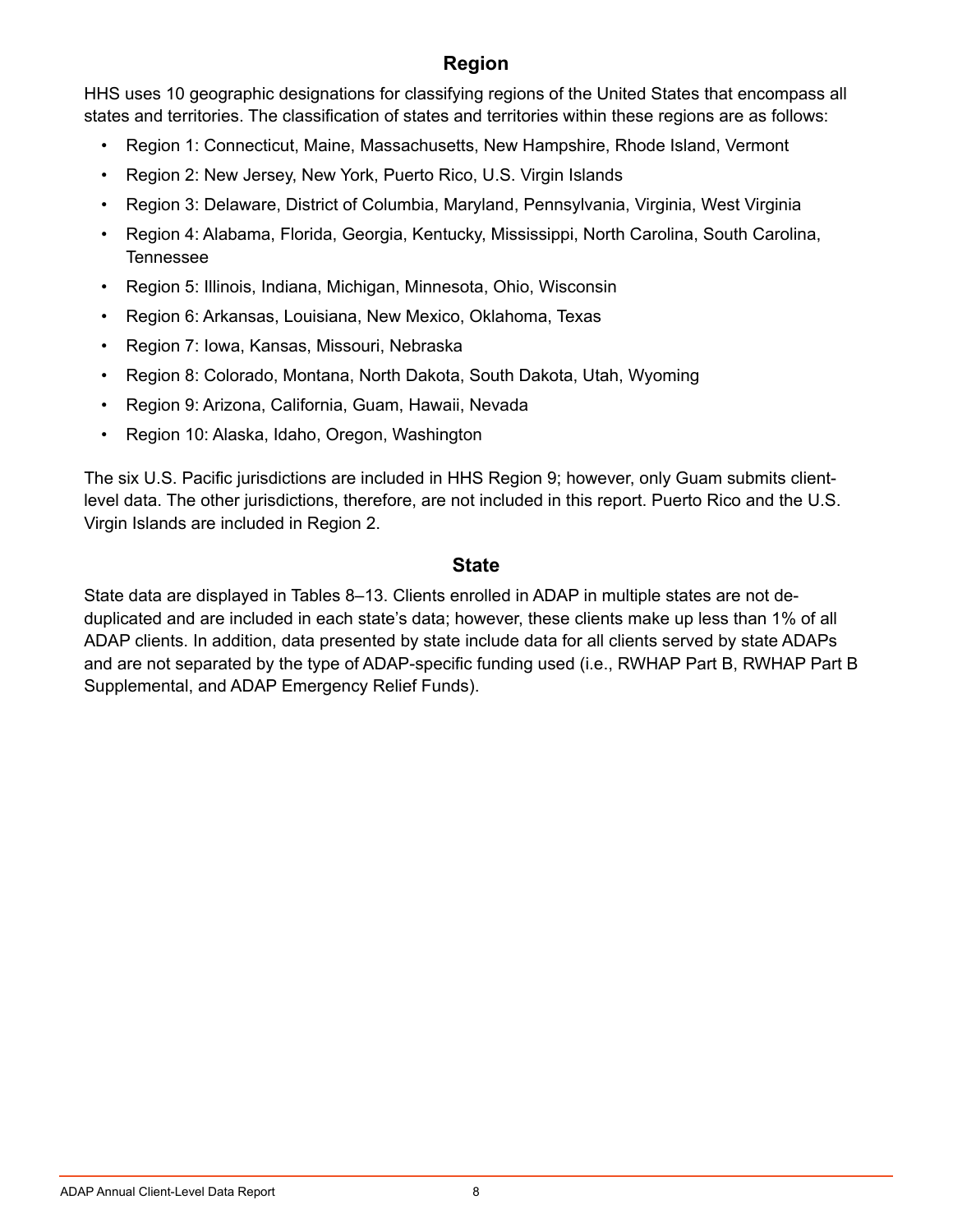## <span id="page-11-0"></span>**REFERENCES**

- <span id="page-11-1"></span>1. Health Resources and Services Administration (HRSA). *Ryan White & Global HIV/AIDS Programs—A Living History*. 2019. Available at [https://ryanwhite.hrsa.gov/livinghistory.](https://ryanwhite.hrsa.gov/livinghistory) Accessed January 28, 2022.
- <span id="page-11-2"></span>2. HRSA. *Ryan White HIV/AIDS Program AIDS Drug Assistance Program (ADAP) Manual 2016*. January 2016. Available at <https://targethiv.org/library/aids-drug-assistance-program-adap-manual>.
- <span id="page-11-3"></span>3. U.S. Public Health Service. December 18, 2015; Amended January 28, 2016. *The Ryan White HIV/AIDS T reatment Extension Act of 2009*. "Title XXVI of the Public Health Service Act." Available at [https://ryanwhite.hrsa.gov/sites/default/files/hab/program-grants-management/legislationtitlexxvi.pdf](https://hab.hrsa.gov/sites/default/files/hab/program-grants-management/legislationtitlexxvi.pdf).
- <span id="page-11-4"></span>4. HRSA HAB Policy Clarification Notice 21-02. *Determining Client Eligibility & Payor of Last Resort in the Ryan White HIV/AIDS Program.* Available at [https://ryanwhite.hrsa.gov/sites/default/files/](https://ryanwhite.hrsa.gov/sites/default/files/ryanwhite/grants/dear-colleague-letter-pcn-21-02-polr.pdf) [ryanwhite/grants/dear-colleague-letter-pcn-21-02-polr.pdf.](https://ryanwhite.hrsa.gov/sites/default/files/ryanwhite/grants/dear-colleague-letter-pcn-21-02-polr.pdf)
- <span id="page-11-5"></span>5. NASTAD. *2021–2022 National Ryan White HIV/AIDS Program (RWHAP) Part B and AIDS Drug Assistance Program (ADAP) Monitoring Project Report*. 2022. Available at [https://nastad.org/partb](https://nastad.org/partb-adap-2021-2022-report)[adap-2021-2022-report](https://nastad.org/partb-adap-2021-2022-report).
- <span id="page-11-6"></span>6. HRSA. *Ryan White HIV/AIDS Program Annual Client-Level Data Report 2020*. Available at <https://ryanwhite.hrsa.gov/data/reports>. December 2021.
- <span id="page-11-7"></span>7. HRSA. *AIDS Drug Assistance Program Data Report (ADR) Instruction Manual 2021*. 2019. Available at [https://targethiv.org/library/adr-instruction-manual.](https://targethiv.org/library/adr-instruction-manual)

#### **Additional Resources**

Centers for Disease Control and Prevention, HIV prevention resources: [cdc.gov/hiv](https://www.cdc.gov/hiv)

Health Resources and Services Administration, HIV/AIDS programs: [ryanwhite.hrsa.gov](https://ryanwhite.hrsa.gov)

HIV.gov, the nation's source for timely and relevant federal HIV policies, programs, and resources: [hiv.gov](https://www.hiv.gov/)

RWHAP Compass Dashboard, a user-friendly, interactive data tool to visualize the reach, impact, and outcomes of the RWHAP: [ryanwhite.hrsa.gov/data/dashboard](https://ryanwhite.hrsa.gov/data/dashboard)

TargetHIV, tools for the Ryan White HIV/AIDS Program Community: [targethiv.org](https://targethiv.org/)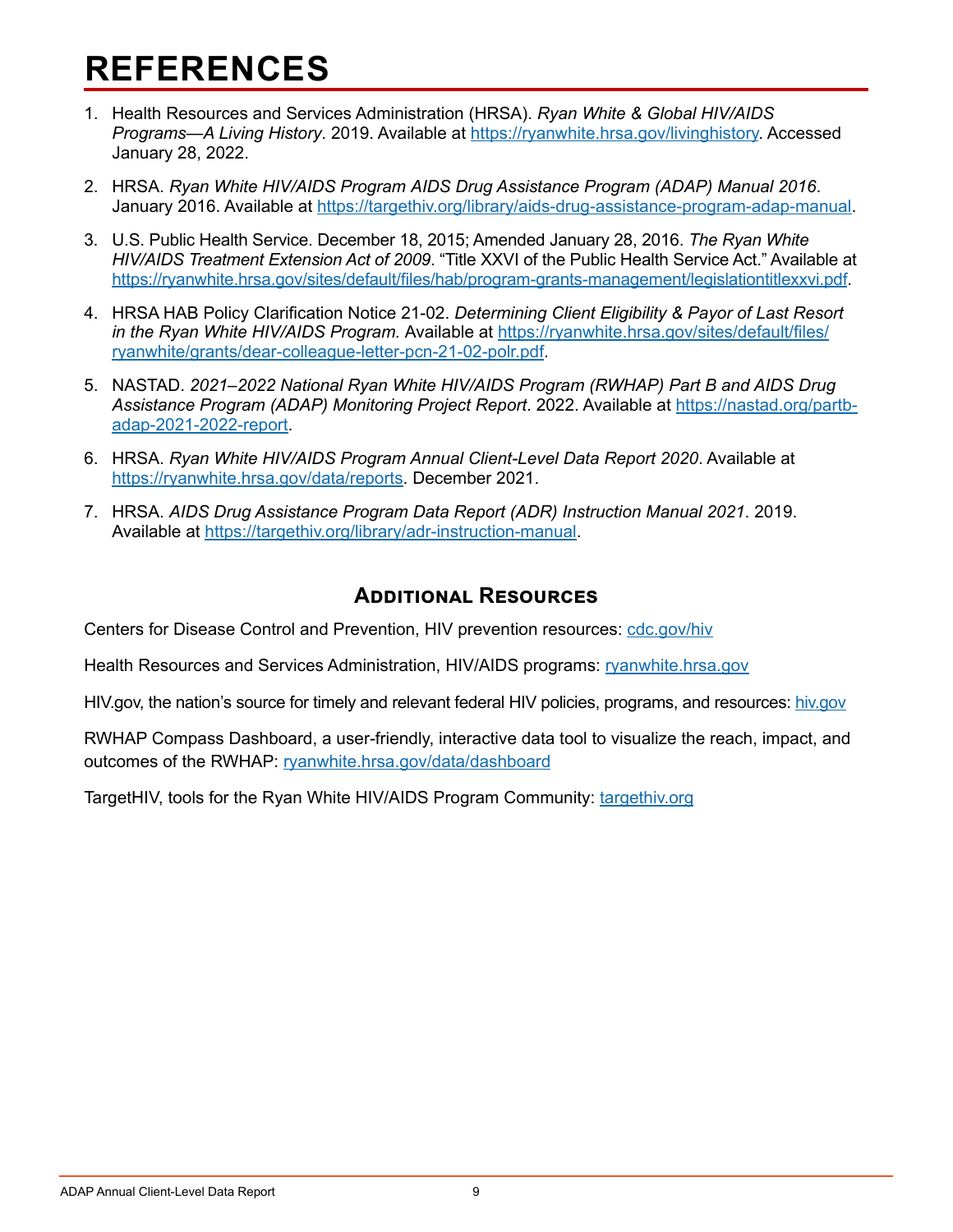$\vec{\circ}$ 

<span id="page-12-0"></span>

| Table 1. AIDS Drug Assistance Program clients (non-RSR), by year and selected characteristics and ADAP services received, 2015–2019—United States and 3 territories |  |
|---------------------------------------------------------------------------------------------------------------------------------------------------------------------|--|
|---------------------------------------------------------------------------------------------------------------------------------------------------------------------|--|

|                                  | 2015    |       | 2016        |       | 2017         |       | 2018    |       |         | 2019  |
|----------------------------------|---------|-------|-------------|-------|--------------|-------|---------|-------|---------|-------|
|                                  | N       | $\%$  | $\mathbf N$ | $\%$  | $\mathsf{N}$ | %     | N       | $\%$  | N       | $\%$  |
| Age group (yr)                   |         |       |             |       |              |       |         |       |         |       |
| < 13                             | 207     | 0.1   | 229         | 0.1   | 233          | 0.1   | 216     | 0.1   | 213     | 0.1   |
| $13 - 14$                        | 58      | < 0.1 | 53          | < 0.1 | 56           | < 0.1 | 71      | < 0.1 | 72      | < 0.1 |
| $15 - 19$                        | 732     | 0.3   | 702         | 0.3   | 718          | 0.3   | 767     | 0.3   | 823     | 0.3   |
| $20 - 24$                        | 9,740   | 3.8   | 9,682       | 3.6   | 9,156        | 3.4   | 9,299   | 3.3   | 9,502   | 3.2   |
| $25 - 29$                        | 23,221  | 8.9   | 24,343      | 9.1   | 25,102       | 9.4   | 26,471  | 9.3   | 26,853  | 9.0   |
| $30 - 34$                        | 25,013  | 9.6   | 26,573      | 10.0  | 27,592       | 10.3  | 30,488  | 10.7  | 33,612  | 11.3  |
| $35 - 39$                        | 27,259  | 10.5  | 28,127      | 10.6  | 28,272       | 10.5  | 29,847  | 10.5  | 31,490  | 10.6  |
| $40 - 44$                        | 29,608  | 11.4  | 28,436      | 10.7  | 27,618       | 10.3  | 29,056  | 10.2  | 30,287  | 10.2  |
| 45-49                            | 38,474  | 14.8  | 36,828      | 13.8  | 34,595       | 12.9  | 34,213  | 12.0  | 33,375  | 11.2  |
| $50 - 54$                        | 42,448  | 16.4  | 42,321      | 15.9  | 40,466       | 15.1  | 40,775  | 14.3  | 39,376  | 13.3  |
| 55-59                            | 30,372  | 11.7  | 32,319      | 12.1  | 33,935       | 12.7  | 37,289  | 13.1  | 39,538  | 13.3  |
| $60 - 64$                        | 17,822  | 6.9   | 19,656      | 7.4   | 21,110       | 7.9   | 24,061  | 8.4   | 26,088  | 8.8   |
| $\geq 65$                        | 14,574  | 5.6   | 16,877      | 6.3   | 19,321       | 7.2   | 22,548  | 7.9   | 25,701  | 8.7   |
| <b>Subtotal</b>                  | 259,528 | 100.0 | 266,146     | 100.0 | 268,174      | 100.0 | 285,101 | 100.0 | 296,930 | 100.0 |
| Race/ethnicity                   |         |       |             |       |              |       |         |       |         |       |
| American Indian/Alaska Native    | 1,025   | 0.4   | 1,036       | 0.4   | 1,026        | 0.4   | 1.120   | 0.4   | 1,131   | 0.4   |
| Asian                            | 4,177   | 1.6   | 4,373       | 1.7   | 4,611        | 1.7   | 4,945   | 1.7   | 5,255   | 1.8   |
| Black/African American           | 100,155 | 39.2  | 104,487     | 39.7  | 104,912      | 39.5  | 111,119 | 39.1  | 118,199 | 40.0  |
| Hispanic/Latino <sup>a</sup>     | 62,595  | 24.5  | 68,103      | 25.9  | 70,285       | 26.4  | 74,810  | 26.4  | 79,367  | 26.9  |
| Native Hawaiian/Pacific Islander | 471     | 0.2   | 456         | 0.2   | 405          | 0.2   | 494     | 0.2   | 533     | 0.2   |
| White                            | 84,672  | 33.1  | 82,522      | 31.3  | 82,045       | 30.9  | 88,638  | 31.2  | 88,090  | 29.8  |
| Multiple races                   | 2,675   | 1.0   | 2,275       | 0.9   | 2,489        | 0.9   | 2,766   | 1.0   | 2,933   | 1.0   |
| <b>Subtotal</b>                  | 255,770 | 100.0 | 263,252     | 100.0 | 265,773      | 100.0 | 283,892 | 100.0 | 295,508 | 100.0 |
| Gender                           |         |       |             |       |              |       |         |       |         |       |
| Male                             | 200,649 | 77.7  | 206,441     | 77.7  | 208,241      | 77.7  | 220,442 | 77.3  | 230,558 | 77.7  |
| Female                           | 55,799  | 21.6  | 57,076      | 21.5  | 56,643       | 21.1  | 60,931  | 21.4  | 61,930  | 20.9  |
| Transgender male                 | 48      | < 0.1 | 69          | < 0.1 | 389          | 0.1   | 352     | 0.1   | 545     | 0.2   |
| Transgender female               | 1,375   | 0.5   | 2,053       | 0.8   | 2,683        | 1.0   | 2,942   | 1.0   | 3,521   | 1.2   |
| Other gender identity            | 277     | 0.1   | 159         | 0.1   | 202          | 0.1   | 422     | 0.1   | 294     | 0.1   |
| <b>Subtotal</b>                  | 258,148 | 100.0 | 265,798     | 100.0 | 268,158      | 100.0 | 285,089 | 100.0 | 296,848 | 100.0 |
| <b>Federal poverty level</b>     |         |       |             |       |              |       |         |       |         |       |
| 0-100%                           | 119,600 | 46.9  | 118,171     | 45.0  | 117,535      | 44.5  | 122,516 | 43.5  | 127,739 | 43.5  |
| 101-138%                         | 32,748  | 12.9  | 32,593      | 12.4  | 30,818       | 11.7  | 31,910  | 11.3  | 31,498  | 10.7  |
| 139-250%                         | 68,318  | 26.8  | 70,392      | 26.8  | 71,038       | 26.9  | 76,828  | 27.3  | 79,535  | 27.1  |
| 251-400%                         | 30,111  | 11.8  | 34,577      | 13.2  | 36,539       | 13.8  | 41,345  | 14.7  | 44,466  | 15.1  |
| >400%                            | 4,018   | 1.6   | 6,591       | 2.5   | 8,136        | 3.1   | 9,051   | 3.2   | 10,630  | 3.6   |
| Subtotal                         | 254,795 | 100.0 | 262,324     | 100.0 | 264,066      | 100.0 | 281,650 | 100.0 | 293,868 | 100.0 |
| <b>Health care coverage</b>      |         |       |             |       |              |       |         |       |         |       |
| Private employer                 | 19,865  | 8.0   | 20,326      | 7.8   | 25,697       | 9.7   | 22,107  | 7.8   | 23,689  | 8.3   |
| Private individual               | 30,960  | 12.4  | 41,025      | 15.8  | 38,085       | 14.4  | 48,181  | 17.1  | 51,403  | 18.0  |
| Medicare                         | 35,151  | 14.1  | 35,672      | 13.8  | 36,999       | 14.0  | 41,300  | 14.6  | 38,249  | 13.4  |
| Medicaid                         | 29,842  | 12.0  | 29,956      | 11.6  | 28,149       | 10.6  | 30,755  | 10.9  | 31,037  | 10.9  |
| Medicare and Medicaid            | 7,952   | 3.2   | 8,562       | 3.3   | 9,022        | 3.4   | 9,607   | 3.4   | 9,620   | 3.4   |
| <b>Veterans Administration</b>   | 130     | 0.1   | 169         | 0.1   | 123          | < 0.1 | 168     | 0.1   | 183     | 0.1   |
| Indian Health Service            | 19      | < 0.1 | 27          | < 0.1 | 31           | < 0.1 | 54      | < 0.1 | 57      | < 0.1 |
| Other plan                       | 10,040  | 4.0   | 4,216       | 1.6   | 2,399        | 0.9   | 716     | 0.3   | 533     | 0.2   |
| No coverage                      | 99,015  | 39.7  | 98,774      | 38.1  | 102,298      | 38.6  | 108,492 | 38.4  | 109,599 | 38.4  |
| Multiple coverages               | 16,511  | 6.6   | 20,216      | 7.8   | 22,033       | 8.3   | 21,014  | 7.4   | 20,925  | 7.3   |
| <b>Subtotal</b>                  | 249,485 | 100.0 | 258,943     | 100.0 | 264,836      | 100.0 | 282,394 | 100.0 | 285,295 | 100.0 |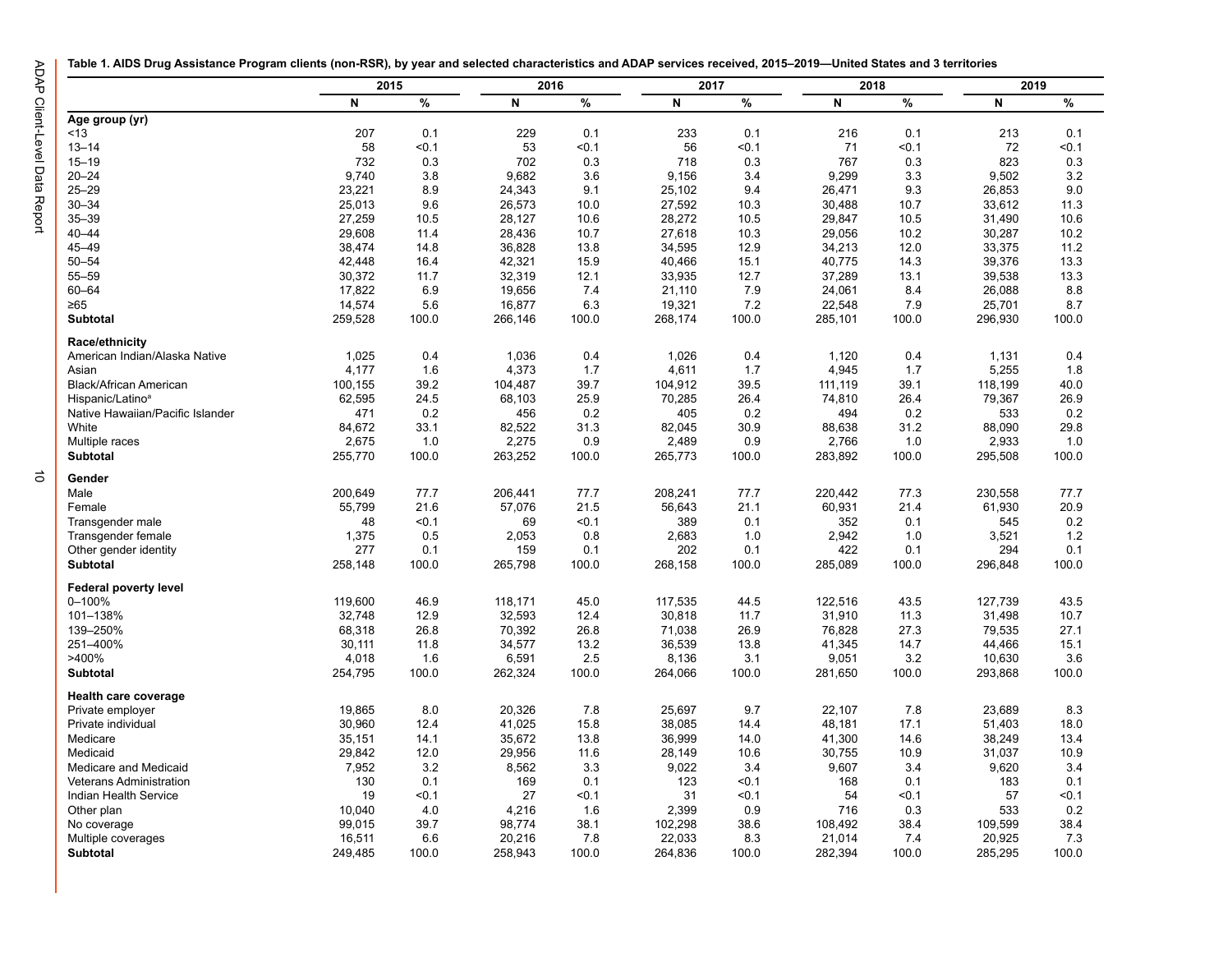Table 1. AIDS Drug Assistance Program clients (non-RSR), by year and selected characteristics and ADAP services received, 2015-2019-United States and 3 territories (cont.)

|                                           | 2015    |                          | 2016    |                          | 2017    |                          | 2018    |       | 2019    |       |
|-------------------------------------------|---------|--------------------------|---------|--------------------------|---------|--------------------------|---------|-------|---------|-------|
|                                           | N       | %                        | N       | %                        |         | %                        | %       |       | N       | %     |
| Service received                          |         |                          |         |                          |         |                          |         |       |         |       |
| Full-pay medication support               | 115,069 | 52.6                     | 107.424 | 48.9                     | 109.374 | 48.4                     | 111.167 | 47.7  | 117.039 | 46.8  |
| Insurance premium assistance              | 7,405   | 3.4                      | 9,392   | 4.3                      | 11,612  | 5.1                      | 10.121  | 4.3   | 11.024  | 4.4   |
| Medication co-pay/deductible <sup>b</sup> | 43,803  | 20.0                     | 46.347  | 21.1                     | 46,004  | 20.4                     | 45.308  | 19.4  | 46,314  | 18.5  |
| Multiple services                         | 51.955  | 23.8                     | 56,365  | 25.6                     | 58.979  | 26.1                     | 66.589  | 28.6  | 75,967  | 30.3  |
| Insurance service type unspecified        | 359     | 0.2                      | 253     | 0.1                      |         | 0.0                      |         | 0.0   |         | 0.0   |
| <b>Subtotal</b>                           | 218.591 | 100.0                    | 219.781 | 100.0                    | 225.969 | 100.0                    | 233.185 | 100.0 | 250.344 | 100.0 |
| Total <sup>c</sup>                        | 259,531 | $\overline{\phantom{m}}$ | 266.147 | $\overline{\phantom{0}}$ | 268.174 | $\overline{\phantom{a}}$ | 285.101 |       | 296.930 |       |

ª Hispanics/Latinos can be of any race.<br><sup>b</sup> Includes Medicare Part D co-insurance, co-payment, or donut hole coverage.

expression of the column total. Due to rounding, percentages may not add to 100.0%.<br>Not sum to the column total. Due to rounding, percentages may not add to 100.0%.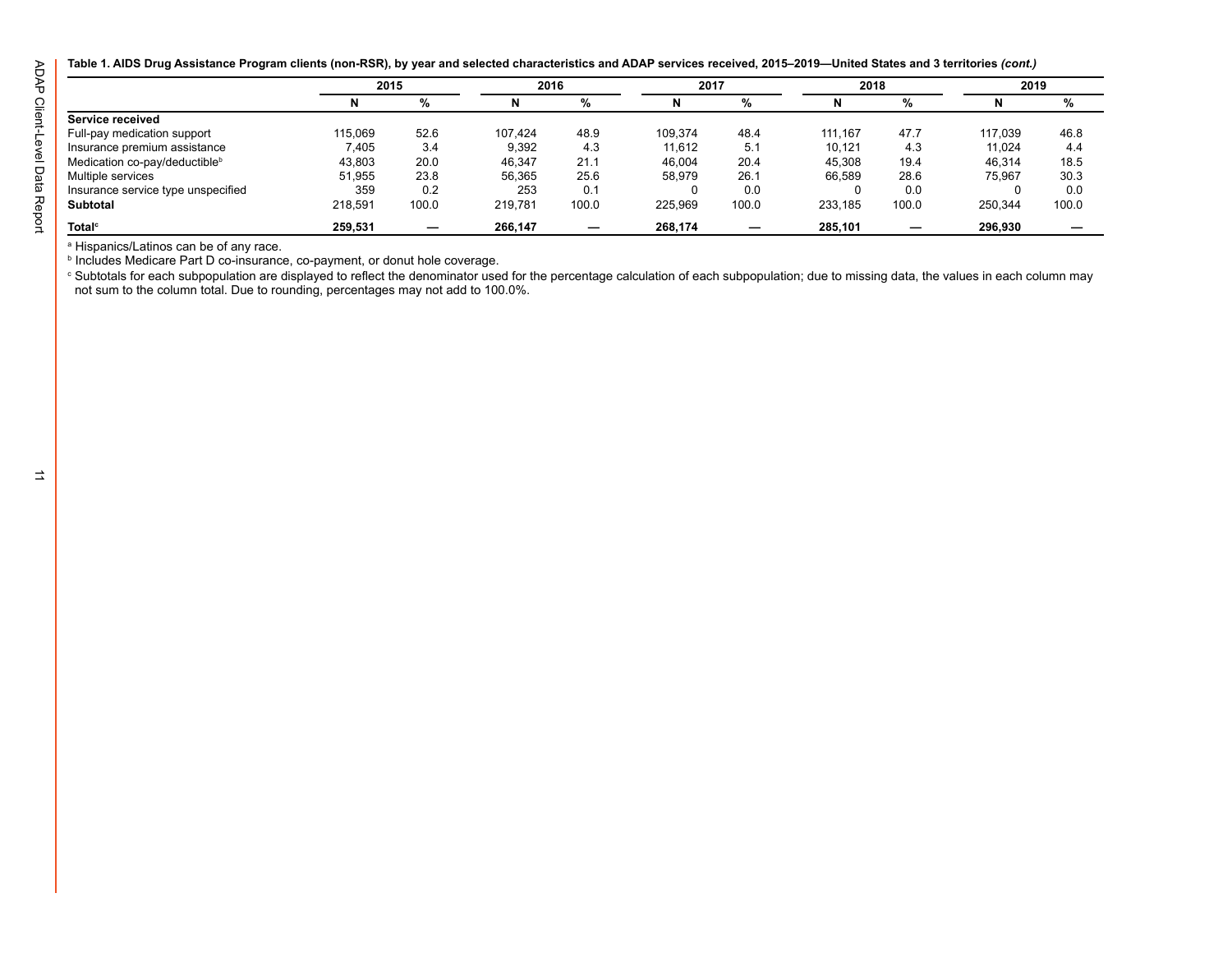<span id="page-14-0"></span>

|  |  | Table 2. AIDS Drug Assistance Program clients (non-RSR), by race/ethnicity and selected characteristics, 2019—United States and 3 territories |  |  |
|--|--|-----------------------------------------------------------------------------------------------------------------------------------------------|--|--|
|--|--|-----------------------------------------------------------------------------------------------------------------------------------------------|--|--|

|                                | <b>Alaska Native</b> | American Indian/ | Asian       |                                | Black/<br><b>African American</b> |       | Hispanic/Latino <sup>a</sup> |                          |                | Native Hawaiian/<br><b>Pacific Islander</b> | White          |                          |                | <b>Multiple races</b> |
|--------------------------------|----------------------|------------------|-------------|--------------------------------|-----------------------------------|-------|------------------------------|--------------------------|----------------|---------------------------------------------|----------------|--------------------------|----------------|-----------------------|
|                                | N                    | %                | N           | %                              | N                                 | %     | N                            | %                        | N              | %                                           | N              | $\overline{\frac{9}{6}}$ | N              | $\%$                  |
| Age group (yr)                 |                      |                  |             |                                |                                   |       |                              |                          |                |                                             |                |                          |                |                       |
| < 13                           | $\overline{2}$       | 0.2              | 19          | 0.4                            | 131                               | 0.1   | 33                           | < 0.1                    | 1              | 0.2                                         | 21             | < 0.1                    | 5              | 0.2                   |
| $13 - 14$                      | 0                    | 0.0              | 5           | 0.1                            | 47                                | < 0.1 | 12                           | < 0.1                    | 0              | 0.0                                         | $\overline{7}$ | < 0.1                    | 0              | 0.0                   |
| $15 - 19$                      | 3                    | 0.3              | 13          | 0.2                            | 460                               | 0.4   | 237                          | 0.3                      | $\mathbf 1$    | 0.2                                         | 92             | 0.1                      | 9              | 0.3                   |
| $20 - 24$                      | 46                   | 4.1              | 167         | 3.2                            | 5,324                             | 4.5   | 2,404                        | 3.0                      | 9              | 1.7                                         | 1,360          | 1.5                      | 129            | 4.4                   |
| $25 - 29$                      | 96                   | 8.5              | 552         | 10.5                           | 13,939                            | 11.8  | 7,002                        | 8.8                      | 48             | 9.0                                         | 4,667          | 5.3                      | 393            | 13.4                  |
| $30 - 34$                      | 126                  | 11.1             | 664         | 12.6                           | 15,885                            | 13.4  | 9,347                        | 11.8                     | 56             | 10.5                                        | 6,957          | 7.9                      | 393            | 13.4                  |
| $35 - 39$                      | 115                  | 10.2             | 697         | 13.3                           | 12,624                            | 10.7  | 10,151                       | 12.8                     | 72             | 13.5                                        | 7,335          | 8.3                      | 340            | 11.6                  |
| $40 - 44$                      | 120                  | 10.6             | 689         | 13.1                           | 11,530                            | 9.8   | 10,327                       | 13.0                     | 69             | 12.9                                        | 7,139          | 8.1                      | 291            | 9.9                   |
| $45 - 49$                      | 126                  | 11.1             | 728         | 13.9                           | 12,543                            | 10.6  | 10,610                       | 13.4                     | 52             | 9.8                                         | 8,854          | 10.1                     | 304            | 10.4                  |
| $50 - 54$                      | 173                  | 15.3             | 642         | 12.2                           | 14,280                            | 12.1  | 10,937                       | 13.8                     | 74             | 13.9                                        | 12,733         | 14.5                     | 355            | 12.1                  |
| 55-59                          | 146                  | 12.9             | 431         | 8.2                            | 13,836                            | 11.7  | 8,969                        | 11.3                     | 71             | 13.3                                        | 15,619         | 17.7                     | 314            | 10.7                  |
| $60 - 64$                      | 95                   | 8.4              | 287         | 5.5                            | 9,271                             | 7.8   | 5,204                        | 6.6                      | 46             | 8.6                                         | 10,859         | 12.3                     | 210            | 7.2                   |
| ≥65                            | 83                   | 7.3              | 361         | 6.9                            | 8,329                             | 7.0   | 4,134                        | 5.2                      | 34             | 6.4                                         | 12,447         | 14.1                     | 190            | 6.5                   |
| Subtotal                       | 1,131                | 100.0            | 5,255       | 100.0                          | 118,199                           | 100.0 | 79,367                       | 100.0                    | 533            | 100.0                                       | 88,090         | 100.0                    | 2,933          | 100.0                 |
| Gender                         |                      |                  |             |                                |                                   |       |                              |                          |                |                                             |                |                          |                |                       |
| Male                           | 893                  | 79.0             | 4,220       | 80.3                           | 80,960                            | 68.5  | 64,021                       | 80.7                     | 416            | 78.0                                        | 76,617         | 87.0                     | 2,386          | 81.4                  |
| Female                         | 219                  | 19.4             | 933         | 17.8                           | 35,092                            | 29.7  | 13,928                       | 17.6                     | 98             | 18.4                                        | 10,842         | 12.3                     | 486            | 16.6                  |
| Transgender                    | 18                   | 1.6              | 101         | 1.9                            | 2,113                             | 1.8   | 1,392                        | 1.8                      | 19             | 3.6                                         | 622            | 0.7                      | 60             | 2.0                   |
| <b>Subtotal</b>                | 1,130                | 100.0            | 5,254       | 100.0                          | 118,165                           | 100.0 | 79,341                       | 100.0                    | 533            | 100.0                                       | 88,081         | 100.0                    | 2,932          | 100.0                 |
| Federal poverty level          |                      |                  |             |                                |                                   |       |                              |                          |                |                                             |                |                          |                |                       |
| 0-100%                         | 555                  | 49.4             | 1,849       | 35.4                           | 56,204                            | 48.3  | 37,875                       | 47.9                     | 188            | 35.5                                        | 29,282         | 33.5                     | 1,202          | 41.2                  |
| 101-138%                       | 127                  | 11.3             | 465         | 8.9                            | 11,892                            | 10.2  | 8,320                        | 10.5                     | 62             | 11.7                                        | 10,169         | 11.6                     | 328            | 11.2                  |
| 139-250%                       | 270                  | 24.0             | 1,489       | 28.5                           | 28,799                            | 24.8  | 19,832                       | 25.1                     | 134            | 25.3                                        | 27,837         | 31.9                     | 821            | 28.2                  |
| 251-400%                       | 148                  | 13.2             | 1,077       | 20.6                           | 15,914                            | 13.7  | 10.727                       | 13.6                     | 107            | 20.2                                        | 15,797         | 18.1                     | 456            | 15.6                  |
| >400%                          | 24                   | 2.1              | 345         | 6.6                            | 3,483                             | 3.0   | 2,296                        | 2.9                      | 39             | 7.4                                         | 4,249          | 4.9                      | 109            | 3.7                   |
| <b>Subtotal</b>                | 1,124                | 100.0            | 5,225       | 100.0                          | 116,292                           | 100.0 | 79,050                       | 100.0                    | 530            | 100.0                                       | 87,334         | 100.0                    | 2,916          | 100.0                 |
| Health care coverage           |                      |                  |             |                                |                                   |       |                              |                          |                |                                             |                |                          |                |                       |
| Private employer               | 95                   | 8.5              | 619         | 12.1                           | 9,018                             | 8.0   | 5,508                        | 7.1                      | 74             | 14.6                                        | 7,978          | 9.4                      | 296            | 10.2                  |
| Private individual             | 146                  | 13.1             | 1,244       | 24.4                           | 20,187                            | 18.0  | 11,700                       | 15.0                     | 113            | 22.2                                        | 17,019         | 20.2                     | 748            | 25.7                  |
| Medicare                       | 157                  | 14.1             | 453         | 8.9                            | 11,509                            | 10.3  | 5,004                        | 6.4                      | 69             | 13.6                                        | 20,551         | 24.3                     | 372            | 12.8                  |
| Medicaid                       | 152                  | 13.6             | 369         | 7.2                            | 11,366                            | 10.1  | 11,586                       | 14.9                     | 43             | 8.5                                         | 7,092          | 8.4                      | 298            | 10.2                  |
| Medicare and Medicaid          | 58                   | 5.2              | 90          | 1.8                            | 3,225                             | 2.9   | 1,813                        | 2.3                      | 14             | 2.8                                         | 4,241          | 5.0                      | 157            | 5.4                   |
| <b>Veterans Administration</b> | $\Omega$             | 0.0              | 3           | 0.1                            | 63                                | 0.1   | 16                           | < 0.1                    | 1              | 0.2                                         | 96             | 0.1                      | $\overline{4}$ | 0.1                   |
| Indian Health Service          | 40                   | 3.6              | $\mathbf 0$ | 0.0                            | $\overline{\mathbf{1}}$           | < 0.1 | $\Omega$                     | 0.0                      | $\mathbf 0$    | 0.0                                         | $\overline{1}$ | < 0.1                    | 15             | 0.5                   |
| Other plan                     | $\overline{4}$       | 0.4              | 9           | 0.2                            | 276                               | 0.2   | 84                           | 0.1                      | $\overline{2}$ | 0.4                                         | 150            | 0.2                      | 5              | 0.2                   |
| No coverage                    | 264                  | 23.7             | 1,881       | 36.8                           | 49,210                            | 43.8  | 38,376                       | 49.3                     | 148            | 29.1                                        | 18,594         | 22.0                     | 715            | 24.5                  |
| Multiple coverages             | 199                  | 17.8             | 439         | 8.6                            | 7,417                             | 6.6   | 3,685                        | 4.7                      | 44             | 8.7                                         | 8,718          | 10.3                     | 303            | 10.4                  |
| <b>Subtotal</b>                | 1,115                | 100.0            | 5,107       | 100.0                          | 112,272                           | 100.0 | 77,772                       | 100.0                    | 508            | 100.0                                       | 84,440         | 100.0                    | 2,913          | 100.0                 |
| <b>Total</b> <sup>b</sup>      | 1.131                | -                | 5,255       | $\qquad \qquad \longleftarrow$ | 118,199                           | -     | 79,367                       | $\overline{\phantom{0}}$ | 533            | -                                           | 88,090         | -                        | 2,933          |                       |

a Hispanics/Latinos can be of any race.

b Subtotals for each subpopulation are displayed to reflect the denominator used for the percentage calculation of each subpopulation; due to missing data, the values in each column may not sum to the column total. Due to rounding, percentages may not add to 100.0%.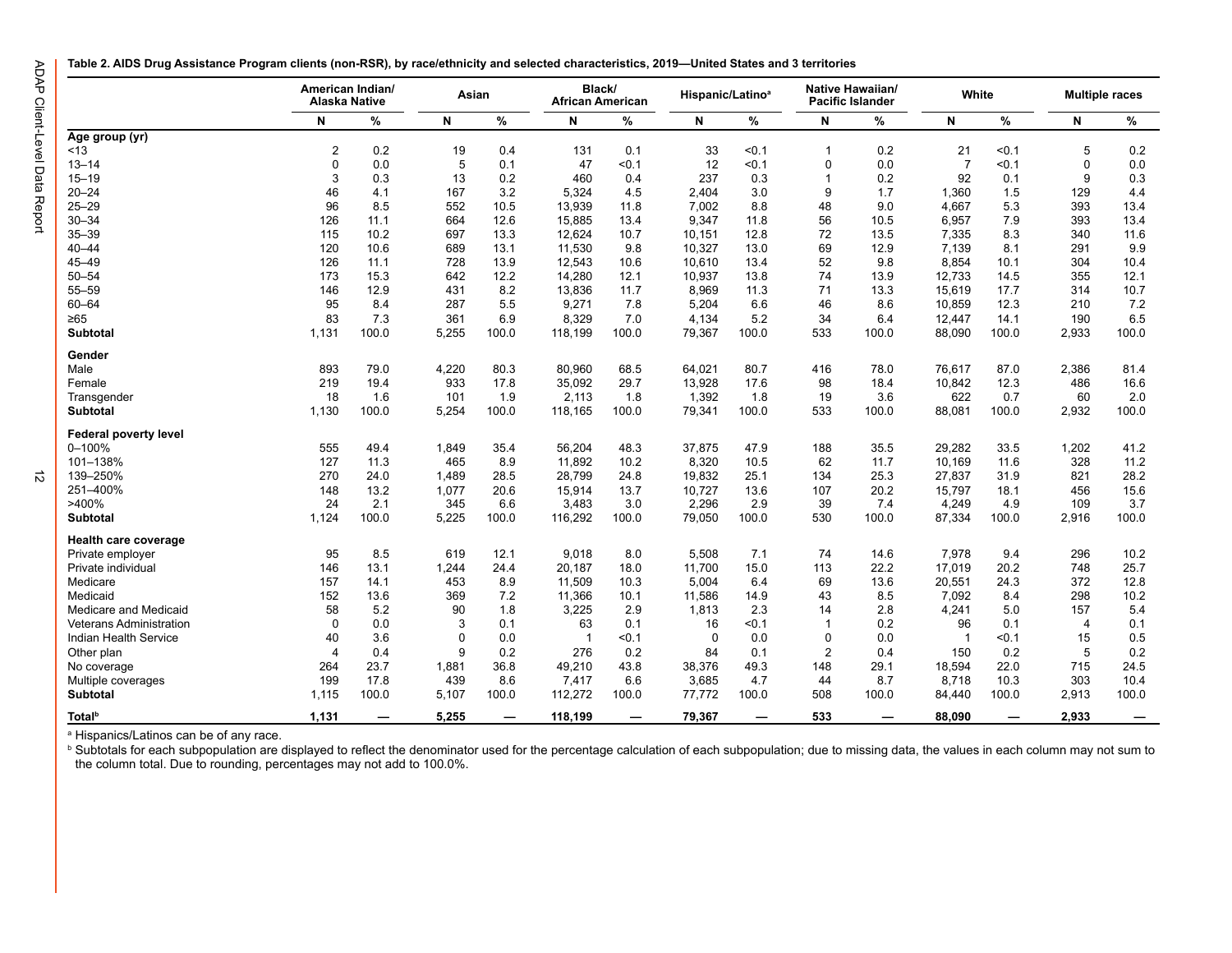$\vec{\omega}$ 

<span id="page-15-0"></span>

|  | Table 3. AIDS Drug Assistance Program clients (non-RSR), by gender and selected characteristics, 2019—United States and 3 territories |  |
|--|---------------------------------------------------------------------------------------------------------------------------------------|--|
|--|---------------------------------------------------------------------------------------------------------------------------------------|--|

|                                  | Male    |       |        | Female |                | Transgender male | Transgender female      |         |                | Other gender identity | <b>Total</b> <sup>a</sup> |       |
|----------------------------------|---------|-------|--------|--------|----------------|------------------|-------------------------|---------|----------------|-----------------------|---------------------------|-------|
|                                  | N       | $\%$  | N      | %      | N              | %                | N                       | %       | N              | %                     | N                         | %     |
| Age group (yr)                   |         |       |        |        |                |                  |                         |         |                |                       |                           |       |
| ~13                              | 116     | 0.1   | 96     | 0.2    |                |                  |                         | $\star$ |                |                       | 212                       | 0.1   |
| $13 - 14$                        | 33      | < 0.1 | 38     | 0.1    | $\star$        | $\star$          | $\star$                 | $\star$ | $\star$        | $\star$               | 71                        | < 0.1 |
| $15 - 19$                        | 591     | 0.3   | 220    | 0.4    | $\mathbf{1}$   | 0.2              | 9                       | 0.3     | -1             | 0.3                   | 822                       | 0.3   |
| $20 - 24$                        | 7,885   | 3.4   | 1,368  | 2.2    | 27             | 5.0              | 202                     | 5.7     | 16             | 5.4                   | 9,498                     | 3.2   |
| $25 - 29$                        | 23,123  | 10.0  | 3,031  | 4.9    | 67             | 12.3             | 561                     | 15.9    | 57             | 19.4                  | 26,839                    | 9.0   |
| $30 - 34$                        | 28,131  | 12.2  | 4,635  | 7.5    | 83             | 15.2             | 704                     | 20.0    | 43             | 14.6                  | 33,596                    | 11.3  |
| $35 - 39$                        | 24,535  | 10.6  | 6,279  | 10.1   | 82             | 15.0             | 524                     | 14.9    | 57             | 19.4                  | 31,477                    | 10.6  |
| $40 - 44$                        | 21,865  | 9.5   | 7,891  | 12.7   | 65             | 11.9             | 423                     | 12.0    | 34             | 11.6                  | 30,278                    | 10.2  |
| 45-49                            | 23,980  | 10.4  | 8,939  | 14.4   | 55             | 10.1             | 369                     | 10.5    | 27             | 9.2                   | 33,370                    | 11.2  |
| $50 - 54$                        | 29,800  | 12.9  | 9,171  | 14.8   | 54             | 9.9              | 319                     | 9.1     | 24             | 8.2                   | 39,368                    | 13.3  |
| $55 - 59$                        | 30,584  | 13.3  | 8,678  | 14.0   | 44             | 8.1              | 212                     | 6.0     | 17             | 5.8                   | 39,535                    | 13.3  |
| $60 - 64$                        | 19,943  | 8.6   | 5,984  | 9.7    | 31             | 5.7              | 117                     | 3.3     | 11             | 3.7                   | 26,086                    | 8.8   |
| ≥65                              | 19,972  | 8.7   | 5,600  | 9.0    | 36             | 6.6              | 80                      | 2.3     | $\overline{7}$ | 2.4                   | 25,695                    | 8.7   |
| <b>Subtotal</b>                  | 230,558 | 100.0 | 61,930 | 100.0  | 545            | 100.0            | 3,520                   | 100.0   | 294            | 100.0                 | 296,847                   | 100.0 |
|                                  |         |       |        |        |                |                  |                         |         |                |                       |                           |       |
| Race/ethnicity                   |         |       |        |        |                |                  |                         |         |                |                       |                           |       |
| American Indian/Alaska Native    | 893     | 0.4   | 219    | 0.4    | 2              | 0.4              | 14                      | 0.4     | $\overline{2}$ | 0.7                   | 1,130                     | 0.4   |
| Asian                            | 4,220   | 1.8   | 933    | 1.5    | 12             | 2.2              | 71                      | 2.0     | 18             | 6.2                   | 5,254                     | 1.8   |
| Black/African American           | 80,960  | 35.3  | 35,092 | 57.0   | 260            | 47.9             | 1,752                   | 50.2    | 101            | 34.7                  | 118,165                   | 40.0  |
| Hispanic/Latino <sup>b</sup>     | 64,021  | 27.9  | 13,928 | 22.6   | 136            | 25.0             | 1,121                   | 32.1    | 135            | 46.4                  | 79,341                    | 26.9  |
| Native Hawaiian/Pacific Islander | 416     | 0.2   | 98     | 0.2    | $\overline{2}$ | 0.4              | 17                      | 0.5     | $\mathbf 0$    | 0.0                   | 533                       | 0.2   |
| White                            | 76,617  | 33.4  | 10,842 | 17.6   | 127            | 23.4             | 462                     | 13.2    | 33             | 11.3                  | 88,081                    | 29.8  |
| Multiple races                   | 2,386   | 1.0   | 486    | 0.8    | 4              | 0.7              | 54                      | 1.5     | $\overline{2}$ | 0.7                   | 2,932                     | 1.0   |
| <b>Subtotal</b>                  | 229,513 | 100.0 | 61,598 | 100.0  | 543            | 100.0            | 3,491                   | 100.0   | 291            | 100.0                 | 295,436                   | 100.0 |
| Federal poverty level            |         |       |        |        |                |                  |                         |         |                |                       |                           |       |
| $0 - 100%$                       | 93,699  | 41.1  | 31,392 | 51.2   | 284            | 52.5             | 2,136                   | 61.4    | 183            | 63.1                  | 127,694                   | 43.5  |
| 101-138%                         | 24,462  | 10.7  | 6,611  | 10.8   | 64             | 11.8             | 325                     | 9.3     | 28             | 9.7                   | 31,490                    | 10.7  |
| 139-250%                         | 64,270  | 28.2  | 14,403 | 23.5   | 130            | 24.0             | 667                     | 19.2    | 50             | 17.2                  | 79,520                    | 27.1  |
| 251-400%                         | 36,762  | 16.1  | 7,323  | 11.9   | 53             | 9.8              | 295                     | 8.5     | 24             | 8.3                   | 44,457                    | 15.1  |
| >400%                            | 8,946   | 3.9   | 1,610  | 2.6    | 10             | 1.8              | 54                      | 1.6     | 5              | 1.7                   | 10,625                    | 3.6   |
| <b>Subtotal</b>                  | 228,139 | 100.0 | 61,339 | 100.0  | 541            | 100.0            | 3,477                   | 100.0   | 290            | 100.0                 | 293,786                   | 100.0 |
|                                  |         |       |        |        |                |                  |                         |         |                |                       |                           |       |
| <b>Health care coverage</b>      |         |       |        |        |                |                  |                         |         |                |                       |                           |       |
| Private employer                 | 18,981  | 8.6   | 4,479  | 7.6    | 30             | 5.7              | 193                     | 5.7     | 5              | 1.7                   | 23,688                    | 8.3   |
| Private individual               | 40,580  | 18.3  | 10,084 | 17.0   | 86             | 16.4             | 610                     | 18.0    | 30             | 10.4                  | 51,390                    | 18.0  |
| Medicare                         | 31,889  | 14.4  | 6,068  | 10.2   | 48             | 9.2              | 232                     | 6.8     | 8              | 2.8                   | 38,245                    | 13.4  |
| Medicaid                         | 20,688  | 9.3   | 9,813  | 16.5   | 70             | 13.4             | 408                     | 12.0    | 40             | 13.9                  | 31,019                    | 10.9  |
| Medicare and Medicaid            | 7.162   | 3.2   | 2,356  | 4.0    | 12             | 2.3              | 77                      | 2.3     | 12             | 4.2                   | 9,619                     | 3.4   |
| <b>Veterans Administration</b>   | 156     | 0.1   | 26     | $0.1$  | 0              | 0.0              | $\overline{\mathbf{1}}$ | $0.1$   | $\Omega$       | 0.0                   | 183                       | 0.1   |
| Indian Health Service            | 42      | < 0.1 | 15     | $0.1$  | $\Omega$       | 0.0              | $\mathbf 0$             | 0.0     | $\mathbf 0$    | 0.0                   | 57                        | < 0.1 |
| Other plan                       | 421     | 0.2   | 103    | 0.2    | $\Omega$       | 0.0              | 8                       | 0.2     | -1             | 0.3                   | 533                       | 0.2   |
| No coverage                      | 85,323  | 38.5  | 22,107 | 37.3   | 253            | 48.3             | 1,700                   | 50.2    | 174            | 60.4                  | 109,557                   | 38.4  |
| Multiple coverages               | 16,448  | 7.4   | 4,273  | 7.2    | 25             | 4.8              | 159                     | 4.7     | 18             | 6.3                   | 20,923                    | 7.3   |
| <b>Subtotal</b>                  | 221,690 | 100.0 | 59,324 | 100.0  | 524            | 100.0            | 3,388                   | 100.0   | 288            | 100.0                 | 285,214                   | 100.0 |
| Total <sup>c</sup>               | 230,558 |       | 61,930 |        | 545            |                  | 3,520                   |         | 294            |                       | 296,847                   |       |

\* To ensure confidentiality, data have been suppressed. a Row totals include clients in the specified subpopulation with reported gender information. b Hispanics/Latinos can be of any race.

 $^\circ$  Subtotals for each subpopulation are displayed to reflect the denominator used for the percentage calculation of each subpopulation; due to missing data, the values in each column may not sum to the column total. Due to rounding, percentages may not add to 100.0%.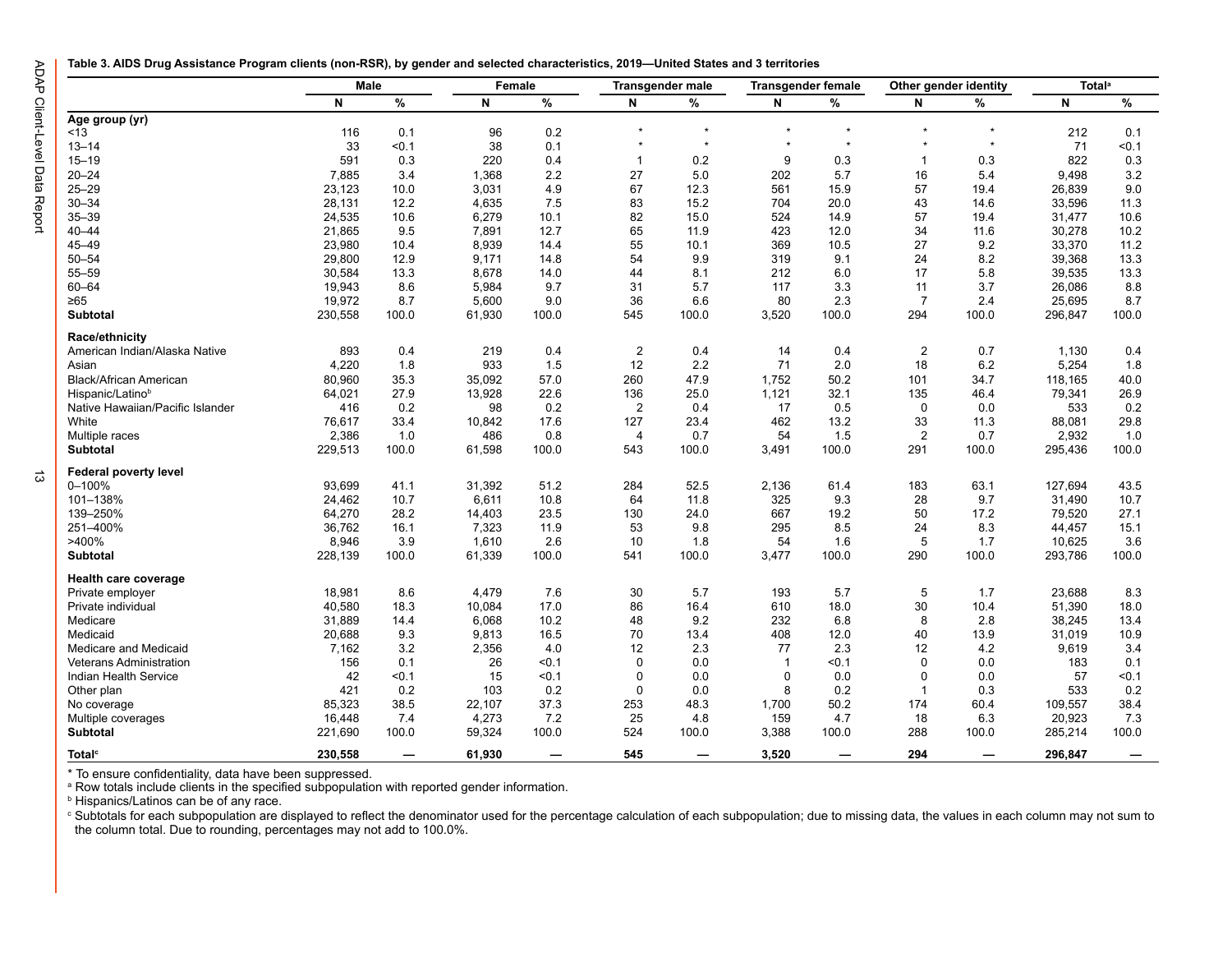<span id="page-16-0"></span>

|  |  |  | Table 4. AIDS Drug Assistance Program clients (non-RSR), by federal poverty level and selected characteristics, 2019—United States and 3 territories |  |
|--|--|--|------------------------------------------------------------------------------------------------------------------------------------------------------|--|
|--|--|--|------------------------------------------------------------------------------------------------------------------------------------------------------|--|

|                                | 0-100% FPL |       | 101-138% FPL |       | 139-250% FPL |       | 251-400% FPL |       |          | >400% FPL |
|--------------------------------|------------|-------|--------------|-------|--------------|-------|--------------|-------|----------|-----------|
|                                | N          | %     | N            | $\%$  | N            | %     | N            | %     | N        | %         |
| Age group (yr)                 |            |       |              |       |              |       |              |       |          |           |
| < 13                           | 96         | 0.1   | 19           | 0.1   | 40           | 0.1   | 40           | 0.1   | 14       | 0.1       |
| $13 - 14$                      | 34         | < 0.1 | 8            | 50.1  | 14           | < 0.1 | 10           | < 0.1 | 3        | < 0.1     |
| $15 - 19$                      | 561        | 0.4   | 66           | 0.2   | 137          | 0.2   | 46           | 0.1   | 9        | 0.1       |
| $20 - 24$                      | 5,436      | 4.3   | 840          | 2.7   | 2,230        | 2.8   | 768          | 1.7   | 78       | 0.7       |
| $25 - 29$                      | 12,987     | 10.2  | 2,137        | 6.8   | 6,845        | 8.6   | 3,818        | 8.6   | 634      | 6.0       |
| $30 - 34$                      | 15,813     | 12.4  | 2,680        | 8.5   | 8,155        | 10.3  | 5,265        | 11.8  | 1,178    | 11.1      |
| $35 - 39$                      | 14,863     | 11.6  | 2,791        | 8.9   | 7,546        | 9.5   | 4,708        | 10.6  | 1.159    | 10.9      |
| $40 - 44$                      | 14,259     | 11.2  | 2.776        | 8.8   | 7,306        | 9.2   | 4,485        | 10.1  | 1.109    | 10.4      |
| $45 - 49$                      | 15,082     | 11.8  | 3,403        | 10.8  | 8,252        | 10.4  | 5,063        | 11.4  | 1,267    | 11.9      |
| $50 - 54$                      | 16,859     | 13.2  | 4,386        | 13.9  | 10,010       | 12.6  | 6,109        | 13.7  | 1,690    | 15.9      |
| $55 - 59$                      | 15,505     | 12.1  | 4,797        | 15.2  | 11,341       | 14.3  | 6,064        | 13.6  | 1,534    | 14.4      |
| $60 - 64$                      | 9,220      | 7.2   | 3,513        | 11.2  | 8,259        | 10.4  | 4,019        | 9.0   | 938      | 8.8       |
| $\geq 65$                      | 7,024      | 5.5   | 4,082        | 13.0  | 9,400        | 11.8  | 4,071        | 9.2   | 1,017    | 9.6       |
| <b>Subtotal</b>                | 127,739    | 100.0 | 31,498       | 100.0 | 79,535       | 100.0 | 44,466       | 100.0 | 10,630   | 100.0     |
| Health care coverage           |            |       |              |       |              |       |              |       |          |           |
| Private employer               | 2,787      | 2.2   | 956          | 3.1   | 7,320        | 9.5   | 9,961        | 23.6  | 2,622    | 27.5      |
| Private individual             | 16,236     | 13.0  | 4,005        | 13.1  | 15,970       | 20.7  | 12,086       | 28.6  | 3,058    | 32.1      |
| Medicare                       | 8,003      | 6.4   | 8,336        | 27.2  | 16,574       | 21.5  | 4,359        | 10.3  | 928      | 9.7       |
| Medicaid                       | 23,675     | 18.9  | 1,887        | 6.2   | 3,686        | 4.8   | 1,513        | 3.6   | 232      | 2.4       |
| Medicare and Medicaid          | 5,769      | 4.6   | 2,078        | 6.8   | 1,481        | 1.9   | 242          | 0.6   | 36       | 0.4       |
| <b>Veterans Administration</b> | 58         | < 0.1 | 41           | 0.1   | 44           | 0.1   | 37           | 0.1   | 3        | < 0.1     |
| Indian Health Service          | 41         | < 0.1 | 2            | < 0.1 | 10           | < 0.1 | 4            | < 0.1 | $\Omega$ | 0.0       |
| Other plan                     | 205        | 0.2   | 46           | 0.2   | 142          | 0.2   | 111          | 0.3   | 27       | 0.3       |
| No coverage                    | 63,279     | 50.5  | 10,965       | 35.8  | 25,026       | 32.5  | 8,698        | 20.6  | 1,337    | 14.0      |
| Multiple coverages             | 5,236      | 4.2   | 2,318        | 7.6   | 6,840        | 8.9   | 5,243        | 12.4  | 1,285    | 13.5      |
| <b>Subtotal</b>                | 125,289    | 100.0 | 30,634       | 100.0 | 77,093       | 100.0 | 42,254       | 100.0 | 9,528    | 100.0     |
| <b>Total</b> <sup>a</sup>      | 127,739    |       | 31,498       |       | 79,535       |       | 44,466       |       | 10,630   |           |

*Abbreviation:* FPL, federal poverty level.

a Subtotals for each subpopulation are displayed to reflect the denominator used for the percentage calculation of each subpopulation; due to missing data, the values in each column may not sum to the column total.

Due to rounding, percentages may ot add to 100.0%.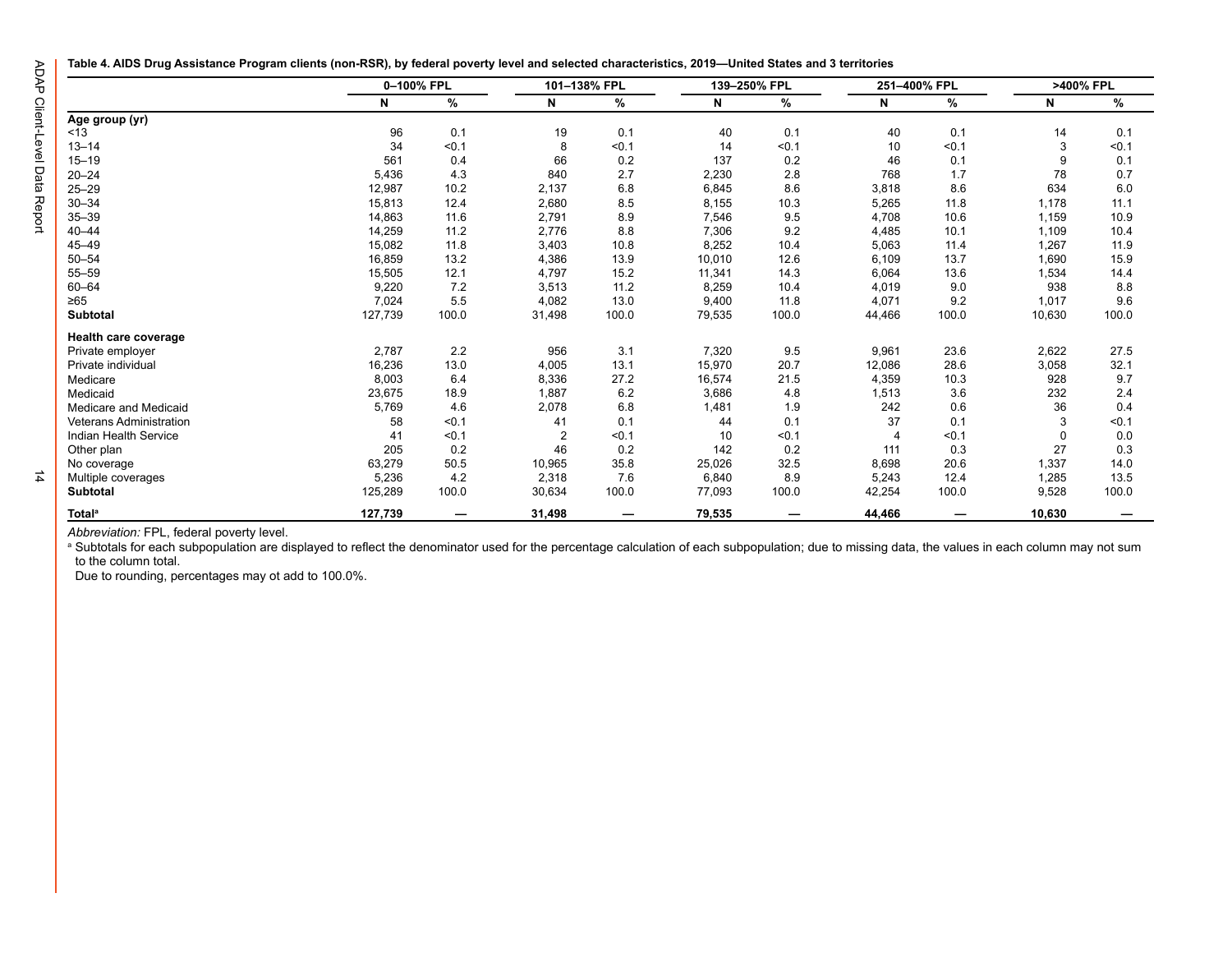<span id="page-17-0"></span>**Table 5. AIDS Drug Assistance Program clients (non-RSR), by health care coverage and selected characteristics, 2019—United States and 3 territories**

|                           | <b>Private</b><br>employer |       | Private<br>individual |       | Medicare |       |        | <b>Medicaid</b> |       | <b>Medicare and</b><br>Medicaid |          | Veterans<br>Administration |    | <b>Indian Health</b><br><b>Service</b> |     | Other plan | No coverage |       | <b>Multiple</b><br>coverages |       |
|---------------------------|----------------------------|-------|-----------------------|-------|----------|-------|--------|-----------------|-------|---------------------------------|----------|----------------------------|----|----------------------------------------|-----|------------|-------------|-------|------------------------------|-------|
|                           | N                          | %     | N                     | %     | N        | %     | N      | %               | N     | %                               |          | %                          | N  | %                                      | N   | %          | N           | %     | N                            | %     |
| Age group (yr)            |                            |       |                       |       |          |       |        |                 |       |                                 |          |                            |    |                                        |     |            |             |       |                              |       |
| ~13                       | 47                         | 0.2   | 12                    | < 0.1 |          | < 0.1 | 48     | 0.2             |       | $\leq 0$ .                      | 0        | 0.0                        |    | 0.0                                    | 3   | 0.6        | 73          | 0.1   | 16                           | 0.1   |
| $13 - 14$                 | 20                         | 0.1   | 8                     | < 0.1 | 0        | 0.0   | 15     | < 0.1           | 0     | 0.0                             | 0        | 0.0                        |    | 0.0                                    |     | 0.2        | 14          | < 0.1 |                              | < 0.1 |
| $15 - 19$                 | 62                         | 0.3   | 57                    | 0.1   |          | < 0.1 | 156    | 0.5             | 0     | 0.0                             | $\Omega$ | 0.0                        |    | 0.0                                    | 12  | 2.3        | 455         | 0.4   | 42                           | 0.2   |
| $20 - 24$                 | 710                        | 3.0   | 1.342                 | 2.6   | 24       | 0.1   | l.126  | 3.6             | 9     | 0.1                             | 8        | 4.4                        |    | 7.0                                    | 68  | 12.8       | 5.409       | 4.9   | 342                          | 1.6   |
| $25 - 29$                 | 2,369                      | 10.0  | 4,471                 | 8.7   | 133      | 0.3   | 2,959  | 9.5             | 87    | 0.9                             | 8        | 4.4                        |    | 12.3                                   | 72  | 13.5       | 14,283      | 13.0  | ,250                         | 6.0   |
| $30 - 34$                 | 2,991                      | 12.6  | 6,187                 | 12.0  | 381      | 1.0   | 3.542  | 11.4            | 178   | 1.9                             | 17       | 9.3                        | 5  | 8.8                                    | 58  | 10.9       | 17,005      | 15.5  | ,840                         | 8.8   |
| $35 - 39$                 | 2,682                      | 11.3  | 5,872                 | 11.4  | 683      | 1.8   | 3.521  | 11.3            | 314   | 3.3                             | 6        | 3.3                        | 12 | 21.1                                   | 53  | 9.9        | 15,297      | 14.0  | .833                         | 8.8   |
| $40 - 44$                 | 2,602                      | 11.0  | 5,846                 | 11.4  | 1.121    | 2.9   | 3.448  |                 | 452   | 4.7                             | 5        | 2.7                        | 9  | 15.8                                   | 35  | 6.6        | 13,849      | 12.6  | 1,783                        | 8.5   |
| 45-49                     | 2,893                      | 12.2  | 6,822                 | 13.3  | 2,201    | 5.8   | 3,601  | 11.6            | 806   | 8.4                             | 12       | 6.6                        |    | 8.8                                    | 59  | 11.1       | 13,632      | 12.4  | 2,168                        | 10.4  |
| $50 - 54$                 | 3,578                      | 15.7  | 7,914                 | 15.4  | 4,671    | 12.2  | 4,388  | 14.1            | ,522  | 15.8                            | 25       | 13.7                       |    | 12.3                                   | 53  | 9.9        | 12,855      | 11.7  | 2,880                        | 13.8  |
| $55 - 59$                 | 3,292                      | 13.9  | 7.481                 | 14.6  | 7.564    | 19.8  | 4,543  | 14.6            | 2.155 | 22.4                            | 31       | 16.9                       |    | 12.3                                   | 63  | 11.8       | 9,737       | 8.9   | 3,155                        | 15.1  |
| $60 - 64$                 | 1,919                      | 8.1   | 4,559                 | 8.9   | 6,729    | 17.6  | 2,760  | 8.9             | .698  | 17.7                            | 34       | 18.6                       |    | 1.8                                    | 44  | 8.3        | 5,087       | 4.6   | 2,308                        | 11.0  |
| ≥65                       | 524                        | 2.2   | 832                   | 1.6   | 14.740   | 38.5  | 930    | 3.0             | 2,398 | 24.9                            | 37       | 20.2                       |    | 0.0                                    | 12  | 2.3        | 1,903       |       | 3,301                        | 15.8  |
| <b>Total</b> <sup>a</sup> | 23,689                     | 100.0 | 51,403                | 100.0 | 38.249   | 100.0 | 31,037 | 100.0           | 9,620 | 100.0                           | 183      | 100.0                      | 57 | 100.0                                  | 533 | 100.0      | 109,599     | 100.0 | 20,925                       | 100.0 |

<sup>a</sup> Subtotals for each subpopulation are displayed to reflect the denominator used for the percentage calculation of each subpopulation; due to missing data, the values in each column may not sum to the column total. Due to rounding, percentages may not add to 100.0%.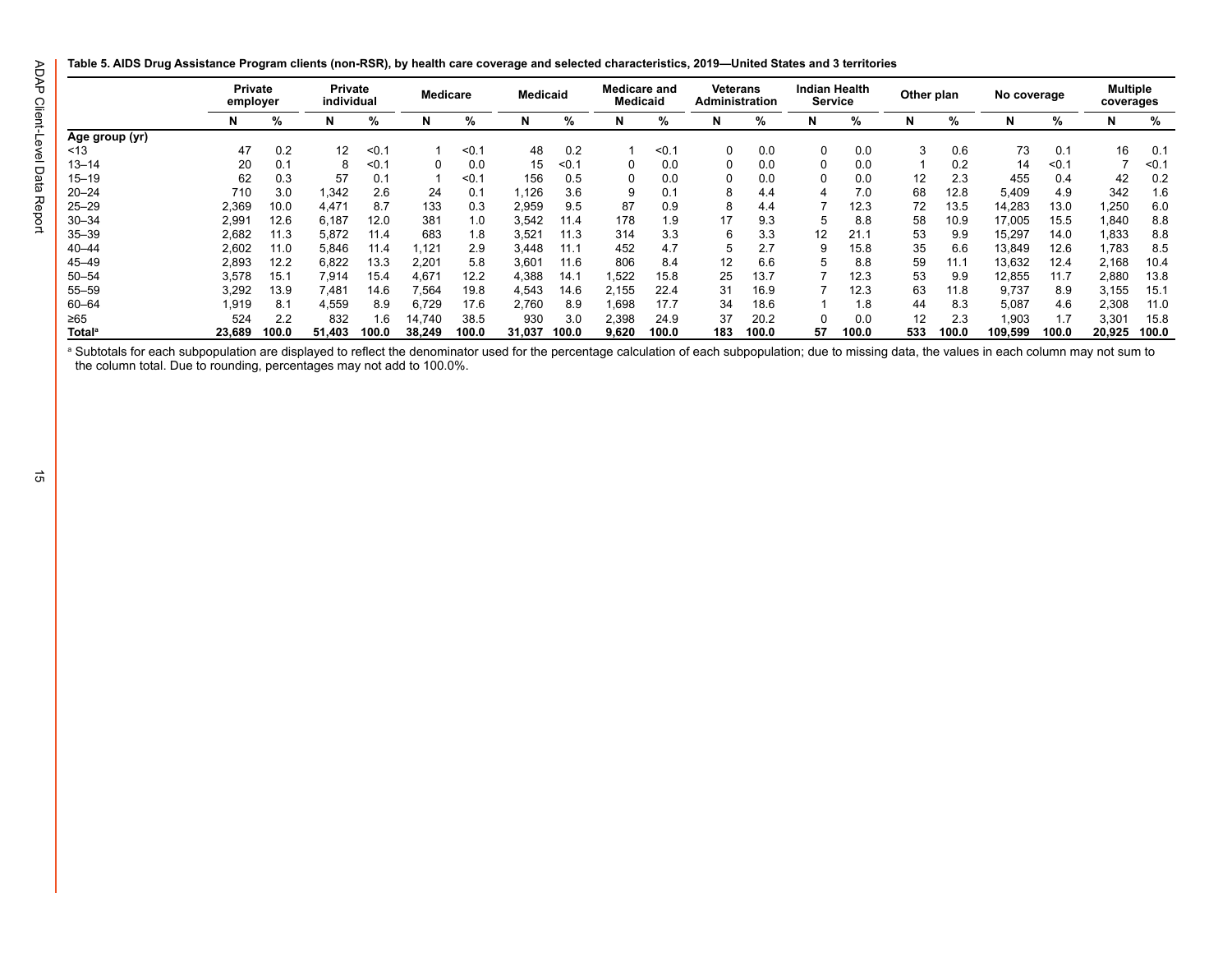#### <span id="page-18-0"></span>**Table 6. AIDS Drug Assistance Program clients (non-RSR), by HHS region and selected characteristics, 2019—United States and 3 territories**

|                                  | Region 1 |       | <b>Region 2</b> |       |          | Region 3 | <b>Region 4</b> |       | <b>Region 5</b> |       | Region 6       |       | <b>Region 7</b> |       | <b>Region 8</b> |       | <b>Region 9</b>         |       | Region 10      |       |
|----------------------------------|----------|-------|-----------------|-------|----------|----------|-----------------|-------|-----------------|-------|----------------|-------|-----------------|-------|-----------------|-------|-------------------------|-------|----------------|-------|
|                                  | N        | %     | N               | %     | N        | %        | N               | %     | N               | %     | N              | %     | N               | %     | N               | %     | N                       | %     | N              | %     |
| Age group (yr)                   |          |       |                 |       |          |          |                 |       |                 |       |                |       |                 |       |                 |       |                         |       |                |       |
| ~13                              | 13       | 0.1   | 13              | < 0.1 | 17       | 0.1      | 38              | <0.1  | 53              | 0.2   | 27             | 0.1   | 16              | 0.2   | 28              | 0.3   | 5                       | < 0.1 | 3              | < 0.1 |
| 13–14                            | 9        | 0.1   | 8               | < 0.1 | 12       | < 0.1    | 11              | < 0.1 | 11              | $0.1$ | 3              | < 0.1 | 3               | < 0.1 | 13              | 0.2   | $\overline{1}$          | < 0.1 | $\overline{1}$ | < 0.1 |
| 15–19                            | 35       | 0.3   | 89              | 0.2   | 58       | 0.2      | 240             | 0.3   | 133             | 0.4   | 127            | 0.4   | 38              | 0.4   | 29              | 0.4   | 57                      | 0.1   | 17             | 0.2   |
| $20 - 24$                        | 189      | 1.4   | 842             | 2.1   | 752      | 2.7      | 3.586           | 4.5   | 1,134           | 3.5   | 1.369          | 4.0   | 415             | 4.8   | 231             | 2.9   | 852                     | 2.0   | 132            | 1.4   |
| $25 - 29$                        | 614      | 4.7   | 2.734           | 6.9   | 2,221    | 7.8      | 9,407           | 11.8  | 3,081           | 9.5   | 3.866          | 11.3  | 968             | 11.1  | 634             | 7.9   | 2,889                   | 6.7   | 439            | 4.7   |
| $30 - 34$                        | 814      | 6.2   | 3.786           | 9.6   | 2,890    | 10.2     | 10,930          | 13.7  | 3,764           | 11.6  | 4,687          | 13.8  | 1.151           | 13.2  | 831             | 10.3  | 4.051                   | 9.4   | 708            | 7.6   |
| $35 - 39$                        | 988      | 7.5   | 3,747           | 9.5   | 2,683    | 9.5      | 9,213           | 11.5  | 3,377           | 10.4  | 4,459          | 13.1  | 1,056           | 12.1  | 970             | 12.0  | 4,163                   | 9.6   | 834            | 8.9   |
| $40 - 44$                        | 1,079    | 8.2   | 3,956           | 10.0  | 2,631    | 9.3      | 8,499           | 10.6  | 3,183           | 9.8   | 4,009          | 11.8  | 953             | 10.9  | 883             | 10.9  | 4,164                   | 9.6   | 930            | 10.0  |
| 45-49                            | 1,423    | 10.8  | 4,525           | 11.4  | 3,025    | 10.7     | 9,279           | 11.6  | 3,525           | 10.9  | 3,937          | 11.6  | 985             | 11.3  | 953             | 11.8  | 4,604                   | 10.6  | 1,119          | 12.0  |
| $50 - 54$                        | 2,024    | 15.4  | 5,678           | 14.3  | 3,779    | 13.3     | 10,454          | 13.1  | 4,171           | 12.9  | 3,922          | 11.5  | 1,044           | 12.0  | 1,082           | 13.4  | 5,841                   | 13.5  | 1,381          | 14.8  |
| $55 - 59$                        | 2,368    | 18.0  | 5,897           | 14.9  | 4,196    | 14.8     | 9,247           | 11.6  | 4,309           | 13.3  | 3,682          | 10.8  | 1,045           | 12.0  | 1,104           | 13.7  | 6,140                   | 14.2  | 1,550          | 16.6  |
| $60 - 64$                        | 1,803    | 13.7  | 4,184           | 10.6  | 2,837    | 10.0     | 5,487           | 6.9   | 2,814           | 8.7   | 2,244          | 6.6   | 572             | 6.6   | 662             | 8.2   | 4,469                   | 10.3  | 1,016          | 10.9  |
| ≥65                              | 1,805    | 13.7  | 4,170           | 10.5  | 3,273    | 11.5     | 3,562           | 4.5   | 2,776           | 8.6   | 1,743          | 5.1   | 463             | 5.3   | 648             | 8.0   | 6,052                   | 14.0  | 1,209          | 12.9  |
| <b>Subtotal</b>                  | 13,164   | 100.0 | 39,629          | 100.0 | 28,374   | 100.0    | 79,953          | 100.0 | 32,331          | 100.0 | 34,075         | 100.0 | 8,709           | 100.0 | 8.068           | 100.0 | 43,288                  | 100.0 | 9.339          | 100.0 |
| Race/ethnicity                   |          |       |                 |       |          |          |                 |       |                 |       |                |       |                 |       |                 |       |                         |       |                |       |
| American Indian/Alaska Native    | 40       | 0.3   | 80              | 0.2   | 37       | 0.1      | 181             | 0.2   | 96              | 0.3   | 186            | 0.5   | 50              | 0.6   | 175             | 2.2   | 187                     | 0.4   | 99             | 1.1   |
| Asian                            | 222      | 1.7   | 849             | 2.1   | 329      | 1.2      | 564             | 0.7   | 561             | 1.7   | 388            | 1.1   | 131             | 1.5   | 144             | 1.8   | 1,776                   | 4.1   | 291            | 3.2   |
| Black/African American           | 3.812    | 29.6  | 12.223          | 30.9  | 16.291   | 58.3     | 45.096          | 56.6  | 14.704          | 45.5  | 13.834         | 40.7  | 3.626           | 41.6  | 1.359           | 16.8  | 5.927                   | 13.8  | 1.327          | 14.4  |
| Hispanic/Latino <sup>a</sup>     | 3,558    | 27.6  | 19,317          | 48.8  | 3,565    | 12.8     | 13,136          | 16.5  | 4,978           | 15.4  | 10,439         | 30.7  | 962             | 11.0  | 2,183           | 27.1  | 19,426                  | 45.2  | 1,803          | 19.6  |
| Native Hawaiian/Pacific Islander | 33       | 0.3   | 52              | 0.1   | 29       | 0.1      | 70              | 0.1   | 29              | 0.1   | 26             | 0.1   | 14              | 0.2   | 12              | 0.1   | 214                     | 0.5   | 54             | 0.6   |
| White                            | 5.096    | 39.5  | 6,745           | 17.0  | 7,154    | 25.6     | 20.318          | 25.5  | 11.632          | 36.0  | 8.903          | 26.2  | 3,769           | 43.3  | 3,988           | 49.4  | 14,976                  | 34.8  | 5,509          | 59.8  |
| Multiple races                   | 133      | 1.0   | 344             | 0.9   | 553      | 2.0      | 362             | 0.5   | 323             | 1.0   | 248            | 0.7   | 157             | 1.8   | 207             | 2.6   | 479                     | 1.1   | 127            | 1.4   |
| Subtotal                         | 12,894   | 100.0 | 39,610          | 100.0 | 27,958   | 100.0    | 79,727          | 100.0 | 32,323          | 100.0 | 34,024         | 100.0 | 8,709           | 100.0 | 8,068           | 100.0 | 42,985                  | 100.0 | 9,210          | 100.0 |
| Gender                           |          |       |                 |       |          |          |                 |       |                 |       |                |       |                 |       |                 |       |                         |       |                |       |
| Male                             | 9.054    | 68.9  | 29,126          | 73.6  | 20,260   | 71.4     | 61,213          | 76.6  | 25,534          | 79.0  | 26,149         | 76.8  | 6,873           | 78.9  | 6,582           | 81.6  | 37,943                  | 87.7  | 7,824          | 83.8  |
| Female                           | 3,984    | 30.3  | 10,209          | 25.8  | 7,699    | 27.1     | 17,506          | 21.9  | 6,191           | 19.1  | 7,270          | 21.3  | 1,674           | 19.2  | 1,383           | 17.1  | 4,617                   | 10.7  | 1,397          | 15.0  |
| Transgender                      | 106      | 0.8   | 244             | 0.6   | 415      | 1.5      | 1.234           | 1.5   | 606             | 1.9   | 646            | 1.9   | 162             | 1.9   | 102             | 1.3   | 727                     | 1.7   | 118            | 1.3   |
| <b>Subtotal</b>                  | 13.144   | 100.0 | 39,579          | 100.0 | 28,374   | 100.0    | 79,953          | 100.0 | 32,331          | 100.0 | 34,065         | 100.0 | 8,709           | 100.0 | 8,067           | 100.0 | 43,287                  | 100.0 | 9,339          | 100.0 |
| Federal poverty level            |          |       |                 |       |          |          |                 |       |                 |       |                |       |                 |       |                 |       |                         |       |                |       |
| 0-100%                           | 6,386    | 48.8  | 19,524          | 49.8  | 9,708    | 34.4     | 41,779          | 53.7  | 12,421          | 38.5  | 16,061         | 47.2  | 4,266           | 49.0  | 3,207           | 40.0  | 11,546                  | 26.7  | 2,841          | 30.5  |
| 101-138%                         | 1,310    | 10.0  | 2,774           | 7.1   | 3,314    | 11.7     | 8,405           | 10.8  | 3,385           | 10.5  | 4,575          | 13.4  | 895             | 10.3  | 945             | 11.8  | 4,662                   | 10.8  | 1,233          | 13.2  |
| 139-250%                         | 2,832    | 21.6  | 7,767           | 19.8  | 7,582    | 26.8     | 18,767          | 24.1  | 9,995           | 31.0  | 10,852         | 31.9  | 2,306           | 26.5  | 2,162           | 27.0  | 14,675                  | 33.9  | 2,597          | 27.9  |
| 251-400%                         | 1,991    | 15.2  | 6,803           | 17.3  | 5,481    | 19.4     | 8,244           | 10.6  | 5,503           | 17.1  | 2,366          | 7.0   | 1,163           | 13.4  | 1,286           | 16.0  | 9,482                   | 21.9  | 2,147          | 23.1  |
| >400%                            | 567      | 4.3   | 2,371           | 6.0   | 2.154    | 7.6      | 552             | 0.7   | 928             | 2.9   | 161            | 0.5   | 69              | 0.8   | 415             | 5.2   | 2.919                   | 6.7   | 494            | 5.3   |
| Subtotal                         | 13,086   | 100.0 | 39,239          | 100.0 | 28,239   | 100.0    | 77,747          | 100.0 | 32,232          | 100.0 | 34,015         | 100.0 | 8,699           | 100.0 | 8,015           | 100.0 | 43,284                  | 100.0 | 9,312          | 100.0 |
|                                  |          |       |                 |       |          |          |                 |       |                 |       |                |       |                 |       |                 |       |                         |       |                |       |
| Health care coverage             |          |       |                 |       |          |          |                 |       |                 |       |                |       |                 |       |                 |       |                         |       |                |       |
| Private employer                 | 683      | 5.3   | 2,195           | 5.6   | 1,202    | 5.9      | 4,728           | 6.1   | 3,329           | 10.5  | 2,122          | 6.2   | 1,232           | 14.2  | 1,445           | 18.1  | 5,364                   | 12.4  | 1,389          | 14.9  |
| Private individual               | 1,912    | 14.9  | 6,717           | 17.0  | 5,997    | 29.6     | 16,079          | 20.7  | 3,918           | 12.3  | 3,048          | 9.0   | 3,458           | 39.7  | 1,175           | 14.7  | 7,090                   | 16.4  | 2,009          | 21.6  |
| Medicare                         | 1,234    | 9.6   | 3,859           | 9.8   | 3,249    | 16.0     | 6,291           | 8.1   | 4,937           | 15.5  | 4,316          | 12.7  | 676             | 7.8   | 1,503           | 18.8  | 10,774                  | 24.9  | 1,410          | 15.1  |
| Medicaid                         | 4,710    | 36.6  | 9,369           | 23.8  | 1.102    | 5.4      | 3,153           | 4.1   | 6,319           | 19.9  | 1,957          | 5.8   | 482             | 5.5   | 1,803           | 22.5  | 1,169                   | 2.7   | 973            | 10.5  |
| Medicare and Medicaid            | 2.081    | 16.2  | 2,357           | 6.0   | 290      | 1.4      | 335             | 0.4   | 2,113           | 6.6   | 247            | 0.7   | 337             | 3.9   | 136             | 1.7   | 644                     | 1.5   | 1.080          | 11.6  |
| <b>Veterans Administration</b>   | 9        | 0.1   | 1               | 50.1  | 10       | < 0.1    | 62              | 0.1   | 21              | 0.1   | $\overline{2}$ | 50.1  | 22              | 0.3   | 5               | 0.1   | 26                      | 0.1   | 25             | 0.3   |
| Indian Health Service            | 0        | 0.0   | 0               | 0.0   | $\Omega$ | 0.0      | $\overline{2}$  | < 0.1 | $\mathbf 0$     | 0.0   | 41             | 0.1   | 0               | 0.0   | 13              | 0.2   | $\overline{\mathbf{1}}$ | 0.1   | $\Omega$       | 0.0   |
| Other plan                       | Δ        | 50.1  | 127             | 0.3   | 107      | 0.5      | 143             | 0.2   | 118             | 0.4   | 7              | < 0.1 | 6               | 0.1   | 7               | 0.1   | 13                      | 50.1  | $\overline{1}$ | < 0.1 |
| No coverage                      | 1,534    | 11.9  | 11,560          | 29.3  | 4,761    | 23.5     | 44,710          | 57.6  | 8,521           | 26.8  | 21,204         | 62.4  | 1,226           | 14.1  | 965             | 12.1  | 14,483                  | 33.5  | 635            | 6.8   |
| Multiple coverages               | 696      | 5.4   | 3,252           | 8.2   | 3,569    | 17.6     | 2,111           | 2.7   | 2,508           | 7.9   | 1,063          | 3.1   | 1,264           | 14.5  | 951             | 11.9  | 3,723                   | 8.6   | 1,788          | 19.2  |
| Subtotal                         | 12,863   | 100.0 | 39,437          | 100.0 | 20,287   | 100.0    | 77,614          | 100.0 | 31,784          | 100.0 | 34,007         | 100.0 | 8,703           | 100.0 | 8,003           | 100.0 | 43,287                  | 100.0 | 9,310          | 100.0 |
| <b>Total</b> <sup>b</sup>        | 13,164   |       | 39.629          | -     | 28,374   |          | 79,953          |       | 32,331          | -     | 34.075         |       | 8.709           |       | 8,068           |       | 43,288                  |       | 9,339          |       |

*Note:* See Technical Notes for the states/territories included in each region.<br>ª Hispanics/Latinos can be of any race.

b Subtotals for each subpopulation are displayed to reflect the denominator used for the percentage calculation of each subpopulation; due to missing data, the values in each column may not sum to the column total. Due to rounding, percentages may not add to 100.0%.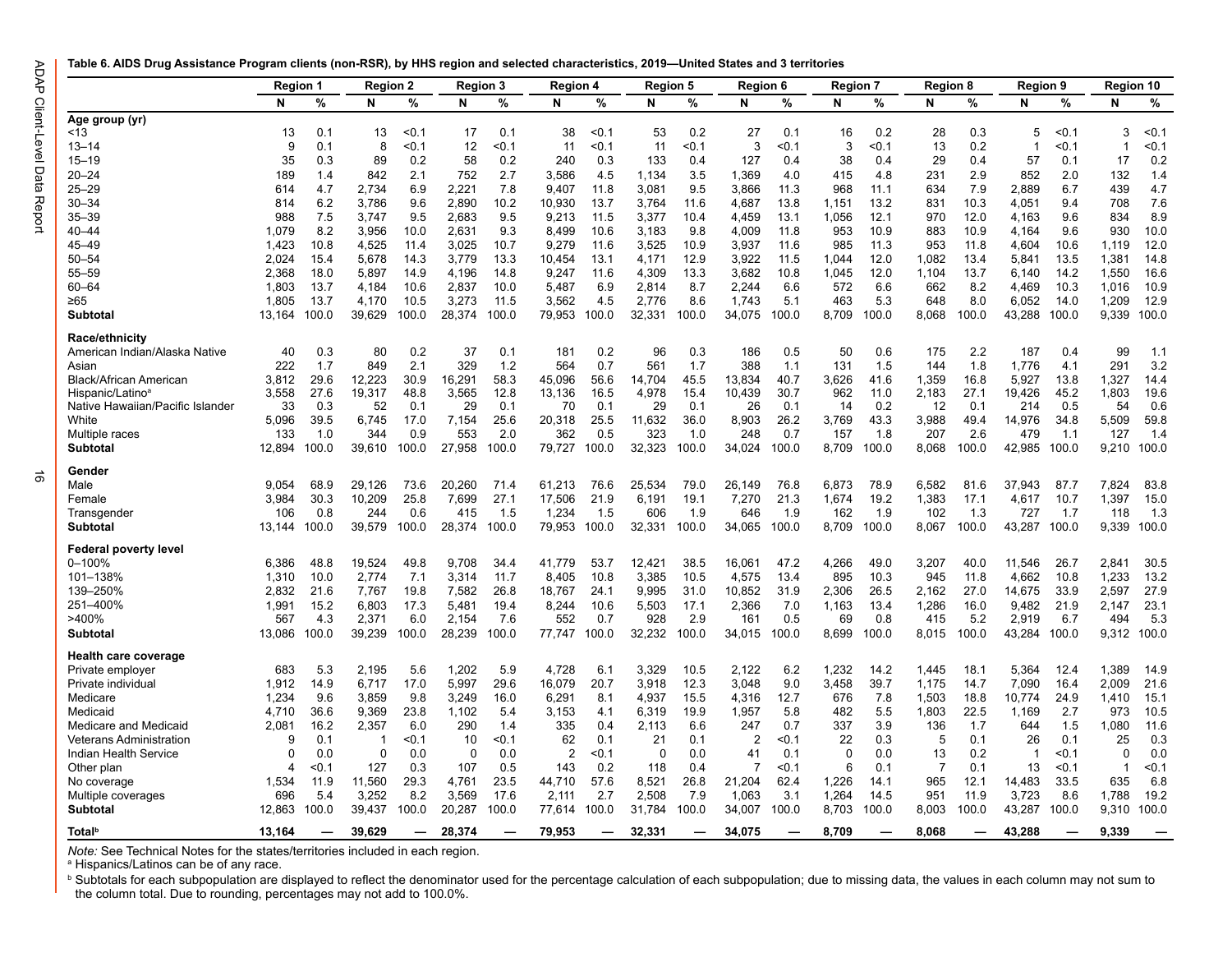<span id="page-19-0"></span>

|  |  | Table 7. AIDS Drug Assistance Program clients (non-RSR), by ADAP service received and selected characteristics, 2019—United States and 3 territories |  |
|--|--|------------------------------------------------------------------------------------------------------------------------------------------------------|--|
|  |  |                                                                                                                                                      |  |

|                                  | <b>Full-pay medication</b><br>support |       | Insurance premium<br>assistance |       |        | Medication co-pay/<br>deductible <sup>a</sup> | <b>Multiple services</b> | Total |         |
|----------------------------------|---------------------------------------|-------|---------------------------------|-------|--------|-----------------------------------------------|--------------------------|-------|---------|
|                                  | N                                     | $\%$  | N                               | %     | N      | %                                             | N                        | %     | N       |
| Age group (yr)                   |                                       |       |                                 |       |        |                                               |                          |       |         |
| <13                              | 66                                    | 0.1   | 5                               | < 0.1 | 38     | 0.1                                           | 26                       | < 0.1 | 135     |
| $13 - 14$                        | 25                                    | < 0.1 | $\mathbf 0$                     | 0.0   | 21     | < 0.1                                         | 10                       | < 0.1 | 56      |
| $15 - 19$                        | 455                                   | 0.4   | 11                              | 0.1   | 72     | 0.2                                           | 78                       | 0.1   | 616     |
| $20 - 24$                        | 5,289                                 | 4.5   | 197                             | 1.8   | 648    | 1.4                                           | 1,450                    | 1.9   | 7,584   |
| 25–29                            | 13,916                                | 11.9  | 813                             | 7.4   | 1,744  | 3.8                                           | 5,473                    | 7.2   | 21,946  |
| $30 - 34$                        | 16,791                                | 14.3  | 1,132                           | 10.3  | 2,534  | 5.5                                           | 7,599                    | 10.0  | 28,056  |
| $35 - 39$                        | 15,502                                | 13.2  | 1,163                           | 10.5  | 2,695  | 5.8                                           | 7,391                    | 9.7   | 26,751  |
| 40–44                            | 14,310                                | 12.2  | 1,075                           | 9.8   | 2,902  | 6.3                                           | 7,521                    | 9.9   | 25,808  |
| 45–49                            | 14,455                                | 12.4  | 1,278                           | 11.6  | 4,113  | 8.9                                           | 8,801                    | 11.6  | 28,647  |
| $50 - 54$                        | 14,455                                | 12.4  | 1,617                           | 14.7  | 6,497  | 14.0                                          | 10,916                   | 14.4  | 33,485  |
| 55–59                            | 11,730                                | 10.0  | 1,692                           | 15.3  | 8,364  | 18.1                                          | 11,522                   | 15.2  | 33,308  |
| $60 - 64$                        | 6,626                                 | 5.7   | 1,147                           | 10.4  | 6,501  | 14.0                                          | 7,844                    | 10.3  | 22,118  |
| ≥65                              | 3,419                                 | 2.9   | 894                             | 8.1   | 10,185 | 22.0                                          | 7,336                    | 9.7   | 21,834  |
| Subtotal                         | 117,039                               | 100.0 | 11,024                          | 100.0 | 46,314 | 100.0                                         | 75,967                   | 100.0 | 250,344 |
| Race/ethnicity                   |                                       |       |                                 |       |        |                                               |                          |       |         |
| American Indian/Alaska Native    | 303                                   | 0.3   | 79                              | 0.7   | 200    | 0.4                                           | 262                      | 0.3   | 844     |
| Asian                            | 1,833                                 | 1.6   | 248                             | 2.3   | 888    | 1.9                                           | 1,600                    | 2.1   | 4,569   |
| Black/African American           | 49,995                                | 42.9  | 3,225                           | 29.4  | 15,626 | 33.9                                          | 28,356                   | 37.6  | 97,202  |
| Hispanic/Latino <sup>b</sup>     | 44,500                                | 38.1  | 2,224                           | 20.3  | 8,302  | 18.0                                          | 15,483                   | 20.5  | 70,509  |
| Native Hawaiian/Pacific Islander | 148                                   | 0.1   | 26                              | 0.2   | 108    | 0.2                                           | 151                      | 0.2   | 433     |
| White                            | 19,193                                | 16.5  | 5,002                           | 45.6  | 20,409 | 44.3                                          | 28,670                   | 38.0  | 73,274  |
| Multiple races                   | 699                                   | 0.6   | 154                             | 1.4   | 552    | 1.2                                           | 976                      | 1.3   | 2,381   |
| <b>Subtotal</b>                  | 116,671                               | 100.0 | 10,958                          | 100.0 | 46,085 | 100.0                                         | 75,498                   | 100.0 | 249,212 |
| Gender                           |                                       |       |                                 |       |        |                                               |                          |       |         |
| Male                             | 89,010                                | 76.1  | 9,105                           | 82.6  | 36,979 | 79.8                                          | 60,135                   | 79.2  | 195,229 |
| Female                           | 25,916                                | 22.2  | 1,789                           | 16.2  | 8,949  | 19.3                                          | 14,911                   | 19.6  | 51,565  |
| Transgender male                 | 247                                   | 0.2   | 20                              | 0.2   | 51     | 0.1                                           | 106                      | 0.1   | 424     |
| Transgender female               | 1,650                                 | 1.4   | 102                             | 0.9   | 314    | 0.7                                           | 757                      | 1.0   | 2,823   |
| Other gender identity            | 176                                   | 0.2   | 6                               | 0.1   | 19     | < 0.1                                         | 46                       | 0.1   | 247     |
| <b>Subtotal</b>                  | 116,999                               | 100.0 | 11,022                          | 100.0 | 46,312 | 100.0                                         | 75,955                   | 100.0 | 250,288 |
| Federal poverty level            |                                       |       |                                 |       |        |                                               |                          |       |         |
| 0-100%                           | 69.844                                | 60.2  | 2,956                           | 26.9  | 9,771  | 21.2                                          | 19,564                   | 25.8  | 102,135 |
| 101-138%                         | 11,356                                | 9.8   | 1,277                           | 11.6  | 6,421  | 13.9                                          | 6,925                    | 9.1   | 25,979  |
| 139-250%                         | 24,933                                | 21.5  | 3,926                           | 35.8  | 16,093 | 34.9                                          | 26,394                   | 34.8  | 71,346  |
| 251-400%                         | 8,589                                 | 7.4   | 2,305                           | 21.0  | 10,847 | 23.5                                          | 18,207                   | 24.0  | 39,948  |
| >400%                            | 1,325                                 | 1.1   | 508                             | 4.6   | 3,007  | 6.5                                           | 4,660                    | 6.2   | 9,500   |
| <b>Subtotal</b>                  | 116,047                               | 100.0 | 10,972                          | 100.0 | 46,139 | 100.0                                         | 75,750                   | 100.0 | 248,908 |
| <b>HHS Region</b>                |                                       |       |                                 |       |        |                                               |                          |       |         |
| Region 1                         | 1,440                                 | 1.2   | 862                             | 7.8   | 3,963  | 8.6                                           | 2,808                    | 3.7   | 9,073   |
| Region 2                         | 21,240                                | 18.1  | 675                             | 6.1   | 3,775  | 8.2                                           | 10,789                   | 14.2  | 36,479  |
| Region 3                         | 4,698                                 | 4.0   | 1,008                           | 9.1   | 3,936  | 8.5                                           | 13,617                   | 17.9  | 23,259  |
| Region 4                         | 45,143                                | 38.6  | 1,901                           | 17.2  | 7,879  | 17.0                                          | 15,860                   | 20.9  | 70,783  |
| Region 5                         | 8,778                                 | 7.5   | 1,491                           | 13.5  | 4,847  | 10.5                                          | 8,601                    | 11.3  | 23,717  |
| Region 6                         | 19,260                                | 16.5  | 1,087                           | 9.9   | 3,947  | 8.5                                           | 4,507                    | 5.9   | 28,801  |
| Region 7                         | 976                                   | 0.8   | 980                             | 8.9   | 1,757  | 3.8                                           | 4,121                    | 5.4   | 7,834   |
| Region 8                         | 1,177                                 | 1.0   | 315                             | 2.9   | 2,016  | 4.4                                           | 2,713                    | 3.6   | 6,221   |
| Region 9                         | 13,573                                | 11.6  | 1,322                           | 12.0  | 12,022 | 26.0                                          | 10,171                   | 13.4  | 37,088  |
| Region 10                        | 754                                   | 0.6   | 1,383                           | 12.5  | 2,172  | 4.7                                           | 2,780                    | 3.7   | 7,089   |
| Total <sup>c</sup>               | 117,039                               |       | 11,024                          |       | 46,314 |                                               | 75,967                   |       | 250,344 |

ª Includes Medicare Part D co-insurance, co-payment, or donut hole coverage.<br><sup>⋼</sup> Hispanics/Latinos can be of any race.

 $^\circ$  Subtotals for each subpopulation are displayed to reflect the denominator used for the percentage calculation of each subpopulation; due to missing data, the values in each column may not sum to the column total. Due to rounding, percentages may not add to 100.0%.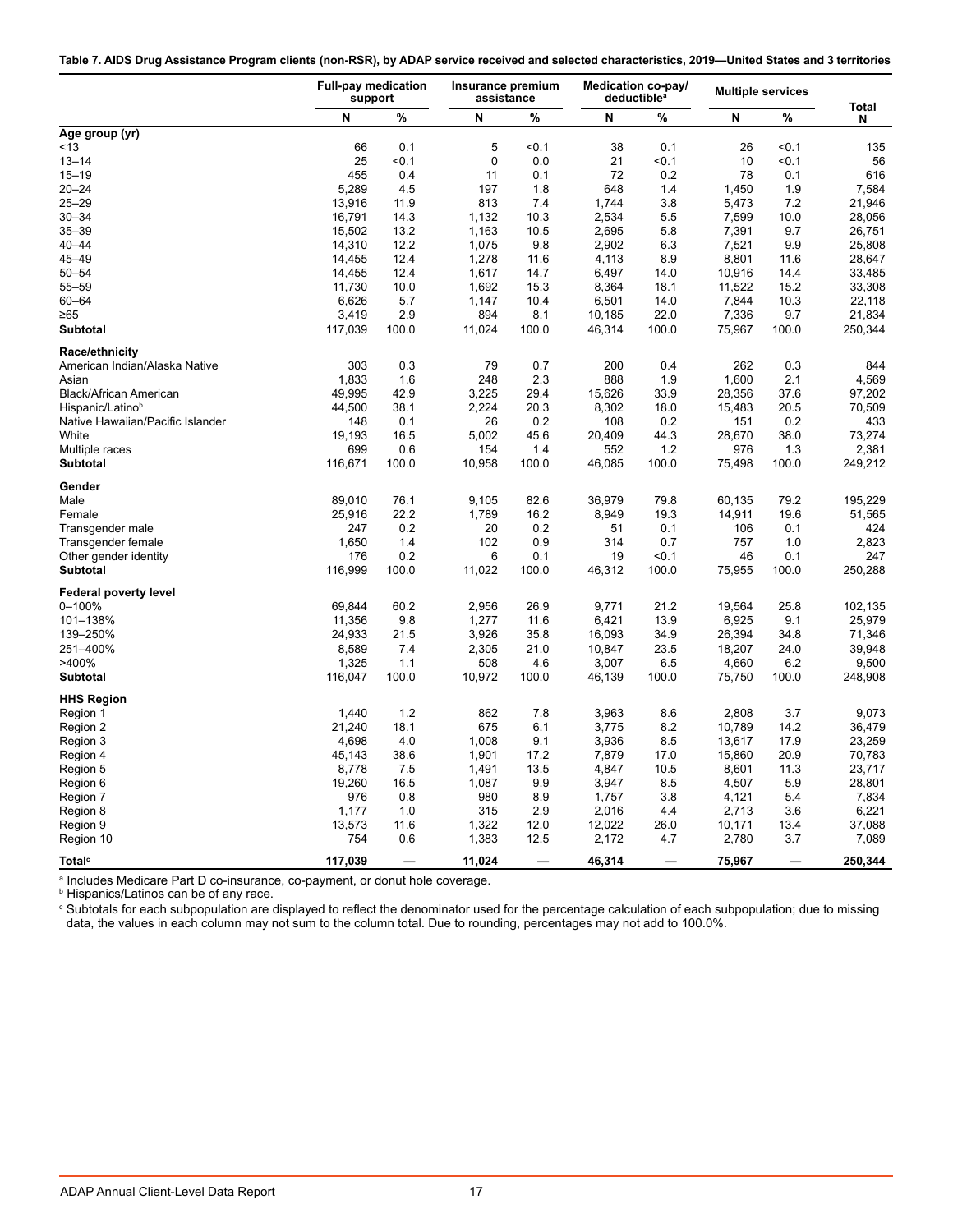<span id="page-20-0"></span>

|                                    | 2015            | 2016            | 2017            | 2018            | 2019             |
|------------------------------------|-----------------|-----------------|-----------------|-----------------|------------------|
|                                    | N               | N               | N               | N               | N                |
| <b>State</b>                       |                 |                 |                 |                 |                  |
| Alabama                            | 2,697           | 3,101           | 3,468           | 3,865           | 4,300            |
| Alaska                             | 142             | 109             | 90              | 78              | 89               |
| Arizona                            | 2,444           | 2,706           | 2,992           | 3,620           | 4,105            |
| Arkansas                           | 975             | 1,246           | 1,202           | 1,918           | 2,172            |
| California                         | 35,631          | 33,135          | 33,303          | 34,779          | 35,789           |
| Colorado                           | 4,532           | 4,966           | 5,293           | 5,515           | 5,773            |
| Connecticut                        | 2,580           | 2,366           | 2,332           | 2,544           | 2,194            |
| Delaware                           | 1,669           | 1,925           | 1,814           | 1,824           | 1,801            |
| District of Columbia<br>Florida    | 1,426<br>19,733 | 1,511<br>22,634 | 1,435<br>24,212 | 1,309<br>26,844 | 1,305            |
| Georgia                            | 10,242          | 11,009          | 11,759          | 12,735          | 28,668<br>13,414 |
| Hawaii                             | 406             | 399             | 427             | 481             | 493              |
| Idaho                              | 233             | 323             | 343             | 353             | 393              |
| Illinois                           | 10,522          | 11,307          | 12,353          | 13,302          | 13,978           |
| Indiana                            | 3,265           | 3,422           | 3,204           | 3,509           | 3,932            |
| lowa                               | 489             | 559             | 646             | 778             | 848              |
| Kansas                             | 1,611           | 1,574           | 1,591           | 1,680           | 1,727            |
| Kentucky                           | 3,358           | 3,453           | 3,464           | 3,810           | 4,635            |
| Louisiana                          | 7,706           | 8,042           | 4,625           | 4,730           | 5,330            |
| Maine                              | 995             | 1,026           | 1,064           | 1,081           | 1,113            |
| Maryland                           | 7,291           | 7,215           | 7,099           | 7,149           | 7,211            |
| Massachusetts                      | 7,840           | 7,732           | 7,629           | 7,620           | 7,958            |
| Michigan                           | 3,450           | 3,617           | 3,498           | 3,844           | 4,091            |
| Minnesota                          | 3,235           | 3,474           | 3,756           | 3,869           | 2,243            |
| Mississippi                        | 2,276           | 2,315           | 2,508           | 2,764           | 3,006            |
| Missouri                           | 4,431           | 3,927           | 4,576           | 4,574           | 5,081            |
| Montana                            | 347             | 363             | 368             | 369             | 299              |
| Nebraska                           | 804             | 847             | 925             | 943             | 1,053            |
| Nevada                             | 1,075           | 1,921           | 2,170           | 2,639           | 2,890            |
| New Hampshire                      | 623             | 638             | 658             | 589             | 711              |
| New Jersey                         | 6,629           | 6,223           | 6,367           | 6,322           | 6,401            |
| New Mexico                         | 501             | 498             | 528             | 561             | 643              |
| New York                           | 22,360          | 22,078          | 21,585          | 23,807          | 24,914           |
| North Carolina                     | 9,321           | 9,741           | 10,314          | 10,825          | 11,244           |
| North Dakota                       | 229             | 258             | 313             | 319             | 343              |
| Ohio                               | 5,099           | 4,994           | 5,170           | 5,503           | 6,087            |
| Oklahoma                           | 1,855           | 1,978           | 2,071           | 2,325           | 2,395            |
| Oregon                             | 3,632           | 3,679           | 3,940           | 3,997           | 4,060            |
| Pennsylvania                       | 8,454           | 8,036           | 8,123           | 8,483           | 8,947            |
| Rhode Island                       | 798             | 829             | 791             | 718             | 733              |
| South Carolina                     | 6,006<br>299    | 6,090           | 6,118           | 6,007           | 5,989<br>408     |
| South Dakota                       |                 | 315             | 353             | 366             |                  |
| Tennessee<br>Texas                 | 7,246<br>22,522 | 7,630<br>22,487 | 6,749<br>22,752 | 9,893<br>21,941 | 8,697<br>23,535  |
| Utah                               | 855             | 921             | 898             | 950             | 1,013            |
| Vermont                            | 399             | 413             | 430             | 448             | 455              |
| Virginia                           | 6,836           | 7,482           | 7,720           | 8,079           | 8,586            |
| Washington                         | 3,785           | 4,093           | 4,273           | 4,530           | 4,797            |
| West Virginia                      | 607             | 584             | 518             | 526             | 524              |
| Wisconsin                          | 1,241           | 1,900           | 1,920           | 1,953           | 2,000            |
| Wyoming                            | 154             | 201             | 214             | 226             | 232              |
| Subtotal                           | 250,856         | 257,292         | 259,951         | 276,894         | 288,605          |
|                                    |                 |                 |                 |                 |                  |
| <b>Territory</b>                   |                 |                 |                 |                 |                  |
| Guam                               | 12              | 13              | 10              | 9               | 11               |
| Puerto Rico<br>U.S. Virgin Islands | 8,484<br>179    | 8,682<br>160    | 8,061<br>152    | 8,038<br>160    | 8,194<br>120     |
| Subtotal                           | 8,675           | 8,855           | 8,223           | 8,207           | 8,325            |
|                                    |                 |                 |                 |                 |                  |
| <b>Total</b>                       | 259,531         | 266,147         | 268,174         | 285,101         | 296,930          |

*Note:* Data are not de-duplicated across states. Clients may be counted in multiple states; however, these clients make up less than 1% the total ADAP population.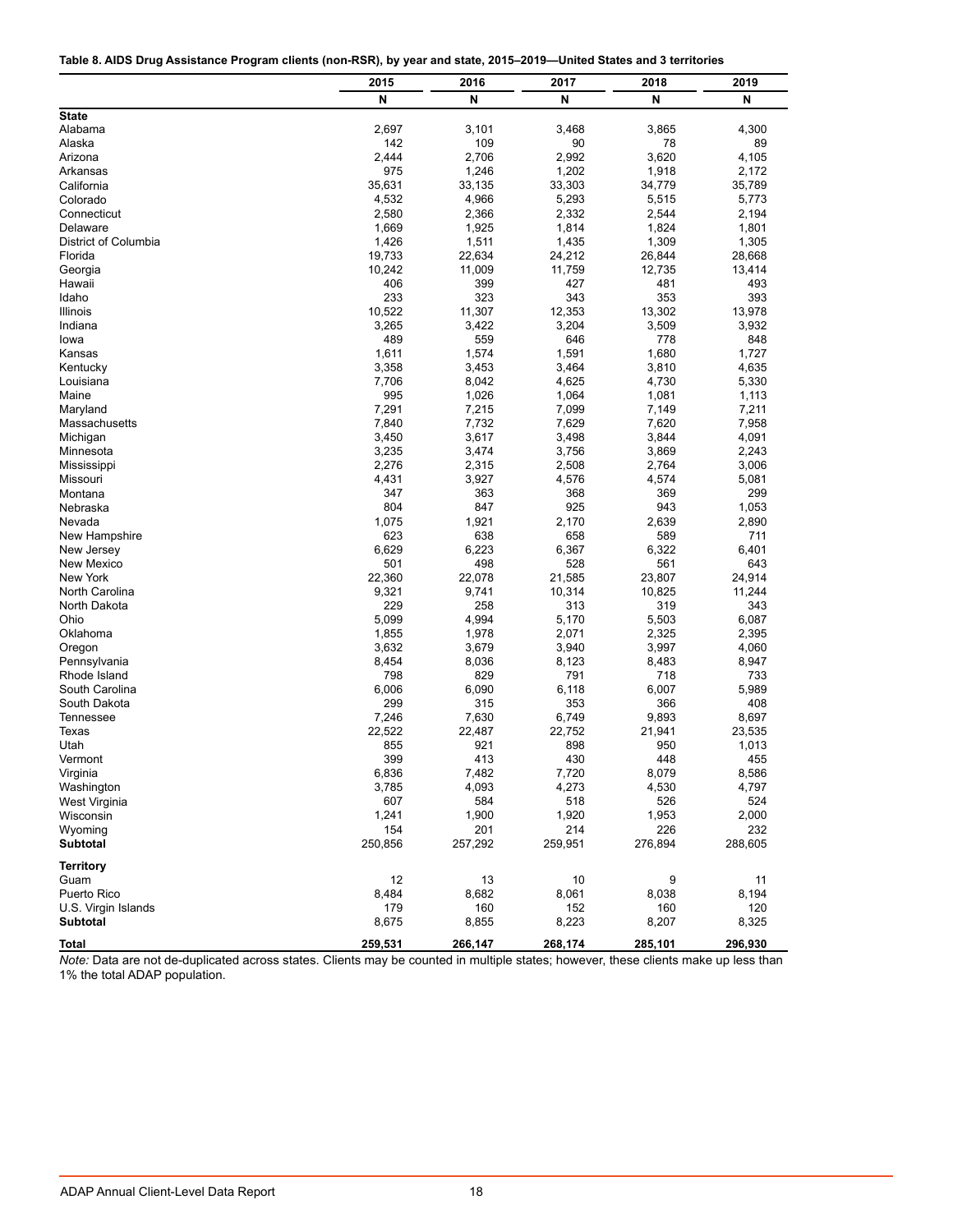<span id="page-21-0"></span>

|  |  |  |  |  | Table 9. AIDS Drug Assistance Program clients (non-RSR), by age group and state, 2019—United States and 3 territories |
|--|--|--|--|--|-----------------------------------------------------------------------------------------------------------------------|
|--|--|--|--|--|-----------------------------------------------------------------------------------------------------------------------|

| N<br>%<br>N<br>%<br>N<br>%<br>N<br>%<br>N<br>%<br>N<br>%<br>N<br>%<br>N<br><b>State</b><br>$\Omega$<br>0.0<br>33.0<br>25.6<br>928<br>21.6<br>530<br>12.3<br>60<br>4,300<br>Alabama<br>264<br>6.1<br>1.418<br>1.100<br>1.4<br>0.0<br>20.2<br>28<br>20.2<br>$\overline{7}$<br>7.9<br>89<br>Alaska<br>$\Omega$<br>$\overline{4}$<br>4.5<br>14<br>15.7<br>18<br>31.5<br>18<br>0.1<br>128<br>3.1<br>777<br>965<br>24.4<br>12.5<br>715<br>17.4<br>18.9<br>23.5<br>1,001<br>515<br>4,105<br>Arizona<br>4<br>$\overline{2}$<br>503<br>377<br>0.1<br>132<br>6.1<br>552<br>25.4<br>23.2<br>483<br>22.2<br>17.4<br>123<br>5.7<br>2,172<br>Arkansas<br>$\Omega$<br>0.0<br>682<br>5,555<br>15.5<br>8,836<br>24.7<br>5,149<br>35,789<br>California<br>1.9<br>6,848<br>19.1<br>8,719<br>24.4<br>14.4<br>18<br>0.3<br>179<br>524<br>Colorado<br>3.1<br>1,049<br>18.2<br>1,236<br>21.4<br>1,451<br>25.1<br>1,316<br>22.8<br>9.1<br>5,773<br>38<br>1.7<br>224<br>10.2<br>356<br>16.2<br>574<br>26.2<br>661<br>30.1<br>340<br>2,194<br>Connecticut<br>$\mathbf{1}$<br>< 0.1<br>15.5<br>$\Omega$<br>0.0<br>43<br>2.4<br>228<br>12.7<br>260<br>444<br>589<br>32.7<br>237<br>13.2<br>1,801<br>Delaware<br>14.4<br>24.7<br>$\overline{2}$<br>0.2<br>24<br>1.8<br>171<br>13.1<br>241<br>282<br>350<br>26.8<br>235<br>18.0<br>1,305<br>District of Columbia<br>18.5<br>21.6<br>Florida<br>9<br>3.6<br>5.943<br>20.7<br>6.088<br>7,779<br>1.492<br>5.2<br>28,668<br>< 0.1<br>1.038<br>21.2<br>27.1<br>6,319<br>22.0<br>905<br>4,725<br>35.2<br>3,360<br>2,725<br>< 0.1<br>6.7<br>25.0<br>20.3<br>1,551<br>11.6<br>147<br>1.1<br>13,414<br>Georgia<br>$\mathbf 1$<br>493<br>0.2<br>7<br>1.4<br>53<br>10.8<br>71<br>14.4<br>90<br>18.3<br>158<br>32.0<br>113<br>22.9<br>Hawaii<br>393<br>$\Omega$<br>0.0<br>15<br>3.8<br>79<br>20.1<br>90<br>22.9<br>99<br>25.2<br>79<br>20.1<br>31<br>7.9<br>Idaho<br>22.2<br>0.1<br>597<br>4.3<br>3.097<br>2,974<br>21.3<br>3,354<br>2,928<br>20.9<br>7.3<br>13,978<br>Illinois<br>11<br>24.0<br>1,017<br>5<br>0.1<br>3.7<br>22.7<br>904<br>23.0<br>23.3<br>802<br>264<br>6.7<br>3,932<br>147<br>893<br>917<br>20.4<br>Indiana<br>76<br>$\Omega$<br>0.0<br>35<br>4.1<br>149<br>17.6<br>177<br>20.9<br>217<br>25.6<br>194<br>22.9<br>9.0<br>848<br>lowa<br>3<br>0.2<br>96<br>338<br>392<br>22.7<br>418<br>361<br>20.9<br>119<br>6.9<br>1,727<br>5.6<br>19.6<br>24.2<br>Kansas<br>0.2<br>166<br>3.6<br>929<br>21.9<br>309<br>6.7<br>4,635<br>7<br>20.0<br>1,015<br>21.9<br>1,195<br>25.8<br>1,014<br>Kentucky<br>1,210<br>22.7<br>8.9<br>5,330<br>Louisiana<br>< 0.1<br>160<br>3.0<br>1.060<br>19.9<br>1,212<br>22.7<br>1,213<br>22.8<br>474<br>202<br>295<br>6<br>0.5<br>18<br>1.6<br>89<br>8.0<br>18.1<br>26.5<br>351<br>31.5<br>152<br>13.7<br>1,113<br>Maine<br>5<br>0.1<br>137<br>1.9<br>1,057<br>14.7<br>1,323<br>18.3<br>1,721<br>23.9<br>1,970<br>27.3<br>998<br>13.8<br>7,211<br>Maryland<br>3<br>< 0.1<br>145<br>1.8<br>908<br>11.4<br>1,204<br>15.1<br>2,062<br>25.9<br>2,567<br>32.3<br>1,069<br>13.4<br>7,958<br>Massachusetts<br>8<br>0.2<br>128<br>3.1<br>783<br>961<br>24.9<br>480<br>4,091<br>Michigan<br>19.1<br>713<br>17.4<br>23.5<br>1,018<br>11.7<br>19<br>0.8<br>96<br>400<br>17.8<br>496<br>22.1<br>554<br>449<br>20.0<br>229<br>10.2<br>2,243<br>4.3<br>24.7<br>Minnesota<br>97<br>236<br>7.9<br>926<br>30.8<br>725<br>24.1<br>636<br>385<br>12.8<br>3.2<br>3,006<br>Mississippi<br>$\mathbf{1}$<br>50.1<br>21.2<br>0.2<br>280<br>5.5<br>1,410<br>27.8<br>1,197<br>1,133<br>22.3<br>847<br>16.7<br>203<br>4.0<br>5,081<br>Missouri<br>11<br>23.6<br>$\overline{7}$<br>2.3<br>20.7<br>75<br>28.4<br>27<br>9.0<br>299<br>Montana<br>$\Omega$<br>0.0<br>43<br>14.4<br>62<br>25.1<br>85<br>$\overline{2}$<br>0.2<br>45<br>65<br>6.2<br>1,053<br>Nebraska<br>4.3<br>222<br>21.1<br>243<br>23.1<br>261<br>24.8<br>215<br>20.4<br>3.2<br>630<br>670<br>612<br>273<br>2,890<br>Nevada<br>$\Omega$<br>0.0<br>92<br>613<br>21.2<br>21.8<br>23.2<br>21.2<br>9.4<br>198<br>222<br>31.2<br>76<br>$\overline{2}$<br>0.3<br>10<br>1.4<br>83<br>11.7<br>120<br>16.9<br>27.8<br>10.7<br>711<br>New Hampshire<br>5<br>0.1<br>184<br>2.9<br>1,160<br>18.1<br>1,354<br>21.2<br>1,689<br>26.4<br>1,524<br>23.8<br>485<br>7.6<br>6,401<br>New Jersey<br>$\overline{2}$<br>0.3<br>9<br>1.4<br>94<br>17.1<br>147<br>22.9<br>208<br>32.3<br>73<br>643<br>New Mexico<br>14.6<br>110<br>11.4<br>5<br>549<br>2.2<br>4,342<br>6,054<br>5,998<br>12.2<br>24,914<br>New York<br>< 0.1<br>17.4<br>4,915<br>19.7<br>24.3<br>24.1<br>3,051<br>566<br>2,673<br>23.8<br>20.0<br>2,220<br>19.7<br>821<br>11,244<br>North Carolina<br>1<br>< 0.1<br>5.0<br>2,248<br>2,715<br>24.1<br>7.3<br>4.7<br>343<br>North Dakota<br>0.9<br>22<br>6.4<br>77<br>22.4<br>97<br>82<br>23.9<br>46<br>16<br>3<br>28.3<br>13.4<br>8<br>0.1<br>227<br>1,232<br>20.2<br>597<br>9.8<br>Ohio<br>3.7<br>1,089<br>17.9<br>1,467<br>24.1<br>1,467<br>24.1<br>6,087<br>90<br>484<br>20.2<br>5.3<br>2,395<br>Oklahoma<br>< 0.1<br>3.8<br>560<br>23.4<br>526<br>22.0<br>607<br>25.3<br>127<br>52<br>3<br>0.1<br>1.3<br>478<br>11.8<br>775<br>19.1<br>1,120<br>27.6<br>1,123<br>27.7<br>509<br>12.5<br>4,060<br>Oregon<br>2<br>< 0.1<br>279<br>3.1<br>1,543<br>17.2<br>1,561<br>2,150<br>24.0<br>2,252<br>25.2<br>1,160<br>13.0<br>8,947<br>Pennsylvania<br>17.4<br>0.1<br>14<br>1.9<br>89<br>12.1<br>122<br>16.6<br>187<br>25.5<br>229<br>31.2<br>91<br>12.4<br>733<br>Rhode Island<br>South Carolina<br>0.1<br>320<br>5.3<br>1,503<br>25.1<br>1,270<br>21.2<br>25.7<br>1,094<br>18.3<br>254<br>4.2<br>5,989<br>6<br>1,542<br>3<br>0.7<br>52<br>12.7<br>28.2<br>23.3<br>21<br>408<br>South Dakota<br>14<br>3.4<br>115<br>108<br>26.5<br>95<br>5.1<br>8,697<br>13<br>0.1<br>342<br>3.9<br>2,220<br>25.5<br>1,906<br>21.9<br>2,213<br>25.4<br>1,621<br>18.6<br>382<br>4.4<br>Tennessee<br>946<br>4.0<br>21<br>0.1<br>1,108<br>6,287<br>26.7<br>26.0<br>5,409<br>23.0<br>3,647<br>15.5<br>23,535<br>4.7<br>6,117<br>Texas<br>$\overline{2}$<br>0.2<br>47<br>207<br>296<br>25.8<br>16.0<br>38<br>3.8<br>1,013<br>Utah<br>4.6<br>20.4<br>29.2<br>261<br>162 |  | $<$ 13 yrs | 13-24 yrs |  | 25-34 yrs | 35-44 yrs | 45-54 yrs | 55-64 yrs | $265$ yrs | <b>Total</b> |
|--------------------------------------------------------------------------------------------------------------------------------------------------------------------------------------------------------------------------------------------------------------------------------------------------------------------------------------------------------------------------------------------------------------------------------------------------------------------------------------------------------------------------------------------------------------------------------------------------------------------------------------------------------------------------------------------------------------------------------------------------------------------------------------------------------------------------------------------------------------------------------------------------------------------------------------------------------------------------------------------------------------------------------------------------------------------------------------------------------------------------------------------------------------------------------------------------------------------------------------------------------------------------------------------------------------------------------------------------------------------------------------------------------------------------------------------------------------------------------------------------------------------------------------------------------------------------------------------------------------------------------------------------------------------------------------------------------------------------------------------------------------------------------------------------------------------------------------------------------------------------------------------------------------------------------------------------------------------------------------------------------------------------------------------------------------------------------------------------------------------------------------------------------------------------------------------------------------------------------------------------------------------------------------------------------------------------------------------------------------------------------------------------------------------------------------------------------------------------------------------------------------------------------------------------------------------------------------------------------------------------------------------------------------------------------------------------------------------------------------------------------------------------------------------------------------------------------------------------------------------------------------------------------------------------------------------------------------------------------------------------------------------------------------------------------------------------------------------------------------------------------------------------------------------------------------------------------------------------------------------------------------------------------------------------------------------------------------------------------------------------------------------------------------------------------------------------------------------------------------------------------------------------------------------------------------------------------------------------------------------------------------------------------------------------------------------------------------------------------------------------------------------------------------------------------------------------------------------------------------------------------------------------------------------------------------------------------------------------------------------------------------------------------------------------------------------------------------------------------------------------------------------------------------------------------------------------------------------------------------------------------------------------------------------------------------------------------------------------------------------------------------------------------------------------------------------------------------------------------------------------------------------------------------------------------------------------------------------------------------------------------------------------------------------------------------------------------------------------------------------------------------------------------------------------------------------------------------------------------------------------------------------------------------------------------------------------------------------------------------------------------------------------------------------------------------------------------------------------------------------------------------------------------------------------------------------------------------------------------------------------------------------------------------------------------------------------------------------------------------------------------------------------------------------------------------------------------------------------------------------------------------------------------------------------------------------------------------------------------------------------------------------------------------------------------------------------------------------------------------------------------------------------------------------------------------------------------------------------------------------------------------------------------------------------------------------------------------------------------------------------------------------------------------------------------------------------------------------------------------------|--|------------|-----------|--|-----------|-----------|-----------|-----------|-----------|--------------|
|                                                                                                                                                                                                                                                                                                                                                                                                                                                                                                                                                                                                                                                                                                                                                                                                                                                                                                                                                                                                                                                                                                                                                                                                                                                                                                                                                                                                                                                                                                                                                                                                                                                                                                                                                                                                                                                                                                                                                                                                                                                                                                                                                                                                                                                                                                                                                                                                                                                                                                                                                                                                                                                                                                                                                                                                                                                                                                                                                                                                                                                                                                                                                                                                                                                                                                                                                                                                                                                                                                                                                                                                                                                                                                                                                                                                                                                                                                                                                                                                                                                                                                                                                                                                                                                                                                                                                                                                                                                                                                                                                                                                                                                                                                                                                                                                                                                                                                                                                                                                                                                                                                                                                                                                                                                                                                                                                                                                                                                                                                                                                                                                                                                                                                                                                                                                                                                                                                                                                                                                                                                                                                                    |  |            |           |  |           |           |           |           |           |              |
|                                                                                                                                                                                                                                                                                                                                                                                                                                                                                                                                                                                                                                                                                                                                                                                                                                                                                                                                                                                                                                                                                                                                                                                                                                                                                                                                                                                                                                                                                                                                                                                                                                                                                                                                                                                                                                                                                                                                                                                                                                                                                                                                                                                                                                                                                                                                                                                                                                                                                                                                                                                                                                                                                                                                                                                                                                                                                                                                                                                                                                                                                                                                                                                                                                                                                                                                                                                                                                                                                                                                                                                                                                                                                                                                                                                                                                                                                                                                                                                                                                                                                                                                                                                                                                                                                                                                                                                                                                                                                                                                                                                                                                                                                                                                                                                                                                                                                                                                                                                                                                                                                                                                                                                                                                                                                                                                                                                                                                                                                                                                                                                                                                                                                                                                                                                                                                                                                                                                                                                                                                                                                                                    |  |            |           |  |           |           |           |           |           |              |
|                                                                                                                                                                                                                                                                                                                                                                                                                                                                                                                                                                                                                                                                                                                                                                                                                                                                                                                                                                                                                                                                                                                                                                                                                                                                                                                                                                                                                                                                                                                                                                                                                                                                                                                                                                                                                                                                                                                                                                                                                                                                                                                                                                                                                                                                                                                                                                                                                                                                                                                                                                                                                                                                                                                                                                                                                                                                                                                                                                                                                                                                                                                                                                                                                                                                                                                                                                                                                                                                                                                                                                                                                                                                                                                                                                                                                                                                                                                                                                                                                                                                                                                                                                                                                                                                                                                                                                                                                                                                                                                                                                                                                                                                                                                                                                                                                                                                                                                                                                                                                                                                                                                                                                                                                                                                                                                                                                                                                                                                                                                                                                                                                                                                                                                                                                                                                                                                                                                                                                                                                                                                                                                    |  |            |           |  |           |           |           |           |           |              |
|                                                                                                                                                                                                                                                                                                                                                                                                                                                                                                                                                                                                                                                                                                                                                                                                                                                                                                                                                                                                                                                                                                                                                                                                                                                                                                                                                                                                                                                                                                                                                                                                                                                                                                                                                                                                                                                                                                                                                                                                                                                                                                                                                                                                                                                                                                                                                                                                                                                                                                                                                                                                                                                                                                                                                                                                                                                                                                                                                                                                                                                                                                                                                                                                                                                                                                                                                                                                                                                                                                                                                                                                                                                                                                                                                                                                                                                                                                                                                                                                                                                                                                                                                                                                                                                                                                                                                                                                                                                                                                                                                                                                                                                                                                                                                                                                                                                                                                                                                                                                                                                                                                                                                                                                                                                                                                                                                                                                                                                                                                                                                                                                                                                                                                                                                                                                                                                                                                                                                                                                                                                                                                                    |  |            |           |  |           |           |           |           |           |              |
|                                                                                                                                                                                                                                                                                                                                                                                                                                                                                                                                                                                                                                                                                                                                                                                                                                                                                                                                                                                                                                                                                                                                                                                                                                                                                                                                                                                                                                                                                                                                                                                                                                                                                                                                                                                                                                                                                                                                                                                                                                                                                                                                                                                                                                                                                                                                                                                                                                                                                                                                                                                                                                                                                                                                                                                                                                                                                                                                                                                                                                                                                                                                                                                                                                                                                                                                                                                                                                                                                                                                                                                                                                                                                                                                                                                                                                                                                                                                                                                                                                                                                                                                                                                                                                                                                                                                                                                                                                                                                                                                                                                                                                                                                                                                                                                                                                                                                                                                                                                                                                                                                                                                                                                                                                                                                                                                                                                                                                                                                                                                                                                                                                                                                                                                                                                                                                                                                                                                                                                                                                                                                                                    |  |            |           |  |           |           |           |           |           |              |
|                                                                                                                                                                                                                                                                                                                                                                                                                                                                                                                                                                                                                                                                                                                                                                                                                                                                                                                                                                                                                                                                                                                                                                                                                                                                                                                                                                                                                                                                                                                                                                                                                                                                                                                                                                                                                                                                                                                                                                                                                                                                                                                                                                                                                                                                                                                                                                                                                                                                                                                                                                                                                                                                                                                                                                                                                                                                                                                                                                                                                                                                                                                                                                                                                                                                                                                                                                                                                                                                                                                                                                                                                                                                                                                                                                                                                                                                                                                                                                                                                                                                                                                                                                                                                                                                                                                                                                                                                                                                                                                                                                                                                                                                                                                                                                                                                                                                                                                                                                                                                                                                                                                                                                                                                                                                                                                                                                                                                                                                                                                                                                                                                                                                                                                                                                                                                                                                                                                                                                                                                                                                                                                    |  |            |           |  |           |           |           |           |           |              |
|                                                                                                                                                                                                                                                                                                                                                                                                                                                                                                                                                                                                                                                                                                                                                                                                                                                                                                                                                                                                                                                                                                                                                                                                                                                                                                                                                                                                                                                                                                                                                                                                                                                                                                                                                                                                                                                                                                                                                                                                                                                                                                                                                                                                                                                                                                                                                                                                                                                                                                                                                                                                                                                                                                                                                                                                                                                                                                                                                                                                                                                                                                                                                                                                                                                                                                                                                                                                                                                                                                                                                                                                                                                                                                                                                                                                                                                                                                                                                                                                                                                                                                                                                                                                                                                                                                                                                                                                                                                                                                                                                                                                                                                                                                                                                                                                                                                                                                                                                                                                                                                                                                                                                                                                                                                                                                                                                                                                                                                                                                                                                                                                                                                                                                                                                                                                                                                                                                                                                                                                                                                                                                                    |  |            |           |  |           |           |           |           |           |              |
|                                                                                                                                                                                                                                                                                                                                                                                                                                                                                                                                                                                                                                                                                                                                                                                                                                                                                                                                                                                                                                                                                                                                                                                                                                                                                                                                                                                                                                                                                                                                                                                                                                                                                                                                                                                                                                                                                                                                                                                                                                                                                                                                                                                                                                                                                                                                                                                                                                                                                                                                                                                                                                                                                                                                                                                                                                                                                                                                                                                                                                                                                                                                                                                                                                                                                                                                                                                                                                                                                                                                                                                                                                                                                                                                                                                                                                                                                                                                                                                                                                                                                                                                                                                                                                                                                                                                                                                                                                                                                                                                                                                                                                                                                                                                                                                                                                                                                                                                                                                                                                                                                                                                                                                                                                                                                                                                                                                                                                                                                                                                                                                                                                                                                                                                                                                                                                                                                                                                                                                                                                                                                                                    |  |            |           |  |           |           |           |           |           |              |
|                                                                                                                                                                                                                                                                                                                                                                                                                                                                                                                                                                                                                                                                                                                                                                                                                                                                                                                                                                                                                                                                                                                                                                                                                                                                                                                                                                                                                                                                                                                                                                                                                                                                                                                                                                                                                                                                                                                                                                                                                                                                                                                                                                                                                                                                                                                                                                                                                                                                                                                                                                                                                                                                                                                                                                                                                                                                                                                                                                                                                                                                                                                                                                                                                                                                                                                                                                                                                                                                                                                                                                                                                                                                                                                                                                                                                                                                                                                                                                                                                                                                                                                                                                                                                                                                                                                                                                                                                                                                                                                                                                                                                                                                                                                                                                                                                                                                                                                                                                                                                                                                                                                                                                                                                                                                                                                                                                                                                                                                                                                                                                                                                                                                                                                                                                                                                                                                                                                                                                                                                                                                                                                    |  |            |           |  |           |           |           |           |           |              |
|                                                                                                                                                                                                                                                                                                                                                                                                                                                                                                                                                                                                                                                                                                                                                                                                                                                                                                                                                                                                                                                                                                                                                                                                                                                                                                                                                                                                                                                                                                                                                                                                                                                                                                                                                                                                                                                                                                                                                                                                                                                                                                                                                                                                                                                                                                                                                                                                                                                                                                                                                                                                                                                                                                                                                                                                                                                                                                                                                                                                                                                                                                                                                                                                                                                                                                                                                                                                                                                                                                                                                                                                                                                                                                                                                                                                                                                                                                                                                                                                                                                                                                                                                                                                                                                                                                                                                                                                                                                                                                                                                                                                                                                                                                                                                                                                                                                                                                                                                                                                                                                                                                                                                                                                                                                                                                                                                                                                                                                                                                                                                                                                                                                                                                                                                                                                                                                                                                                                                                                                                                                                                                                    |  |            |           |  |           |           |           |           |           |              |
|                                                                                                                                                                                                                                                                                                                                                                                                                                                                                                                                                                                                                                                                                                                                                                                                                                                                                                                                                                                                                                                                                                                                                                                                                                                                                                                                                                                                                                                                                                                                                                                                                                                                                                                                                                                                                                                                                                                                                                                                                                                                                                                                                                                                                                                                                                                                                                                                                                                                                                                                                                                                                                                                                                                                                                                                                                                                                                                                                                                                                                                                                                                                                                                                                                                                                                                                                                                                                                                                                                                                                                                                                                                                                                                                                                                                                                                                                                                                                                                                                                                                                                                                                                                                                                                                                                                                                                                                                                                                                                                                                                                                                                                                                                                                                                                                                                                                                                                                                                                                                                                                                                                                                                                                                                                                                                                                                                                                                                                                                                                                                                                                                                                                                                                                                                                                                                                                                                                                                                                                                                                                                                                    |  |            |           |  |           |           |           |           |           |              |
|                                                                                                                                                                                                                                                                                                                                                                                                                                                                                                                                                                                                                                                                                                                                                                                                                                                                                                                                                                                                                                                                                                                                                                                                                                                                                                                                                                                                                                                                                                                                                                                                                                                                                                                                                                                                                                                                                                                                                                                                                                                                                                                                                                                                                                                                                                                                                                                                                                                                                                                                                                                                                                                                                                                                                                                                                                                                                                                                                                                                                                                                                                                                                                                                                                                                                                                                                                                                                                                                                                                                                                                                                                                                                                                                                                                                                                                                                                                                                                                                                                                                                                                                                                                                                                                                                                                                                                                                                                                                                                                                                                                                                                                                                                                                                                                                                                                                                                                                                                                                                                                                                                                                                                                                                                                                                                                                                                                                                                                                                                                                                                                                                                                                                                                                                                                                                                                                                                                                                                                                                                                                                                                    |  |            |           |  |           |           |           |           |           |              |
|                                                                                                                                                                                                                                                                                                                                                                                                                                                                                                                                                                                                                                                                                                                                                                                                                                                                                                                                                                                                                                                                                                                                                                                                                                                                                                                                                                                                                                                                                                                                                                                                                                                                                                                                                                                                                                                                                                                                                                                                                                                                                                                                                                                                                                                                                                                                                                                                                                                                                                                                                                                                                                                                                                                                                                                                                                                                                                                                                                                                                                                                                                                                                                                                                                                                                                                                                                                                                                                                                                                                                                                                                                                                                                                                                                                                                                                                                                                                                                                                                                                                                                                                                                                                                                                                                                                                                                                                                                                                                                                                                                                                                                                                                                                                                                                                                                                                                                                                                                                                                                                                                                                                                                                                                                                                                                                                                                                                                                                                                                                                                                                                                                                                                                                                                                                                                                                                                                                                                                                                                                                                                                                    |  |            |           |  |           |           |           |           |           |              |
|                                                                                                                                                                                                                                                                                                                                                                                                                                                                                                                                                                                                                                                                                                                                                                                                                                                                                                                                                                                                                                                                                                                                                                                                                                                                                                                                                                                                                                                                                                                                                                                                                                                                                                                                                                                                                                                                                                                                                                                                                                                                                                                                                                                                                                                                                                                                                                                                                                                                                                                                                                                                                                                                                                                                                                                                                                                                                                                                                                                                                                                                                                                                                                                                                                                                                                                                                                                                                                                                                                                                                                                                                                                                                                                                                                                                                                                                                                                                                                                                                                                                                                                                                                                                                                                                                                                                                                                                                                                                                                                                                                                                                                                                                                                                                                                                                                                                                                                                                                                                                                                                                                                                                                                                                                                                                                                                                                                                                                                                                                                                                                                                                                                                                                                                                                                                                                                                                                                                                                                                                                                                                                                    |  |            |           |  |           |           |           |           |           |              |
|                                                                                                                                                                                                                                                                                                                                                                                                                                                                                                                                                                                                                                                                                                                                                                                                                                                                                                                                                                                                                                                                                                                                                                                                                                                                                                                                                                                                                                                                                                                                                                                                                                                                                                                                                                                                                                                                                                                                                                                                                                                                                                                                                                                                                                                                                                                                                                                                                                                                                                                                                                                                                                                                                                                                                                                                                                                                                                                                                                                                                                                                                                                                                                                                                                                                                                                                                                                                                                                                                                                                                                                                                                                                                                                                                                                                                                                                                                                                                                                                                                                                                                                                                                                                                                                                                                                                                                                                                                                                                                                                                                                                                                                                                                                                                                                                                                                                                                                                                                                                                                                                                                                                                                                                                                                                                                                                                                                                                                                                                                                                                                                                                                                                                                                                                                                                                                                                                                                                                                                                                                                                                                                    |  |            |           |  |           |           |           |           |           |              |
|                                                                                                                                                                                                                                                                                                                                                                                                                                                                                                                                                                                                                                                                                                                                                                                                                                                                                                                                                                                                                                                                                                                                                                                                                                                                                                                                                                                                                                                                                                                                                                                                                                                                                                                                                                                                                                                                                                                                                                                                                                                                                                                                                                                                                                                                                                                                                                                                                                                                                                                                                                                                                                                                                                                                                                                                                                                                                                                                                                                                                                                                                                                                                                                                                                                                                                                                                                                                                                                                                                                                                                                                                                                                                                                                                                                                                                                                                                                                                                                                                                                                                                                                                                                                                                                                                                                                                                                                                                                                                                                                                                                                                                                                                                                                                                                                                                                                                                                                                                                                                                                                                                                                                                                                                                                                                                                                                                                                                                                                                                                                                                                                                                                                                                                                                                                                                                                                                                                                                                                                                                                                                                                    |  |            |           |  |           |           |           |           |           |              |
|                                                                                                                                                                                                                                                                                                                                                                                                                                                                                                                                                                                                                                                                                                                                                                                                                                                                                                                                                                                                                                                                                                                                                                                                                                                                                                                                                                                                                                                                                                                                                                                                                                                                                                                                                                                                                                                                                                                                                                                                                                                                                                                                                                                                                                                                                                                                                                                                                                                                                                                                                                                                                                                                                                                                                                                                                                                                                                                                                                                                                                                                                                                                                                                                                                                                                                                                                                                                                                                                                                                                                                                                                                                                                                                                                                                                                                                                                                                                                                                                                                                                                                                                                                                                                                                                                                                                                                                                                                                                                                                                                                                                                                                                                                                                                                                                                                                                                                                                                                                                                                                                                                                                                                                                                                                                                                                                                                                                                                                                                                                                                                                                                                                                                                                                                                                                                                                                                                                                                                                                                                                                                                                    |  |            |           |  |           |           |           |           |           |              |
|                                                                                                                                                                                                                                                                                                                                                                                                                                                                                                                                                                                                                                                                                                                                                                                                                                                                                                                                                                                                                                                                                                                                                                                                                                                                                                                                                                                                                                                                                                                                                                                                                                                                                                                                                                                                                                                                                                                                                                                                                                                                                                                                                                                                                                                                                                                                                                                                                                                                                                                                                                                                                                                                                                                                                                                                                                                                                                                                                                                                                                                                                                                                                                                                                                                                                                                                                                                                                                                                                                                                                                                                                                                                                                                                                                                                                                                                                                                                                                                                                                                                                                                                                                                                                                                                                                                                                                                                                                                                                                                                                                                                                                                                                                                                                                                                                                                                                                                                                                                                                                                                                                                                                                                                                                                                                                                                                                                                                                                                                                                                                                                                                                                                                                                                                                                                                                                                                                                                                                                                                                                                                                                    |  |            |           |  |           |           |           |           |           |              |
|                                                                                                                                                                                                                                                                                                                                                                                                                                                                                                                                                                                                                                                                                                                                                                                                                                                                                                                                                                                                                                                                                                                                                                                                                                                                                                                                                                                                                                                                                                                                                                                                                                                                                                                                                                                                                                                                                                                                                                                                                                                                                                                                                                                                                                                                                                                                                                                                                                                                                                                                                                                                                                                                                                                                                                                                                                                                                                                                                                                                                                                                                                                                                                                                                                                                                                                                                                                                                                                                                                                                                                                                                                                                                                                                                                                                                                                                                                                                                                                                                                                                                                                                                                                                                                                                                                                                                                                                                                                                                                                                                                                                                                                                                                                                                                                                                                                                                                                                                                                                                                                                                                                                                                                                                                                                                                                                                                                                                                                                                                                                                                                                                                                                                                                                                                                                                                                                                                                                                                                                                                                                                                                    |  |            |           |  |           |           |           |           |           |              |
|                                                                                                                                                                                                                                                                                                                                                                                                                                                                                                                                                                                                                                                                                                                                                                                                                                                                                                                                                                                                                                                                                                                                                                                                                                                                                                                                                                                                                                                                                                                                                                                                                                                                                                                                                                                                                                                                                                                                                                                                                                                                                                                                                                                                                                                                                                                                                                                                                                                                                                                                                                                                                                                                                                                                                                                                                                                                                                                                                                                                                                                                                                                                                                                                                                                                                                                                                                                                                                                                                                                                                                                                                                                                                                                                                                                                                                                                                                                                                                                                                                                                                                                                                                                                                                                                                                                                                                                                                                                                                                                                                                                                                                                                                                                                                                                                                                                                                                                                                                                                                                                                                                                                                                                                                                                                                                                                                                                                                                                                                                                                                                                                                                                                                                                                                                                                                                                                                                                                                                                                                                                                                                                    |  |            |           |  |           |           |           |           |           |              |
|                                                                                                                                                                                                                                                                                                                                                                                                                                                                                                                                                                                                                                                                                                                                                                                                                                                                                                                                                                                                                                                                                                                                                                                                                                                                                                                                                                                                                                                                                                                                                                                                                                                                                                                                                                                                                                                                                                                                                                                                                                                                                                                                                                                                                                                                                                                                                                                                                                                                                                                                                                                                                                                                                                                                                                                                                                                                                                                                                                                                                                                                                                                                                                                                                                                                                                                                                                                                                                                                                                                                                                                                                                                                                                                                                                                                                                                                                                                                                                                                                                                                                                                                                                                                                                                                                                                                                                                                                                                                                                                                                                                                                                                                                                                                                                                                                                                                                                                                                                                                                                                                                                                                                                                                                                                                                                                                                                                                                                                                                                                                                                                                                                                                                                                                                                                                                                                                                                                                                                                                                                                                                                                    |  |            |           |  |           |           |           |           |           |              |
|                                                                                                                                                                                                                                                                                                                                                                                                                                                                                                                                                                                                                                                                                                                                                                                                                                                                                                                                                                                                                                                                                                                                                                                                                                                                                                                                                                                                                                                                                                                                                                                                                                                                                                                                                                                                                                                                                                                                                                                                                                                                                                                                                                                                                                                                                                                                                                                                                                                                                                                                                                                                                                                                                                                                                                                                                                                                                                                                                                                                                                                                                                                                                                                                                                                                                                                                                                                                                                                                                                                                                                                                                                                                                                                                                                                                                                                                                                                                                                                                                                                                                                                                                                                                                                                                                                                                                                                                                                                                                                                                                                                                                                                                                                                                                                                                                                                                                                                                                                                                                                                                                                                                                                                                                                                                                                                                                                                                                                                                                                                                                                                                                                                                                                                                                                                                                                                                                                                                                                                                                                                                                                                    |  |            |           |  |           |           |           |           |           |              |
|                                                                                                                                                                                                                                                                                                                                                                                                                                                                                                                                                                                                                                                                                                                                                                                                                                                                                                                                                                                                                                                                                                                                                                                                                                                                                                                                                                                                                                                                                                                                                                                                                                                                                                                                                                                                                                                                                                                                                                                                                                                                                                                                                                                                                                                                                                                                                                                                                                                                                                                                                                                                                                                                                                                                                                                                                                                                                                                                                                                                                                                                                                                                                                                                                                                                                                                                                                                                                                                                                                                                                                                                                                                                                                                                                                                                                                                                                                                                                                                                                                                                                                                                                                                                                                                                                                                                                                                                                                                                                                                                                                                                                                                                                                                                                                                                                                                                                                                                                                                                                                                                                                                                                                                                                                                                                                                                                                                                                                                                                                                                                                                                                                                                                                                                                                                                                                                                                                                                                                                                                                                                                                                    |  |            |           |  |           |           |           |           |           |              |
|                                                                                                                                                                                                                                                                                                                                                                                                                                                                                                                                                                                                                                                                                                                                                                                                                                                                                                                                                                                                                                                                                                                                                                                                                                                                                                                                                                                                                                                                                                                                                                                                                                                                                                                                                                                                                                                                                                                                                                                                                                                                                                                                                                                                                                                                                                                                                                                                                                                                                                                                                                                                                                                                                                                                                                                                                                                                                                                                                                                                                                                                                                                                                                                                                                                                                                                                                                                                                                                                                                                                                                                                                                                                                                                                                                                                                                                                                                                                                                                                                                                                                                                                                                                                                                                                                                                                                                                                                                                                                                                                                                                                                                                                                                                                                                                                                                                                                                                                                                                                                                                                                                                                                                                                                                                                                                                                                                                                                                                                                                                                                                                                                                                                                                                                                                                                                                                                                                                                                                                                                                                                                                                    |  |            |           |  |           |           |           |           |           |              |
|                                                                                                                                                                                                                                                                                                                                                                                                                                                                                                                                                                                                                                                                                                                                                                                                                                                                                                                                                                                                                                                                                                                                                                                                                                                                                                                                                                                                                                                                                                                                                                                                                                                                                                                                                                                                                                                                                                                                                                                                                                                                                                                                                                                                                                                                                                                                                                                                                                                                                                                                                                                                                                                                                                                                                                                                                                                                                                                                                                                                                                                                                                                                                                                                                                                                                                                                                                                                                                                                                                                                                                                                                                                                                                                                                                                                                                                                                                                                                                                                                                                                                                                                                                                                                                                                                                                                                                                                                                                                                                                                                                                                                                                                                                                                                                                                                                                                                                                                                                                                                                                                                                                                                                                                                                                                                                                                                                                                                                                                                                                                                                                                                                                                                                                                                                                                                                                                                                                                                                                                                                                                                                                    |  |            |           |  |           |           |           |           |           |              |
|                                                                                                                                                                                                                                                                                                                                                                                                                                                                                                                                                                                                                                                                                                                                                                                                                                                                                                                                                                                                                                                                                                                                                                                                                                                                                                                                                                                                                                                                                                                                                                                                                                                                                                                                                                                                                                                                                                                                                                                                                                                                                                                                                                                                                                                                                                                                                                                                                                                                                                                                                                                                                                                                                                                                                                                                                                                                                                                                                                                                                                                                                                                                                                                                                                                                                                                                                                                                                                                                                                                                                                                                                                                                                                                                                                                                                                                                                                                                                                                                                                                                                                                                                                                                                                                                                                                                                                                                                                                                                                                                                                                                                                                                                                                                                                                                                                                                                                                                                                                                                                                                                                                                                                                                                                                                                                                                                                                                                                                                                                                                                                                                                                                                                                                                                                                                                                                                                                                                                                                                                                                                                                                    |  |            |           |  |           |           |           |           |           |              |
|                                                                                                                                                                                                                                                                                                                                                                                                                                                                                                                                                                                                                                                                                                                                                                                                                                                                                                                                                                                                                                                                                                                                                                                                                                                                                                                                                                                                                                                                                                                                                                                                                                                                                                                                                                                                                                                                                                                                                                                                                                                                                                                                                                                                                                                                                                                                                                                                                                                                                                                                                                                                                                                                                                                                                                                                                                                                                                                                                                                                                                                                                                                                                                                                                                                                                                                                                                                                                                                                                                                                                                                                                                                                                                                                                                                                                                                                                                                                                                                                                                                                                                                                                                                                                                                                                                                                                                                                                                                                                                                                                                                                                                                                                                                                                                                                                                                                                                                                                                                                                                                                                                                                                                                                                                                                                                                                                                                                                                                                                                                                                                                                                                                                                                                                                                                                                                                                                                                                                                                                                                                                                                                    |  |            |           |  |           |           |           |           |           |              |
|                                                                                                                                                                                                                                                                                                                                                                                                                                                                                                                                                                                                                                                                                                                                                                                                                                                                                                                                                                                                                                                                                                                                                                                                                                                                                                                                                                                                                                                                                                                                                                                                                                                                                                                                                                                                                                                                                                                                                                                                                                                                                                                                                                                                                                                                                                                                                                                                                                                                                                                                                                                                                                                                                                                                                                                                                                                                                                                                                                                                                                                                                                                                                                                                                                                                                                                                                                                                                                                                                                                                                                                                                                                                                                                                                                                                                                                                                                                                                                                                                                                                                                                                                                                                                                                                                                                                                                                                                                                                                                                                                                                                                                                                                                                                                                                                                                                                                                                                                                                                                                                                                                                                                                                                                                                                                                                                                                                                                                                                                                                                                                                                                                                                                                                                                                                                                                                                                                                                                                                                                                                                                                                    |  |            |           |  |           |           |           |           |           |              |
|                                                                                                                                                                                                                                                                                                                                                                                                                                                                                                                                                                                                                                                                                                                                                                                                                                                                                                                                                                                                                                                                                                                                                                                                                                                                                                                                                                                                                                                                                                                                                                                                                                                                                                                                                                                                                                                                                                                                                                                                                                                                                                                                                                                                                                                                                                                                                                                                                                                                                                                                                                                                                                                                                                                                                                                                                                                                                                                                                                                                                                                                                                                                                                                                                                                                                                                                                                                                                                                                                                                                                                                                                                                                                                                                                                                                                                                                                                                                                                                                                                                                                                                                                                                                                                                                                                                                                                                                                                                                                                                                                                                                                                                                                                                                                                                                                                                                                                                                                                                                                                                                                                                                                                                                                                                                                                                                                                                                                                                                                                                                                                                                                                                                                                                                                                                                                                                                                                                                                                                                                                                                                                                    |  |            |           |  |           |           |           |           |           |              |
|                                                                                                                                                                                                                                                                                                                                                                                                                                                                                                                                                                                                                                                                                                                                                                                                                                                                                                                                                                                                                                                                                                                                                                                                                                                                                                                                                                                                                                                                                                                                                                                                                                                                                                                                                                                                                                                                                                                                                                                                                                                                                                                                                                                                                                                                                                                                                                                                                                                                                                                                                                                                                                                                                                                                                                                                                                                                                                                                                                                                                                                                                                                                                                                                                                                                                                                                                                                                                                                                                                                                                                                                                                                                                                                                                                                                                                                                                                                                                                                                                                                                                                                                                                                                                                                                                                                                                                                                                                                                                                                                                                                                                                                                                                                                                                                                                                                                                                                                                                                                                                                                                                                                                                                                                                                                                                                                                                                                                                                                                                                                                                                                                                                                                                                                                                                                                                                                                                                                                                                                                                                                                                                    |  |            |           |  |           |           |           |           |           |              |
|                                                                                                                                                                                                                                                                                                                                                                                                                                                                                                                                                                                                                                                                                                                                                                                                                                                                                                                                                                                                                                                                                                                                                                                                                                                                                                                                                                                                                                                                                                                                                                                                                                                                                                                                                                                                                                                                                                                                                                                                                                                                                                                                                                                                                                                                                                                                                                                                                                                                                                                                                                                                                                                                                                                                                                                                                                                                                                                                                                                                                                                                                                                                                                                                                                                                                                                                                                                                                                                                                                                                                                                                                                                                                                                                                                                                                                                                                                                                                                                                                                                                                                                                                                                                                                                                                                                                                                                                                                                                                                                                                                                                                                                                                                                                                                                                                                                                                                                                                                                                                                                                                                                                                                                                                                                                                                                                                                                                                                                                                                                                                                                                                                                                                                                                                                                                                                                                                                                                                                                                                                                                                                                    |  |            |           |  |           |           |           |           |           |              |
|                                                                                                                                                                                                                                                                                                                                                                                                                                                                                                                                                                                                                                                                                                                                                                                                                                                                                                                                                                                                                                                                                                                                                                                                                                                                                                                                                                                                                                                                                                                                                                                                                                                                                                                                                                                                                                                                                                                                                                                                                                                                                                                                                                                                                                                                                                                                                                                                                                                                                                                                                                                                                                                                                                                                                                                                                                                                                                                                                                                                                                                                                                                                                                                                                                                                                                                                                                                                                                                                                                                                                                                                                                                                                                                                                                                                                                                                                                                                                                                                                                                                                                                                                                                                                                                                                                                                                                                                                                                                                                                                                                                                                                                                                                                                                                                                                                                                                                                                                                                                                                                                                                                                                                                                                                                                                                                                                                                                                                                                                                                                                                                                                                                                                                                                                                                                                                                                                                                                                                                                                                                                                                                    |  |            |           |  |           |           |           |           |           |              |
|                                                                                                                                                                                                                                                                                                                                                                                                                                                                                                                                                                                                                                                                                                                                                                                                                                                                                                                                                                                                                                                                                                                                                                                                                                                                                                                                                                                                                                                                                                                                                                                                                                                                                                                                                                                                                                                                                                                                                                                                                                                                                                                                                                                                                                                                                                                                                                                                                                                                                                                                                                                                                                                                                                                                                                                                                                                                                                                                                                                                                                                                                                                                                                                                                                                                                                                                                                                                                                                                                                                                                                                                                                                                                                                                                                                                                                                                                                                                                                                                                                                                                                                                                                                                                                                                                                                                                                                                                                                                                                                                                                                                                                                                                                                                                                                                                                                                                                                                                                                                                                                                                                                                                                                                                                                                                                                                                                                                                                                                                                                                                                                                                                                                                                                                                                                                                                                                                                                                                                                                                                                                                                                    |  |            |           |  |           |           |           |           |           |              |
|                                                                                                                                                                                                                                                                                                                                                                                                                                                                                                                                                                                                                                                                                                                                                                                                                                                                                                                                                                                                                                                                                                                                                                                                                                                                                                                                                                                                                                                                                                                                                                                                                                                                                                                                                                                                                                                                                                                                                                                                                                                                                                                                                                                                                                                                                                                                                                                                                                                                                                                                                                                                                                                                                                                                                                                                                                                                                                                                                                                                                                                                                                                                                                                                                                                                                                                                                                                                                                                                                                                                                                                                                                                                                                                                                                                                                                                                                                                                                                                                                                                                                                                                                                                                                                                                                                                                                                                                                                                                                                                                                                                                                                                                                                                                                                                                                                                                                                                                                                                                                                                                                                                                                                                                                                                                                                                                                                                                                                                                                                                                                                                                                                                                                                                                                                                                                                                                                                                                                                                                                                                                                                                    |  |            |           |  |           |           |           |           |           |              |
|                                                                                                                                                                                                                                                                                                                                                                                                                                                                                                                                                                                                                                                                                                                                                                                                                                                                                                                                                                                                                                                                                                                                                                                                                                                                                                                                                                                                                                                                                                                                                                                                                                                                                                                                                                                                                                                                                                                                                                                                                                                                                                                                                                                                                                                                                                                                                                                                                                                                                                                                                                                                                                                                                                                                                                                                                                                                                                                                                                                                                                                                                                                                                                                                                                                                                                                                                                                                                                                                                                                                                                                                                                                                                                                                                                                                                                                                                                                                                                                                                                                                                                                                                                                                                                                                                                                                                                                                                                                                                                                                                                                                                                                                                                                                                                                                                                                                                                                                                                                                                                                                                                                                                                                                                                                                                                                                                                                                                                                                                                                                                                                                                                                                                                                                                                                                                                                                                                                                                                                                                                                                                                                    |  |            |           |  |           |           |           |           |           |              |
|                                                                                                                                                                                                                                                                                                                                                                                                                                                                                                                                                                                                                                                                                                                                                                                                                                                                                                                                                                                                                                                                                                                                                                                                                                                                                                                                                                                                                                                                                                                                                                                                                                                                                                                                                                                                                                                                                                                                                                                                                                                                                                                                                                                                                                                                                                                                                                                                                                                                                                                                                                                                                                                                                                                                                                                                                                                                                                                                                                                                                                                                                                                                                                                                                                                                                                                                                                                                                                                                                                                                                                                                                                                                                                                                                                                                                                                                                                                                                                                                                                                                                                                                                                                                                                                                                                                                                                                                                                                                                                                                                                                                                                                                                                                                                                                                                                                                                                                                                                                                                                                                                                                                                                                                                                                                                                                                                                                                                                                                                                                                                                                                                                                                                                                                                                                                                                                                                                                                                                                                                                                                                                                    |  |            |           |  |           |           |           |           |           |              |
|                                                                                                                                                                                                                                                                                                                                                                                                                                                                                                                                                                                                                                                                                                                                                                                                                                                                                                                                                                                                                                                                                                                                                                                                                                                                                                                                                                                                                                                                                                                                                                                                                                                                                                                                                                                                                                                                                                                                                                                                                                                                                                                                                                                                                                                                                                                                                                                                                                                                                                                                                                                                                                                                                                                                                                                                                                                                                                                                                                                                                                                                                                                                                                                                                                                                                                                                                                                                                                                                                                                                                                                                                                                                                                                                                                                                                                                                                                                                                                                                                                                                                                                                                                                                                                                                                                                                                                                                                                                                                                                                                                                                                                                                                                                                                                                                                                                                                                                                                                                                                                                                                                                                                                                                                                                                                                                                                                                                                                                                                                                                                                                                                                                                                                                                                                                                                                                                                                                                                                                                                                                                                                                    |  |            |           |  |           |           |           |           |           |              |
|                                                                                                                                                                                                                                                                                                                                                                                                                                                                                                                                                                                                                                                                                                                                                                                                                                                                                                                                                                                                                                                                                                                                                                                                                                                                                                                                                                                                                                                                                                                                                                                                                                                                                                                                                                                                                                                                                                                                                                                                                                                                                                                                                                                                                                                                                                                                                                                                                                                                                                                                                                                                                                                                                                                                                                                                                                                                                                                                                                                                                                                                                                                                                                                                                                                                                                                                                                                                                                                                                                                                                                                                                                                                                                                                                                                                                                                                                                                                                                                                                                                                                                                                                                                                                                                                                                                                                                                                                                                                                                                                                                                                                                                                                                                                                                                                                                                                                                                                                                                                                                                                                                                                                                                                                                                                                                                                                                                                                                                                                                                                                                                                                                                                                                                                                                                                                                                                                                                                                                                                                                                                                                                    |  |            |           |  |           |           |           |           |           |              |
|                                                                                                                                                                                                                                                                                                                                                                                                                                                                                                                                                                                                                                                                                                                                                                                                                                                                                                                                                                                                                                                                                                                                                                                                                                                                                                                                                                                                                                                                                                                                                                                                                                                                                                                                                                                                                                                                                                                                                                                                                                                                                                                                                                                                                                                                                                                                                                                                                                                                                                                                                                                                                                                                                                                                                                                                                                                                                                                                                                                                                                                                                                                                                                                                                                                                                                                                                                                                                                                                                                                                                                                                                                                                                                                                                                                                                                                                                                                                                                                                                                                                                                                                                                                                                                                                                                                                                                                                                                                                                                                                                                                                                                                                                                                                                                                                                                                                                                                                                                                                                                                                                                                                                                                                                                                                                                                                                                                                                                                                                                                                                                                                                                                                                                                                                                                                                                                                                                                                                                                                                                                                                                                    |  |            |           |  |           |           |           |           |           |              |
|                                                                                                                                                                                                                                                                                                                                                                                                                                                                                                                                                                                                                                                                                                                                                                                                                                                                                                                                                                                                                                                                                                                                                                                                                                                                                                                                                                                                                                                                                                                                                                                                                                                                                                                                                                                                                                                                                                                                                                                                                                                                                                                                                                                                                                                                                                                                                                                                                                                                                                                                                                                                                                                                                                                                                                                                                                                                                                                                                                                                                                                                                                                                                                                                                                                                                                                                                                                                                                                                                                                                                                                                                                                                                                                                                                                                                                                                                                                                                                                                                                                                                                                                                                                                                                                                                                                                                                                                                                                                                                                                                                                                                                                                                                                                                                                                                                                                                                                                                                                                                                                                                                                                                                                                                                                                                                                                                                                                                                                                                                                                                                                                                                                                                                                                                                                                                                                                                                                                                                                                                                                                                                                    |  |            |           |  |           |           |           |           |           |              |
|                                                                                                                                                                                                                                                                                                                                                                                                                                                                                                                                                                                                                                                                                                                                                                                                                                                                                                                                                                                                                                                                                                                                                                                                                                                                                                                                                                                                                                                                                                                                                                                                                                                                                                                                                                                                                                                                                                                                                                                                                                                                                                                                                                                                                                                                                                                                                                                                                                                                                                                                                                                                                                                                                                                                                                                                                                                                                                                                                                                                                                                                                                                                                                                                                                                                                                                                                                                                                                                                                                                                                                                                                                                                                                                                                                                                                                                                                                                                                                                                                                                                                                                                                                                                                                                                                                                                                                                                                                                                                                                                                                                                                                                                                                                                                                                                                                                                                                                                                                                                                                                                                                                                                                                                                                                                                                                                                                                                                                                                                                                                                                                                                                                                                                                                                                                                                                                                                                                                                                                                                                                                                                                    |  |            |           |  |           |           |           |           |           |              |
|                                                                                                                                                                                                                                                                                                                                                                                                                                                                                                                                                                                                                                                                                                                                                                                                                                                                                                                                                                                                                                                                                                                                                                                                                                                                                                                                                                                                                                                                                                                                                                                                                                                                                                                                                                                                                                                                                                                                                                                                                                                                                                                                                                                                                                                                                                                                                                                                                                                                                                                                                                                                                                                                                                                                                                                                                                                                                                                                                                                                                                                                                                                                                                                                                                                                                                                                                                                                                                                                                                                                                                                                                                                                                                                                                                                                                                                                                                                                                                                                                                                                                                                                                                                                                                                                                                                                                                                                                                                                                                                                                                                                                                                                                                                                                                                                                                                                                                                                                                                                                                                                                                                                                                                                                                                                                                                                                                                                                                                                                                                                                                                                                                                                                                                                                                                                                                                                                                                                                                                                                                                                                                                    |  |            |           |  |           |           |           |           |           |              |
|                                                                                                                                                                                                                                                                                                                                                                                                                                                                                                                                                                                                                                                                                                                                                                                                                                                                                                                                                                                                                                                                                                                                                                                                                                                                                                                                                                                                                                                                                                                                                                                                                                                                                                                                                                                                                                                                                                                                                                                                                                                                                                                                                                                                                                                                                                                                                                                                                                                                                                                                                                                                                                                                                                                                                                                                                                                                                                                                                                                                                                                                                                                                                                                                                                                                                                                                                                                                                                                                                                                                                                                                                                                                                                                                                                                                                                                                                                                                                                                                                                                                                                                                                                                                                                                                                                                                                                                                                                                                                                                                                                                                                                                                                                                                                                                                                                                                                                                                                                                                                                                                                                                                                                                                                                                                                                                                                                                                                                                                                                                                                                                                                                                                                                                                                                                                                                                                                                                                                                                                                                                                                                                    |  |            |           |  |           |           |           |           |           |              |
|                                                                                                                                                                                                                                                                                                                                                                                                                                                                                                                                                                                                                                                                                                                                                                                                                                                                                                                                                                                                                                                                                                                                                                                                                                                                                                                                                                                                                                                                                                                                                                                                                                                                                                                                                                                                                                                                                                                                                                                                                                                                                                                                                                                                                                                                                                                                                                                                                                                                                                                                                                                                                                                                                                                                                                                                                                                                                                                                                                                                                                                                                                                                                                                                                                                                                                                                                                                                                                                                                                                                                                                                                                                                                                                                                                                                                                                                                                                                                                                                                                                                                                                                                                                                                                                                                                                                                                                                                                                                                                                                                                                                                                                                                                                                                                                                                                                                                                                                                                                                                                                                                                                                                                                                                                                                                                                                                                                                                                                                                                                                                                                                                                                                                                                                                                                                                                                                                                                                                                                                                                                                                                                    |  |            |           |  |           |           |           |           |           |              |
|                                                                                                                                                                                                                                                                                                                                                                                                                                                                                                                                                                                                                                                                                                                                                                                                                                                                                                                                                                                                                                                                                                                                                                                                                                                                                                                                                                                                                                                                                                                                                                                                                                                                                                                                                                                                                                                                                                                                                                                                                                                                                                                                                                                                                                                                                                                                                                                                                                                                                                                                                                                                                                                                                                                                                                                                                                                                                                                                                                                                                                                                                                                                                                                                                                                                                                                                                                                                                                                                                                                                                                                                                                                                                                                                                                                                                                                                                                                                                                                                                                                                                                                                                                                                                                                                                                                                                                                                                                                                                                                                                                                                                                                                                                                                                                                                                                                                                                                                                                                                                                                                                                                                                                                                                                                                                                                                                                                                                                                                                                                                                                                                                                                                                                                                                                                                                                                                                                                                                                                                                                                                                                                    |  |            |           |  |           |           |           |           |           |              |
|                                                                                                                                                                                                                                                                                                                                                                                                                                                                                                                                                                                                                                                                                                                                                                                                                                                                                                                                                                                                                                                                                                                                                                                                                                                                                                                                                                                                                                                                                                                                                                                                                                                                                                                                                                                                                                                                                                                                                                                                                                                                                                                                                                                                                                                                                                                                                                                                                                                                                                                                                                                                                                                                                                                                                                                                                                                                                                                                                                                                                                                                                                                                                                                                                                                                                                                                                                                                                                                                                                                                                                                                                                                                                                                                                                                                                                                                                                                                                                                                                                                                                                                                                                                                                                                                                                                                                                                                                                                                                                                                                                                                                                                                                                                                                                                                                                                                                                                                                                                                                                                                                                                                                                                                                                                                                                                                                                                                                                                                                                                                                                                                                                                                                                                                                                                                                                                                                                                                                                                                                                                                                                                    |  |            |           |  |           |           |           |           |           |              |
|                                                                                                                                                                                                                                                                                                                                                                                                                                                                                                                                                                                                                                                                                                                                                                                                                                                                                                                                                                                                                                                                                                                                                                                                                                                                                                                                                                                                                                                                                                                                                                                                                                                                                                                                                                                                                                                                                                                                                                                                                                                                                                                                                                                                                                                                                                                                                                                                                                                                                                                                                                                                                                                                                                                                                                                                                                                                                                                                                                                                                                                                                                                                                                                                                                                                                                                                                                                                                                                                                                                                                                                                                                                                                                                                                                                                                                                                                                                                                                                                                                                                                                                                                                                                                                                                                                                                                                                                                                                                                                                                                                                                                                                                                                                                                                                                                                                                                                                                                                                                                                                                                                                                                                                                                                                                                                                                                                                                                                                                                                                                                                                                                                                                                                                                                                                                                                                                                                                                                                                                                                                                                                                    |  |            |           |  |           |           |           |           |           |              |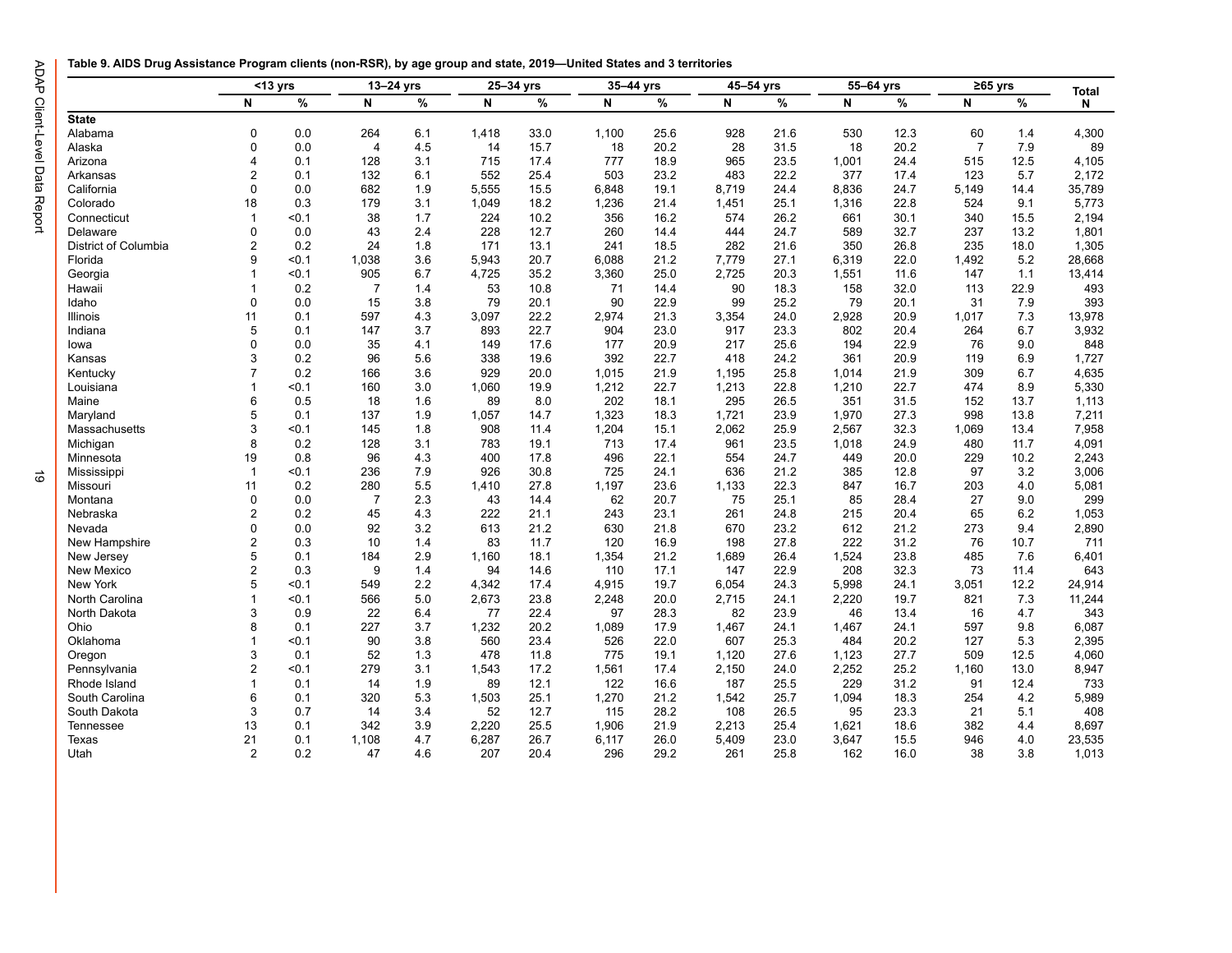**Table 9. AIDS Drug Assistance Program clients (non-RSR), by age group and state, 2019—United States and 3 territories** *(cont.)*

|                     | $<$ 13 yrs |       | $13 - 24$ yrs  |     | 25-34 yrs |      | 35–44 yrs |      | 45-54 yrs |      | 55-64 yrs |      | $≥65$ yrs |      | <b>Total</b> |
|---------------------|------------|-------|----------------|-----|-----------|------|-----------|------|-----------|------|-----------|------|-----------|------|--------------|
|                     | N          | %     | N              | %   | N         | %    | N         | %    | N         | %    | N         | $\%$ | N         | %    | N            |
| <b>State</b>        |            |       |                |     |           |      |           |      |           |      |           |      |           |      |              |
| Vermont             | 0          | 0.0   | 8              | 1.8 | 35        | 7.7  | 63        | 13.8 | 131       | 28.8 | 141       | 31.0 | 77        | 16.9 | 455          |
| Virginia            | 8          | 0.1   | 327            | 3.8 | 2,043     | 23.8 | 1,837     | 21.4 | 2,054     | 23.9 | 1,727     | 20.1 | 590       | 6.9  | 8,586        |
| Washington          |            | 0.0   | 79             | 1.6 | 576       | 12.0 | 881       | 18.4 | 1,253     | 26.1 | 1,346     | 28.1 | 662       | 13.8 | 4,797        |
| West Virginia       |            | 0.0   | 12             | 2.3 | 69        | 13.2 | 92        | 17.6 | 153       | 29.2 | 145       | 27.7 | 53        | 10.1 | 524          |
| Wisconsin           |            | 0.1   | 83             | 4.2 | 440       | 22.0 | 384       | 19.2 | 443       | 22.2 | 459       | 23.0 | 189       | 9.5  | 2,000        |
| Wyoming             |            | 0.9   | $\overline{4}$ | 1.7 | 37        | 15.9 | 47        | 20.3 | 58        | 25.0 | 62        | 26.7 | 22        | 9.5  | 232          |
| Subtotal            | 210        | 0.1   | 10,190         | 3.5 | 59,443    | 20.6 | 60,342    | 20.9 | 70,290    | 24.4 | 63,065    | 21.9 | 25,065    | 8.7  | 288,605      |
| <b>Territory</b>    |            |       |                |     |           |      |           |      |           |      |           |      |           |      |              |
| Guam                | $\Omega$   | 0.0   |                | 9.1 | 4         | 36.4 |           | 9.1  |           | 9.1  | 2         | 18.2 | 2         | 18.2 | 11           |
| Puerto Rico         |            | < 0.1 | 204            | 2.5 | 1,011     | 12.3 | 1,409     | 17.2 | 2,425     | 29.6 | 2,531     | 30.9 | 613       | 7.5  | 8,194        |
| U.S. Virgin Islands |            | 1.7   | $\overline{2}$ | 1.7 |           | 5.8  | 25        | 20.8 | 35        | 29.2 | 28        | 23.3 | 21        | 17.5 | 120          |
| <b>Subtotal</b>     | 3          | < 0.1 | 207            | 2.5 | 1,022     | 12.3 | 1,435     | 17.2 | 2,461     | 29.6 | 2,561     | 30.8 | 636       | 7.6  | 8,325        |
| Total               | 213        | 0.1   | 10,397         | 3.5 | 60,465    | 20.4 | 61,777    | 20.8 | 72,751    | 24.5 | 65,626    | 22.1 | 25.701    | 8.7  | 296,930      |

*Notes:* Percentages shown are based on the row total. Due to rounding, percentages may not add to 100.0%.

Data are not de-duplicated across states. Clients may be counted in multiple states; however, these clients make up less than 1% the total ADAP population.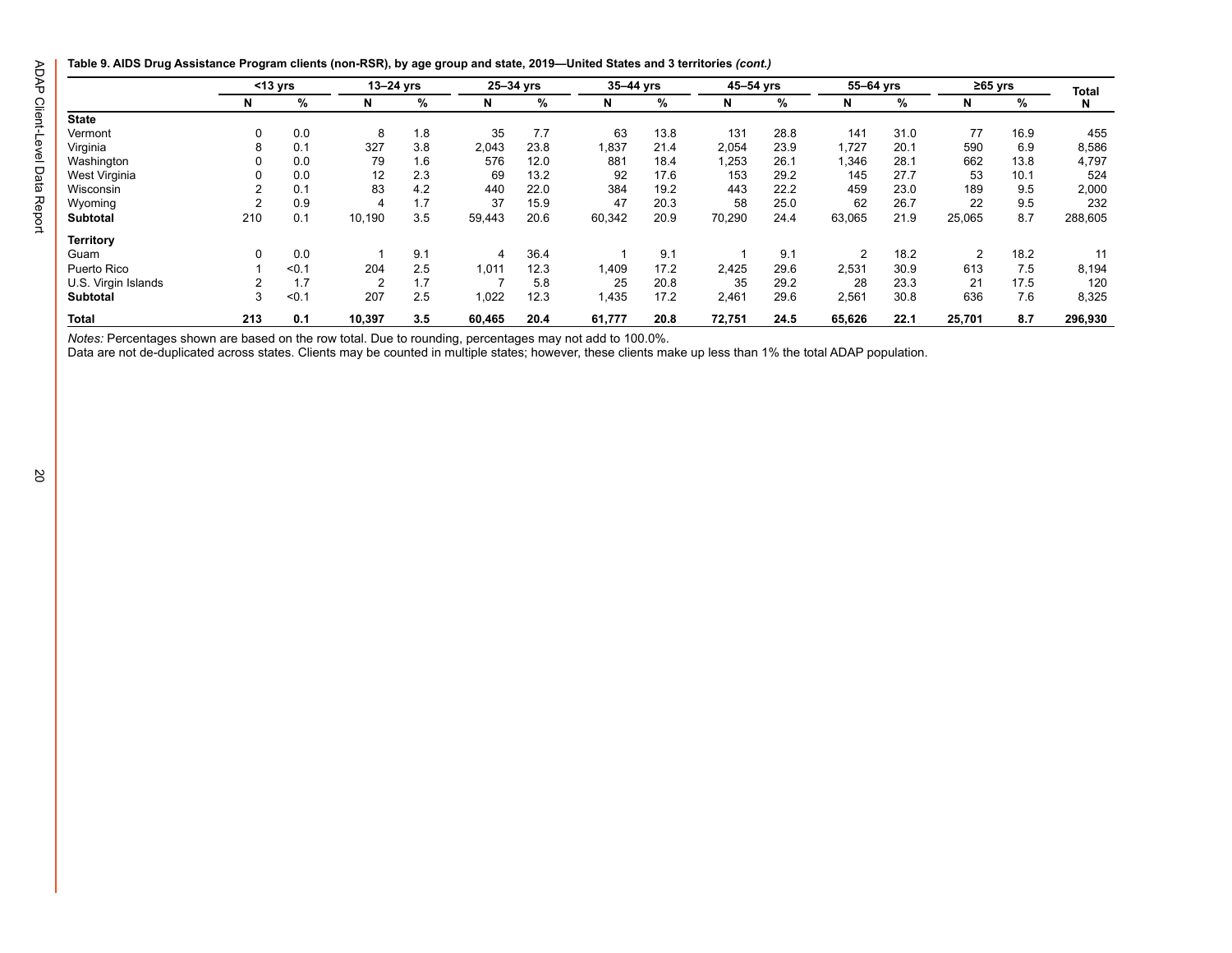<span id="page-23-0"></span>

| Table 10. AIDS Drug Assistance Program clients (non-RSR), by race/ethnicity and state, 2019—United States and 3 territories |  |  |  |
|-----------------------------------------------------------------------------------------------------------------------------|--|--|--|
|-----------------------------------------------------------------------------------------------------------------------------|--|--|--|

|                      |                | American Indian/<br>Alaska Native | Asian          |      | Black/<br>African American |      | Hispanic/Latino <sup>a</sup> |      |                | Native Hawaiian/<br><b>Pacific Islander</b> | White  |      | <b>Multiple races</b> |       |                   |
|----------------------|----------------|-----------------------------------|----------------|------|----------------------------|------|------------------------------|------|----------------|---------------------------------------------|--------|------|-----------------------|-------|-------------------|
|                      | N              | %                                 | N              | %    | N                          | %    | N                            | %    | N              | %                                           | N      | %    | N                     | %     | <b>Total</b><br>N |
| <b>State</b>         |                |                                   |                |      |                            |      |                              |      |                |                                             |        |      |                       |       |                   |
| Alabama              | $\overline{2}$ | $0.1$                             | 11             | 0.3  | 2,937                      | 68.3 | 175                          | 4.1  | $\Omega$       | 0.0                                         | 1.059  | 24.6 | 116                   | 2.7   | 4,300             |
| Alaska               | $\overline{2}$ | 2.2                               | 6              | 6.7  | 18                         | 20.2 | 17                           | 19.1 | $\Omega$       | 0.0                                         | 45     | 50.6 | $\overline{1}$        | 1.1   | 89                |
| Arizona              | 59             | 1.4                               | 66             | 1.6  | 591                        | 14.4 | 1,533                        | 37.3 | 4              | 0.1                                         | 1,752  | 42.7 | 100                   | 2.4   | 4,105             |
| Arkansas             | 6              | 0.3                               | 10             | 0.5  | 964                        | 44.4 | 177                          | 8.1  | $\overline{4}$ | 0.2                                         | 992    | 45.7 | 19                    | 0.9   | 2,172             |
| California           | 105            | 0.3                               | 1,517          | 4.3  | 4,637                      | 13.1 | 16.804                       | 47.4 | 141            | 0.4                                         | 11,999 | 33.8 | 283                   | 0.8   | 35,486            |
| Colorado             | 58             | 1.0                               | 106            | 1.8  | 960                        | 16.6 | 1,753                        | 30.4 | 7              | 0.1                                         | 2,728  | 47.3 | 161                   | 2.8   | 5,773             |
| Connecticut          | $\overline{7}$ | 0.3                               | 18             | 0.9  | 783                        | 37.2 | 655                          | 31.1 | 3              | 0.1                                         | 639    | 30.4 | $\mathbf 0$           | 0.0   | 2,105             |
| Delaware             | $\overline{2}$ | 0.1                               | 1              | 0.1  | 1,149                      | 63.8 | 148                          | 8.2  | $\Omega$       | 0.0                                         | 491    | 27.3 | 10                    | 0.6   | 1,801             |
| District of Columbia | $\Omega$       | 0.0                               | 9              | 0.7  | 834                        | 63.9 | 285                          | 21.8 | $\Omega$       | 0.0                                         | 177    | 13.6 | $\Omega$              | 0.0   | 1,305             |
| Florida              | 36             | 0.1                               | 201            | 0.7  | 11,680                     | 40.8 | 9,219                        | 32.2 | 32             | 0.1                                         | 7,355  | 25.7 | 109                   | 0.4   | 28,632            |
| Georgia              | 16             | 0.1                               | 116            | 0.9  | 10,211                     | 76.7 | 1,155                        | 8.7  | 12             | 0.1                                         | 1,792  | 13.5 | 3                     | < 0.1 | 13,305            |
| Hawaii               | 3              | 0.6                               | 77             | 15.6 | 23                         | 4.7  | 68                           | 13.8 | 45             | 9.1                                         | 232    | 47.1 | 45                    | 9.1   | 493               |
| Idaho                | 4              | 1.0                               | 4              | 1.0  | 45                         | 11.5 | 72                           | 18.3 | $\mathbf 0$    | 0.0                                         | 256    | 65.1 | 12                    | 3.1   | 393               |
| <b>Illinois</b>      | 20             | 0.1                               | 247            | 1.8  | 6.983                      | 50.0 | 3.184                        | 22.8 | 15             | 0.1                                         | 3.437  | 24.6 | 89                    | 0.6   | 13,975            |
| Indiana              | 10             | 0.3                               | 101            | 2.6  | 1,592                      | 40.5 | 399                          | 10.2 | 5              | 0.1                                         | 1,820  | 46.3 | $\mathbf 0$           | 0.0   | 3,927             |
| lowa                 | 5              | 0.6                               | 27             | 3.2  | 221                        | 26.1 | 114                          | 13.4 | $\mathbf{1}$   | 0.1                                         | 473    | 55.8 | $\overline{7}$        | 0.8   | 848               |
| Kansas               | 13             | 0.8                               | 33             | 1.9  | 489                        | 28.3 | 318                          | 18.4 | $\overline{2}$ | 0.1                                         | 828    | 47.9 | 44                    | 2.5   | 1,727             |
| Kentucky             | 12             | 0.3                               | 49             | 1.1  | 1,590                      | 34.3 | 326                          | 7.0  | 6              | 0.1                                         | 2,586  | 55.8 | 66                    | 1.4   | 4,635             |
| Louisiana            | 12             | 0.2                               | 30             | 0.6  | 3,315                      | 62.4 | 393                          | 7.4  | 6              | 0.1                                         | 1,545  | 29.1 | 15                    | 0.3   | 5,316             |
| Maine                | 10             | 0.9                               | $\overline{7}$ | 0.6  | 234                        | 21.0 | 58                           | 5.2  | $\Omega$       | 0.0                                         | 766    | 68.8 | 38                    | 3.4   | 1,113             |
| Maryland             | 17             | 0.2                               | 63             | 0.9  | 5,186                      | 73.6 | 739                          | 10.5 | $\mathbf 0$    | 0.0                                         | 1,007  | 14.3 | 35                    | 0.5   | 7,047             |
| Massachusetts        | 14             | 0.2                               | 150            | 1.9  | 2,476                      | 31.6 | 2,514                        | 32.1 | 27             | 0.3                                         | 2,577  | 32.9 | 79                    | 1.0   | 7,837             |
| Michigan             | 13             | 0.3                               | 62             | 1.5  | 1,977                      | 48.3 | 268                          | 6.6  | 4              | 0.1                                         | 1.710  | 41.8 | 57                    | 1.4   | 4,091             |
| Minnesota            | 21             | 0.9                               | 67             | 3.0  | 811                        | 36.2 | 369                          | 16.5 | 3              | 0.1                                         | 923    | 41.2 | 49                    | 2.2   | 2,243             |
| Mississippi          | 4              | 0.1                               | 10             | 0.3  | 2,351                      | 78.2 | 69                           | 2.3  | $\mathbf{1}$   | $0.1$                                       | 558    | 18.6 | 13                    | 0.4   | 3,006             |
| Missouri             | 18             | 0.4                               | 40             | 0.8  | 2,598                      | 51.1 | 311                          | 6.1  | 10             | 0.2                                         | 1,998  | 39.3 | 106                   | 2.1   | 5,081             |
| Montana              | 15             | 5.0                               | 3              | 1.0  | 10                         | 3.3  | 24                           | 8.0  | $\mathbf 0$    | 0.0                                         | 240    | 80.3 | 7                     | 2.3   | 299               |
| Nebraska             | 14             | 1.3                               | 31             | 2.9  | 318                        | 30.2 | 219                          | 20.8 | $\overline{1}$ | 0.1                                         | 470    | 44.6 | $\Omega$              | 0.0   | 1,053             |
| Nevada               | 20             | 0.7                               | 110            | 3.8  | 676                        | 23.4 | 1,021                        | 35.3 | 21             | 0.7                                         | 991    | 34.3 | 51                    | 1.8   | 2,890             |
| New Hampshire        | $\overline{2}$ | 0.3                               | 22             | 3.1  | 121                        | 17.0 | 101                          | 14.2 | $\overline{2}$ | 0.3                                         | 452    | 63.7 | 10                    | 1.4   | 710               |
| New Jersey           | 3              | $0.1$                             | 117            | 1.8  | 2,671                      | 41.7 | 2,416                        | 37.7 | 8              | 0.1                                         | 1,062  | 16.6 | 124                   | 1.9   | 6,401             |
| New Mexico           | 17             | 2.7                               | 5              | 0.8  | 30                         | 4.7  | 353                          | 55.4 | $\overline{1}$ | 0.2                                         | 222    | 34.9 | 9                     | 1.4   | 637               |
| <b>New York</b>      | 77             | 0.3                               | 730            | 2.9  | 9,455                      | 38.0 | 8,850                        | 35.5 | 44             | 0.2                                         | 5,521  | 22.2 | 218                   | 0.9   | 24,895            |
| North Carolina       | 82             | 0.7                               | 85             | 0.8  | 7,241                      | 64.9 | 1,240                        | 11.1 | 6              | 0.1                                         | 2,509  | 22.5 | $\mathbf 0$           | 0.0   | 11,163            |
| North Dakota         | 12             | 3.5                               | 4              | 1.2  | 161                        | 46.9 | 19                           | 5.5  | $\mathbf 0$    | 0.0                                         | 126    | 36.7 | 21                    | 6.1   | 343               |
| Ohio                 | 13             | 0.2                               | 44             | 0.7  | 2.643                      | 43.4 | 419                          | 6.9  | $\overline{2}$ | $0.1$                                       | 2.862  | 47.0 | 104                   | 1.7   | 6.087             |
| Oklahoma             | 103            | 4.3                               | 44             | 1.8  | 536                        | 22.4 | 286                          | 12.0 | $\mathbf{1}$   | < 0.1                                       | 1,218  | 50.9 | 205                   | 8.6   | 2,393             |
| Oregon               | 50             | 1.3                               | 82             | 2.1  | 299                        | 7.6  | 744                          | 18.9 | 22             | 0.6                                         | 2.734  | 69.5 | $\Omega$              | 0.0   | 3,931             |
| Pennsylvania         | 11             | 0.1                               | 123            | 1.4  | 4,097                      | 47.1 | 1,328                        | 15.3 | 28             | 0.3                                         | 3,116  | 35.8 | $\mathbf 0$           | 0.0   | 8,703             |
| Rhode Island         | $\Omega$       | 0.0                               | 10             | 1.4  | 155                        | 22.4 | 205                          | 29.6 | $\overline{1}$ | 0.1                                         | 321    | 46.4 | $\Omega$              | 0.0   | 692               |
| South Carolina       | 10             | 0.2                               | 20             | 0.3  | 4,175                      | 69.7 | 390                          | 6.5  | 3              | 0.1                                         | 1,336  | 22.3 | 55                    | 0.9   | 5,989             |
| South Dakota         | 70             | 17.2                              | $\Omega$       | 0.0  | 111                        | 27.2 | 35                           | 8.6  | $\Omega$       | 0.0                                         | 182    | 44.6 | 10                    | 2.5   | 408               |
| Tennessee            | 19             | 0.2                               | 72             | 0.8  | 4,911                      | 56.5 | 562                          | 6.5  | 10             | 0.1                                         | 3,123  | 35.9 | $\mathbf 0$           | 0.0   | 8,697             |
| Texas                | 48             | 0.2                               | 299            | 1.3  | 8,989                      | 38.2 | 9,230                        | 39.3 | 14             | 0.1                                         | 4,926  | 21.0 | 0                     | 0.0   | 23,506            |
| Utah                 | 12             | 1.2                               | 30             | 3.0  | 99                         | 9.8  | 317                          | 31.3 | 4              | 0.4                                         | 543    | 53.6 | 8                     | 0.8   | 1,013             |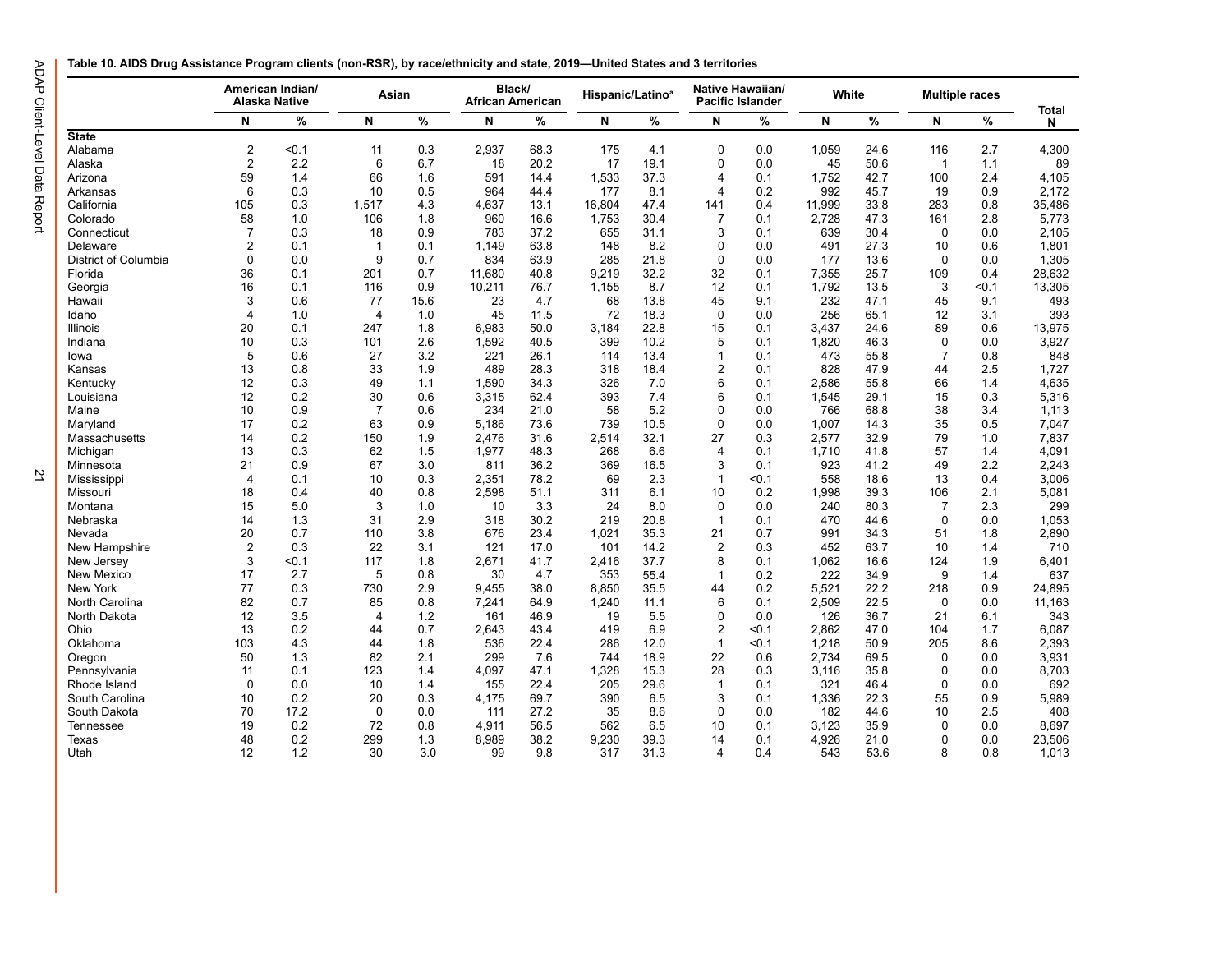**Table 10. AIDS Drug Assistance Program clients (non-RSR), by race/ethnicity and state, 2019—United States and 3 territories** *(cont.)*

|                     |       |     | American Indian/<br>Asian<br>Alaska Native |       | Black/<br><b>African American</b> |      | Hispanic/Latino <sup>a</sup> |      | Native Hawaiian/<br>Pacific Islander |       | White  |      | <b>Multiple races</b> |       | Total   |  |
|---------------------|-------|-----|--------------------------------------------|-------|-----------------------------------|------|------------------------------|------|--------------------------------------|-------|--------|------|-----------------------|-------|---------|--|
|                     | N     | %   | N                                          | %     | N                                 | %    | N                            | %    | N                                    | %     | N      | %    | N                     | %     | N       |  |
| State               |       |     |                                            |       |                                   |      |                              |      |                                      |       |        |      |                       |       |         |  |
| Vermont             |       | 1.6 | 15                                         | 3.4   | 43                                | 9.8  | 25                           | 5.7  | 0                                    | 0.0   | 341    | 78.0 | 6                     | 1.4   | 437     |  |
| Virginia            |       | 0.1 | 128                                        | 1.5   | 4,944                             | 57.6 | 1,050                        | 12.2 |                                      | $0.1$ | 1,945  | 22.7 | 504                   | 5.9   | 8,578   |  |
| Washington          | 43    | 0.9 | 199                                        | 4.1   | 965                               | 20.1 | 970                          | 20.2 | 32                                   | 0.7   | 2,474  | 51.6 | 114                   | 2.4   | 4,797   |  |
| West Virginia       |       | 0.2 |                                            | 1.0   | 81                                | 15.5 | 15                           | 2.9  | 0                                    | 0.0   | 418    | 79.8 | 4                     | 0.8   | 524     |  |
| Wisconsin           | 19    | 1.0 | 40                                         | 2.0   | 698                               | 34.9 | 339                          | 17.0 | 0                                    | 0.0   | 880    | 44.0 | 24                    | 1.2   | 2,000   |  |
| Wyoming             |       | 3.4 |                                            | 0.4   | 18                                | 7.8  | 35                           | 15.1 |                                      | 0.4   | 169    | 72.8 | $\Omega$              | 0.0   | 232     |  |
| Subtotal            | 1,131 | 0.4 | 5,247                                      | 1.8   | 118,102                           | 41.1 | 71,316                       | 24.8 | 530                                  | 0.2   | 87,926 | 30.6 | 2,931                 | 1.0   | 287,183 |  |
| <b>Territory</b>    |       |     |                                            |       |                                   |      |                              |      |                                      |       |        |      |                       |       |         |  |
| Guam                |       | 0.0 | 6                                          | 54.5  | 0                                 | 0.0  | $\mathbf 0$                  | 0.0  | 3                                    | 27.3  | 2      | 18.2 | 0                     | 0.0   | 11      |  |
| Puerto Rico         |       | 0.0 | 2                                          | < 0.1 | 19                                | 0.2  | 8,017                        | 97.8 | 0                                    | 0.0   | 154    | 1.9  | $\overline{2}$        | < 0.1 | 8,194   |  |
| U.S. Virgin Islands |       | 0.0 |                                            | 0.0   | 78                                | 65.0 | 34                           | 28.3 | 0                                    | 0.0   | 8      | 6.7  | 0                     | 0.0   | 120     |  |
| <b>Subtotal</b>     |       | 0.0 | 8                                          | 0.1   | 97                                | 1.2  | 8,051                        | 96.7 | 3                                    | < 0.1 | 164    | 2.0  | 2                     | < 0.1 | 8,325   |  |
| Total               | 1,131 | 0.4 | 5,255                                      | 1.8   | 118,199                           | 40.0 | 79,367                       | 26.9 | 533                                  | 0.2   | 88,090 | 29.8 | 2,933                 | 1.0   | 295,508 |  |

*Notes:* Percentages shown are based on the row total. Due to rounding, percentages may not add to 100.0%.

Data are not de-duplicated across states. Clients may be counted in multiple states; however, these clients make up less than 1% the total ADAP population. a Hispanics/Latinos can be of any race.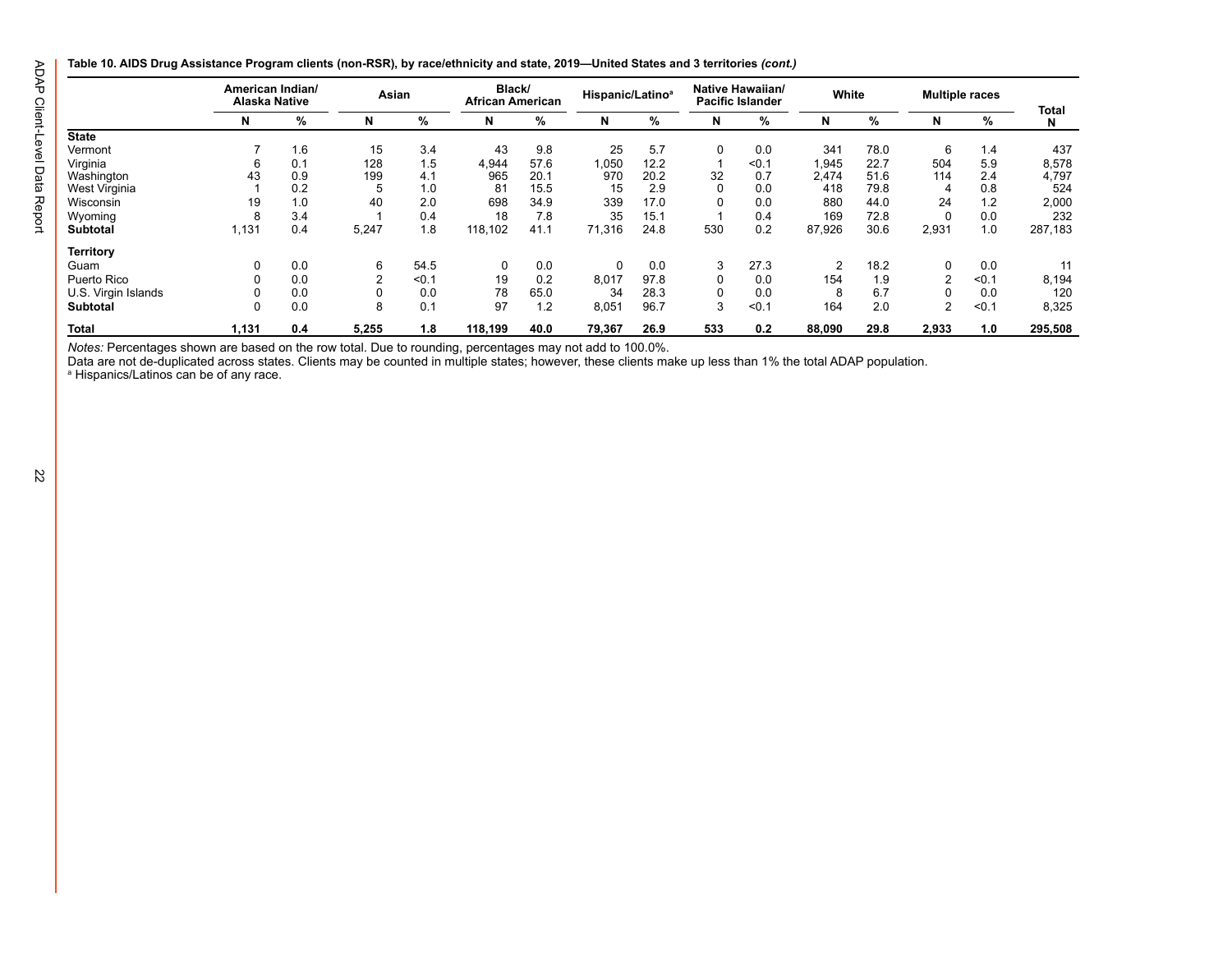#### <span id="page-25-0"></span>**Table 11. AIDS Drug Assistance Program clients (non-RSR), by gender and state, 2019—United States and 3 territories**

|                      | <b>Male</b> |              | Female |      |                | <b>Transgender male</b> | <b>Transgender female</b> |     |                | Other gender identity | <b>Total</b> |
|----------------------|-------------|--------------|--------|------|----------------|-------------------------|---------------------------|-----|----------------|-----------------------|--------------|
|                      | N           | $\%$         | N      | %    | N              | %                       | N                         | %   | Ν              | %                     | N            |
| <b>State</b>         |             |              |        |      |                |                         |                           |     |                |                       |              |
| Alabama              | 3,217       | 74.8         | 992    | 23.1 | 16             | 0.4                     | 75                        | 1.7 | $\mathbf 0$    | 0.0                   | 4,300        |
| Alaska               | 72          | 80.9         | 16     | 18.0 | 0              | 0.0                     | $\mathbf{1}$              | 1.1 | $\mathbf 0$    | 0.0                   | 89           |
| Arizona              | 3,472       | 84.6         | 576    | 14.0 | 5              | 0.1                     | 52                        | 1.3 | $\mathbf 0$    | 0.0                   | 4,105        |
| Arkansas             | 1,673       | 77.0         | 483    | 22.2 | $\overline{2}$ | 0.1                     | 14                        | 0.6 | $\mathbf 0$    | 0.0                   | 2,172        |
| California           | 31,625      | 88.4         | 3,556  | 9.9  | 44             | 0.1                     | 559                       | 1.6 | 4              | < 0.1                 | 35,788       |
| Colorado             | 4,788       | 83.0         | 893    | 15.5 | 8              | 0.1                     | 83                        | 1.4 | $\mathbf 0$    | 0.0                   | 5,772        |
| Connecticut          | 1,474       | 67.4         | 703    | 32.1 | 3              | 0.1                     | 6                         | 0.3 | $\mathbf{1}$   | $0.1$                 | 2,187        |
| Delaware             | 1,160       | 64.4         | 623    | 34.6 | $\mathbf 1$    | 0.1                     | 17                        | 0.9 | $\mathbf 0$    | 0.0                   | 1,801        |
| District of Columbia | 943         | 72.3         | 320    | 24.5 | $\mathbf{1}$   | 0.1                     | 41                        | 3.1 | 0              | 0.0                   | 1,305        |
| Florida              | 22,047      | 76.9         | 6,231  | 21.7 | 61             | 0.2                     | 312                       | 1.1 | 17             | 0.1                   | 28,668       |
| Georgia              | 10,482      | 78.1         | 2,696  | 20.1 | $\overline{7}$ | 0.1                     | 217                       | 1.6 | 12             | 0.1                   | 13,414       |
| Hawaii               | 445         | 90.3         | 43     | 8.7  | $\mathbf{1}$   | 0.2                     | 4                         | 0.8 | $\mathbf 0$    | 0.0                   | 493          |
| Idaho                | 313         | 79.6         | 76     | 19.3 | $\mathbf 0$    | 0.0                     | 3                         | 0.8 | $\mathbf{1}$   | 0.3                   | 393          |
| Illinois             | 10,949      | 78.3         | 2,665  | 19.1 | 50             | 0.4                     | 314                       | 2.2 | $\mathbf 0$    | 0.0                   | 13,978       |
| Indiana              | 3,008       | 76.5         | 860    | 21.9 | 4              | 0.1                     | 60                        | 1.5 | $\mathbf 0$    | 0.0                   | 3,932        |
| lowa                 | 650         | 76.7         | 192    | 22.6 | $\mathbf 0$    | 0.0                     | 6                         | 0.7 | $\mathbf 0$    | 0.0                   | 848          |
| Kansas               | 1,371       | 79.4         | 323    | 18.7 | $\mathbf{1}$   | 0.1                     | 32                        | 1.9 | $\Omega$       | 0.0                   | 1,727        |
| Kentucky             | 3,602       | 77.7         | 955    | 20.6 | $\overline{7}$ | 0.2                     | 70                        | 1.5 | $\overline{1}$ | < 0.1                 | 4,635        |
| Louisiana            | 4,058       | 76.1         | 1,185  | 22.2 | 4              | 0.1                     | 83                        | 1.6 | $\Omega$       | 0.0                   | 5,330        |
| Maine                | 831         | 74.7         | 271    | 24.3 | $\mathbf{1}$   | 0.1                     | 10                        | 0.9 | $\mathbf 0$    | 0.0                   | 1,113        |
|                      | 4,654       |              | 2,453  | 34.0 | 56             | 0.8                     | 47                        | 0.7 | 1              | < 0.1                 | 7,211        |
| Maryland             |             | 64.5<br>66.9 |        | 32.2 | 3              | < 0.1                   | 65                        | 0.8 | $\mathbf 0$    | 0.0                   |              |
| Massachusetts        | 5,316       |              | 2,561  |      |                |                         |                           |     | $\overline{1}$ |                       | 7,945        |
| Michigan             | 3,331       | 81.4         | 723    | 17.7 | $\overline{2}$ | < 0.1                   | 34                        | 0.8 |                | < 0.1                 | 4,091        |
| Minnesota            | 1,650       | 73.6         | 563    | 25.1 | $\overline{2}$ | 0.1                     | 26                        | 1.2 | $\overline{2}$ | 0.1                   | 2,243        |
| Mississippi          | 2,246       | 74.7         | 713    | 23.7 | 3              | 0.1                     | 44                        | 1.5 | $\Omega$       | 0.0                   | 3,006        |
| Missouri             | 4,031       | 79.3         | 948    | 18.7 | $\mathbf{1}$   | < 0.1                   | 101                       | 2.0 | $\mathbf 0$    | 0.0                   | 5,081        |
| Montana              | 265         | 88.6         | 33     | 11.0 | $\Omega$       | 0.0                     | $\mathbf{1}$              | 0.3 | $\Omega$       | 0.0                   | 299          |
| Nebraska             | 821         | 78.0         | 211    | 20.0 | 18             | 1.7                     | 3                         | 0.3 | $\mathbf 0$    | 0.0                   | 1,053        |
| Nevada               | 2,391       | 82.7         | 441    | 15.3 | $\mathbf{1}$   | < 0.1                   | 56                        | 1.9 | $\mathbf{1}$   | < 0.1                 | 2,890        |
| New Hampshire        | 513         | 72.2         | 191    | 26.9 | $\mathbf{1}$   | 0.1                     | 6                         | 0.8 | $\mathbf 0$    | 0.0                   | 711          |
| New Jersey           | 4.479       | 70.0         | 1,881  | 29.4 | 3              | < 0.1                   | 38                        | 0.6 | $\Omega$       | 0.0                   | 6.401        |
| New Mexico           | 565         | 87.9         | 75     | 11.7 | 0              | 0.0                     | 3                         | 0.5 | $\mathbf 0$    | 0.0                   | 643          |
| <b>New York</b>      | 19.064      | 76.7         | 5,624  | 22.6 | 0              | 0.0                     | $\mathbf 0$               | 0.0 | 176            | 0.7                   | 24,864       |
| North Carolina       | 8,340       | 74.2         | 2,752  | 24.5 | 3              | < 0.1                   | 145                       | 1.3 | 4              | $0.1$                 | 11,244       |
| North Dakota         | 216         | 63.0         | 127    | 37.0 | 0              | 0.0                     | $\mathbf 0$               | 0.0 | 0              | 0.0                   | 343          |
| Ohio                 | 4,956       | 81.4         | 1,055  | 17.3 | 4              | 0.1                     | 71                        | 1.2 | 1              | < 0.1                 | 6,087        |
| Oklahoma             | 1,951       | 81.5         | 419    | 17.5 | 3              | 0.1                     | 22                        | 0.9 | $\mathbf 0$    | 0.0                   | 2,395        |
| Oregon               | 3,536       | 87.1         | 486    | 12.0 | 3              | 0.1                     | 34                        | 0.8 | $\overline{1}$ | < 0.1                 | 4,060        |
| Pennsylvania         | 6,725       | 75.2         | 2,129  | 23.8 | 12             | 0.1                     | 81                        | 0.9 | $\mathbf 0$    | 0.0                   | 8,947        |
| Rhode Island         | 554         | 75.6         | 173    | 23.6 | $\mathbf 0$    | $0.0\,$                 | $\mathbf 0$               | 0.0 | 6              | 0.8                   | 733          |
| South Carolina       | 4,482       | 74.8         | 1,431  | 23.9 | 5              | 0.1                     | 71                        | 1.2 | $\mathbf 0$    | 0.0                   | 5,989        |
| South Dakota         | 266         | 65.2         | 142    | 34.8 | $\mathbf 0$    | 0.0                     | 0                         | 0.0 | $\mathbf 0$    | 0.0                   | 408          |
| Tennessee            | 6,797       | 78.2         | 1,736  | 20.0 | 16             | 0.2                     | 147                       | 1.7 | $\overline{1}$ | <0.1                  | 8,697        |
| Texas                | 17,902      | 76.1         | 5,108  | 21.7 | 156            | 0.7                     | 296                       | 1.3 | 63             | 0.3                   | 23,525       |
| Utah                 | 865         | 85.4         | 139    | 13.7 | 3              | 0.3                     | 6                         | 0.6 | $\Omega$       | 0.0                   | 1,013        |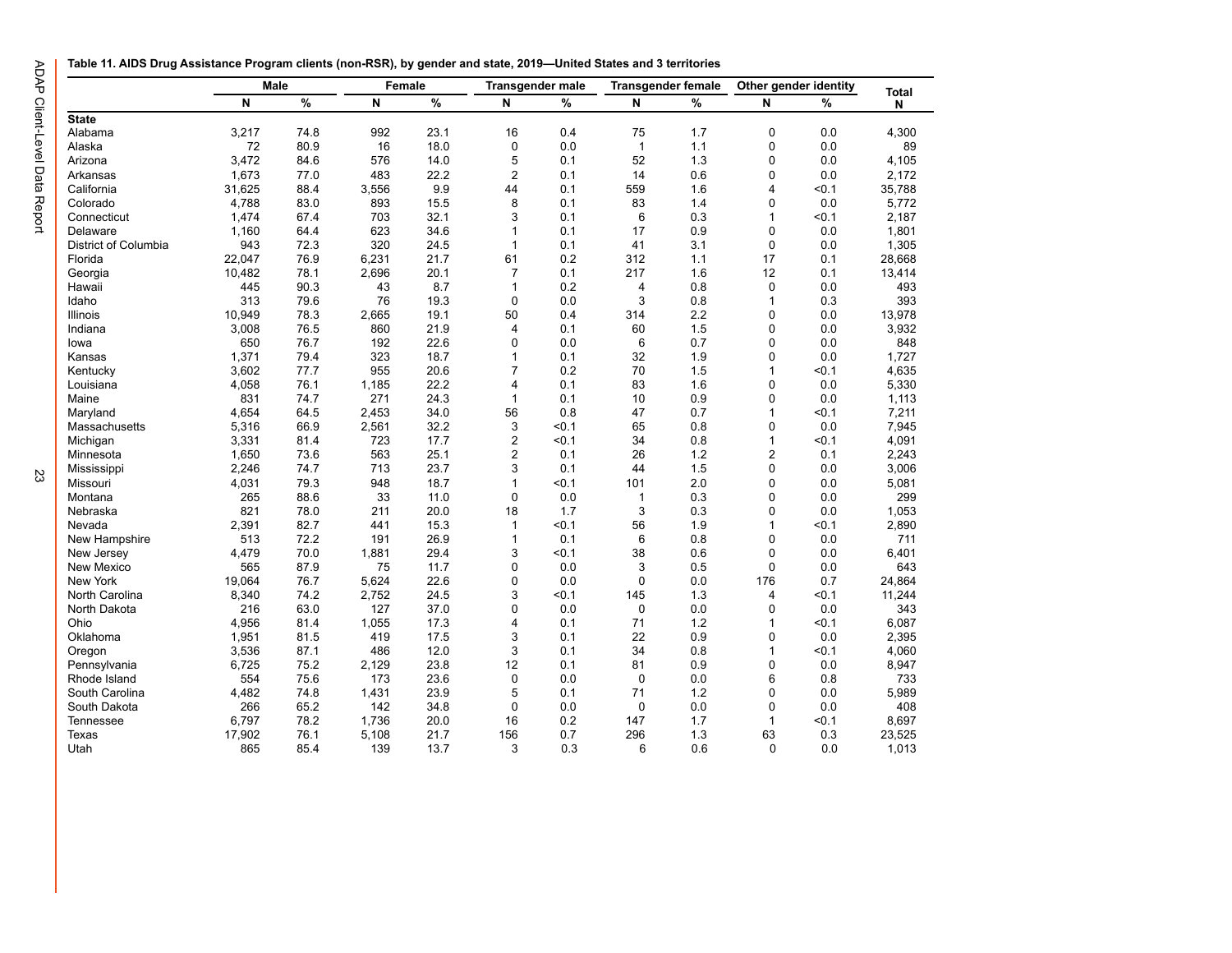#### **Table 11. AIDS Drug Assistance Program clients (non-RSR), by gender and state, 2019—United States and 3 territories** *(cont.)*

|                     | Male    |      | Female |      | Transgender male |       | <b>Transgender female</b> |     | Other gender identity |     | <b>Total</b> |
|---------------------|---------|------|--------|------|------------------|-------|---------------------------|-----|-----------------------|-----|--------------|
|                     | N       | %    | N      | %    | N                | %     | N                         | %   | N                     | %   | N            |
| <b>State</b>        |         |      |        |      |                  |       |                           |     |                       |     |              |
| Vermont             | 366     | 80.4 | 85     | 18.7 | $\overline{2}$   | 0.4   | 2                         | 0.4 | 0                     | 0.0 | 455          |
| Virginia            | 6.348   | 73.9 | 2,086  | 24.3 | 3                | < 0.1 | 149                       | 1.7 |                       | 0.0 | 8,586        |
| Washington          | 3,903   | 81.4 | 819    | 17.1 | 15               | 0.3   | 60                        | 1.3 |                       | 0.0 | 4,797        |
| West Virginia       | 430     | 82.1 | 88     | 16.8 | 4                | 0.8   | 2                         | 0.4 | 0                     | 0.0 | 524          |
| Wisconsin           | 1,640   | 82.0 | 325    | 16.3 | $\overline{2}$   | 0.1   | 32                        | 1.6 |                       | 0.1 | 2,000        |
| Wyoming             | 182     | 78.4 | 49     | 21.1 | 0                | 0.0   |                           | 0.4 | 0                     | 0.0 | 232          |
| <b>Subtotal</b>     | 224.965 | 78.0 | 59,225 | 20.5 | 537              | 0.2   | 3,502                     | 1.2 | 294                   | 0.1 | 288,523      |
| <b>Territory</b>    |         |      |        |      |                  |       |                           |     |                       |     |              |
| Guam                | 10      | 90.9 |        | 9.1  | 0                | 0.0   | $\Omega$                  | 0.0 | 0                     | 0.0 | 11           |
| Puerto Rico         | 5,520   | 67.4 | 2,647  | 32.3 | 8                | 0.1   | 19                        | 0.2 |                       | 0.0 | 8,194        |
| U.S. Virgin Islands | 63      | 52.5 | 57     | 47.5 |                  | 0.0   | 0                         | 0.0 |                       | 0.0 | 120          |
| <b>Subtotal</b>     | 5,593   | 67.2 | 2,705  | 32.5 | 8                | 0.1   | 19                        | 0.2 | 0                     | 0.0 | 8,325        |
| <b>Total</b>        | 230,558 | 77.7 | 61,930 | 20.9 | 545              | 0.2   | 3,521                     | 1.2 | 294                   | 0.1 | 296,848      |

*Notes:* Percentages shown are based on the row total. Due to rounding, percentages may not add to 100.0%.

Data are not de-duplicated across states. Clients may be counted in multiple states; however, these clients make up less than 1% the total ADAP population.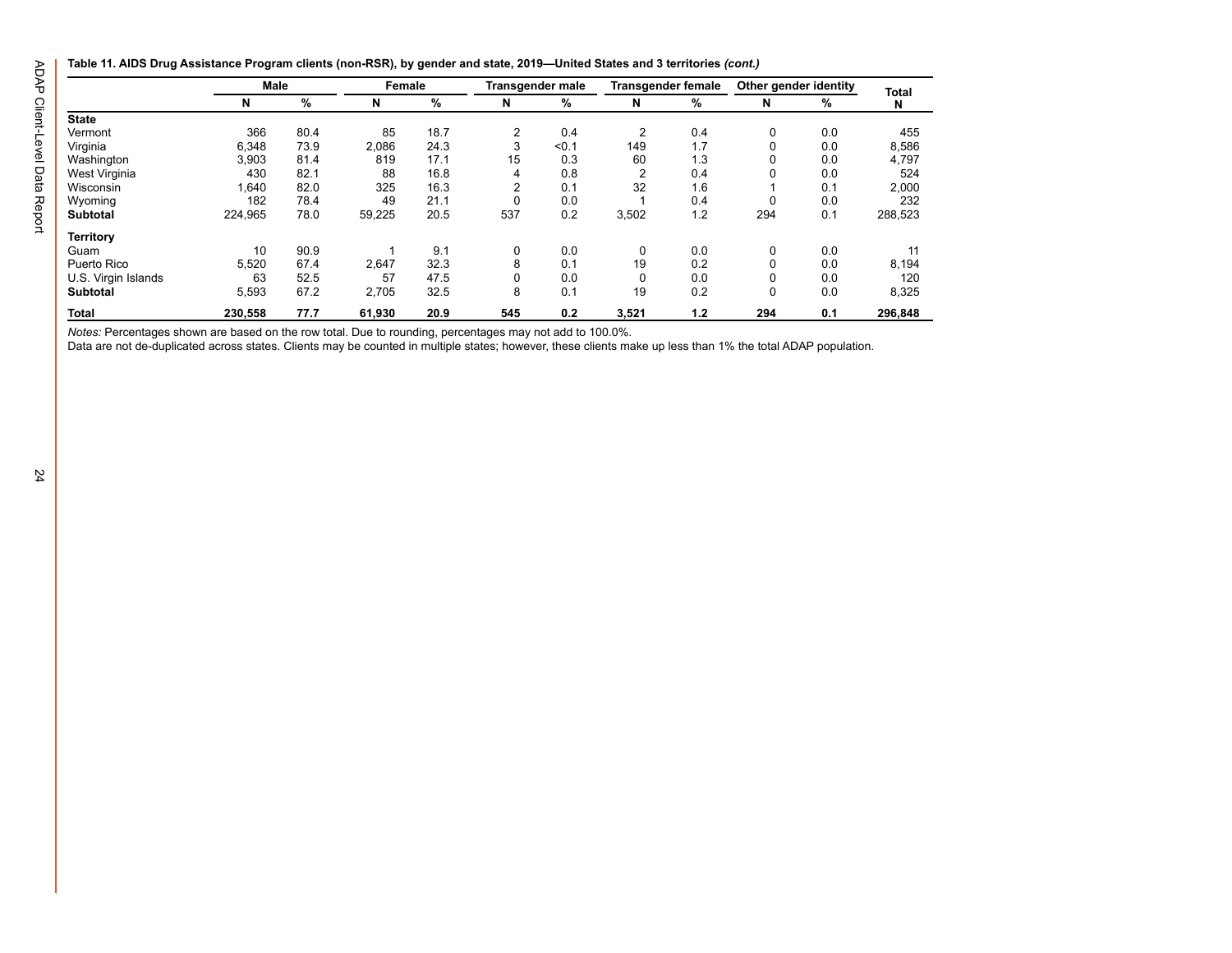<span id="page-27-0"></span>

|  |  | Table 12. AIDS Drug Assistance Program clients (non-RSR), by federal poverty level and state, 2019—United States and 3 territories |
|--|--|------------------------------------------------------------------------------------------------------------------------------------|
|  |  |                                                                                                                                    |

|                                        | 0-100% FPL      |              | 101-138% FPL |              | 139-250% FPL   |              | 251-400% FPL |              |              | >400% FPL  |                   |
|----------------------------------------|-----------------|--------------|--------------|--------------|----------------|--------------|--------------|--------------|--------------|------------|-------------------|
|                                        | N               | %            | N            | %            | N              | %            | N            | %            | N            | %          | <b>Total</b><br>N |
| <b>State</b>                           |                 |              |              |              |                |              |              |              |              |            |                   |
| Alabama                                | 2,969           | 69.0         | 353          | 8.2          | 727            | 16.9         | 248          | 5.8          | 3            | 0.1        | 4,300             |
| Alaska                                 | 29              | 32.6         | 10           | 11.2         | 37             | 41.6         | 12           | 13.5         | $\mathbf 1$  | 1.1        | 89                |
| Arizona                                | 1,088           | 26.5         | 591          | 14.4         | 1,396          | 34.0         | 966          | 23.5         | 63           | 1.5        | 4,104             |
| Arkansas                               | 1,051           | 48.4         | 289          | 13.3         | 500            | 23.0         | 287          | 13.2         | 45           | 2.1        | 2,172             |
| California                             | 9,424           | 26.3         | 3,546        | 9.9          | 12,104         | 33.8         | 7,877        | 22.0         | 2,835        | 7.9        | 35,786            |
| Colorado                               | 2,192           | 38.0         | 657          | 11.4         | 1,461          | 25.3         | 1,085        | 18.8         | 378          | 6.5        | 5,773             |
| Connecticut                            | 1,520           | 69.3         | 113          | 5.2          | 341            | 15.5         | 213          | 9.7          | 7            | 0.3        | 2,194             |
| Delaware                               | 810             | 48.2         | 196          | 11.7         | 367            | 21.8         | 232          | 13.8         | 77           | 4.6        | 1,682             |
| District of Columbia<br>Florida        | 450<br>12,782   | 34.5<br>44.6 | 178<br>3,420 | 13.6<br>11.9 | 340<br>8,520   | 26.1<br>29.7 | 249<br>3,903 | 19.1<br>13.6 | 88<br>43     | 6.7<br>0.2 | 1,305<br>28,668   |
| Georgia                                | 7,590           | 64.5         | 1,172        | 10.0         | 2,227          | 18.9         | 760          | 6.5          | 22           | 0.2        | 11,771            |
| Hawaii                                 | 142             | 28.8         | 88           | 17.8         | 198            | 40.2         | 59           | 12.0         | 6            | 1.2        | 493               |
| Idaho                                  | 184             | 50.3         | 63           | 17.2         | 103            | 28.1         | 12           | 3.3          | 4            | 1.1        | 366               |
| Illinois                               | 6,906           | 49.4         | 1,207        | 8.6          | 3,396          | 24.3         | 1,939        | 13.9         | 530          | 3.8        | 13,978            |
| Indiana                                | 1,873           | 47.6         | 462          | 11.7         | 1,218          | 31.0         | 379          | 9.6          | 0            | 0.0        | 3,932             |
| lowa                                   | 189             | 22.5         | 52           | 6.2          | 340            | 40.4         | 245          | 29.1         | 15           | 1.8        | 841               |
| Kansas                                 | 828             | 47.9         | 215          | 12.4         | 427            | 24.7         | 236          | 13.7         | 21           | 1.2        | 1,727             |
| Kentucky                               | 2,142           | 50.9         | 469          | 11.1         | 919            | 21.8         | 557          | 13.2         | 123          | 2.9        | 4,210             |
| Louisiana                              | 1,038           | 19.5         | 575          | 10.8         | 2,297          | 43.1         | 1,361        | 25.5         | 59           | 1.1        | 5,330             |
| Maine                                  | 423             | 38.0         | 159          | 14.3         | 297            | 26.7         | 179          | 16.1         | 55           | 4.9        | 1,113             |
| Maryland                               | 2,224           | 30.8         | 978          | 13.6         | 2,021          | 28.0         | 1,477        | 20.5         | 511          | 7.1        | 7,211             |
| Massachusetts                          | 3,875           | 48.7         | 798          | 10.0         | 1,630          | 20.5         | 1,235        | 15.5         | 420          | 5.3        | 7,958             |
| Michigan                               | 648             | 16.2         | 525          | 13.1         | 1,731          | 43.2         | 902          | 22.5         | 203          | 5.1        | 4,009             |
| Minnesota                              | 517             | 23.0         | 123          | 5.5          | 713            | 31.8         | 864          | 38.5         | 26           | 1.2        | 2,243             |
| Mississippi                            | 1,561           | 54.4         | 414          | 14.4         | 761            | 26.5         | 129          | 4.5          | 3            | 0.1        | 2,868             |
| Missouri<br>Montana                    | 2,838<br>108    | 55.9<br>36.4 | 500<br>59    | 9.8<br>19.9  | 1,224<br>97    | 24.1<br>32.7 | 494<br>29    | 9.7<br>9.8   | 25<br>4      | 0.5<br>1.3 | 5,081<br>297      |
| Nebraska                               | 411             | 39.1         | 128          | 12.2         | 315            | 30.0         | 188          | 17.9         | 8            | 0.8        | 1,050             |
| Nevada                                 | 888             | 30.7         | 435          | 15.1         | 973            | 33.7         | 579          | 20.0         | 15           | 0.5        | 2,890             |
| New Hampshire                          | 205             | 30.8         | 89           | 13.4         | 206            | 31.0         | 139          | 20.9         | 26           | 3.9        | 665               |
| New Jersey                             | 1,475           | 24.5         | 482          | 8.0          | 1,807          | 30.0         | 1,692        | 28.1         | 560          | 9.3        | 6,016             |
| New Mexico                             | 141             | 24.2         | 63           | 10.8         | 251            | 43.1         | 128          | 22.0         | 0            | 0.0        | 583               |
| New York                               | 9,828           | 39.4         | 2,263        | 9.1          | 5,920          | 23.8         | 5,097        | 20.5         | 1,806        | 7.2        | 24,914            |
| North Carolina                         | 6,117           | 54.4         | 1,611        | 14.3         | 2,887          | 25.7         | 629          | 5.6          | 0            | 0.0        | 11,244            |
| North Dakota                           | 120             | 35.0         | 47           | 13.7         | 119            | 34.7         | 56           | 16.3         | $\mathbf{1}$ | 0.3        | 343               |
| Ohio                                   | 1,985           | 32.6         | 761          | 12.5         | 2,070          | 34.0         | 1,102        | 18.1         | 169          | 2.8        | 6,087             |
| Oklahoma                               | 1,066           | 44.5         | 373          | 15.6         | 647            | 27.0         | 306          | 12.8         | 3            | 0.1        | 2,395             |
| Oregon                                 | 1,531           | 37.7         | 537          | 13.2         | 1,017          | 25.0         | 747          | 18.4         | 228          | 5.6        | 4,060             |
| Pennsylvania                           | 2,081           | 23.3         | 956          | 10.7         | 2,446          | 27.3         | 2,262        | 25.3         | 1,202        | 13.4       | 8,947             |
| Rhode Island                           | 221             | 30.2         | 89           | 12.1         | 238            | 32.5         | 151          | 20.6         | 34           | 4.6        | 733               |
| South Carolina                         | 2,844           | 47.5         | 459          | 7.7          | 1,434          | 23.9         | 942          | 15.7         | 310          | 5.2        | 5,989             |
| South Dakota<br><b>Tennessee</b>       | 196             | 48.0<br>66.4 | 44           | 10.8         | 136            | 33.3         | 32           | 7.8<br>12.4  | 0<br>48      | 0.0        | 408<br>8,697      |
| Texas                                  | 5,774<br>12,765 | 54.2         | 507<br>3,275 | 5.8<br>13.9  | 1,292<br>7,157 | 14.9<br>30.4 | 1,076<br>284 | 1.2          | 54           | 0.6<br>0.2 | 23,535            |
| Utah                                   | 515             | 53.5         | 96           | 10.0         | 295            | 30.6         | 48           | 5.0          | 9            | 0.9        | 963               |
| Vermont                                | 142             | 33.6         | 62           | 14.7         | 120            | 28.4         | 74           | 17.5         | 25           | 5.9        | 423               |
| Virginia                               | 4,011           | 46.8         | 914          | 10.7         | 2,212          | 25.8         | 1,169        | 13.6         | 264          | 3.1        | 8,570             |
| Washington                             | 1,097           | 22.9         | 623          | 13.0         | 1,440          | 30.0         | 1,376        | 28.7         | 261          | 5.4        | 4,797             |
| West Virginia                          | 132             | 25.2         | 92           | 17.6         | 196            | 37.4         | 92           | 17.6         | 12           | 2.3        | 524               |
| Wisconsin                              | 492             | 24.8         | 307          | 15.5         | 867            | 43.7         | 317          | 16.0         | $\pmb{0}$    | 0.0        | 1,983             |
| Wyoming                                | 76              | 32.9         | 42           | 18.2         | 54             | 23.4         | 36           | 15.6         | 23           | 10.0       | 231               |
| <b>Subtotal</b>                        | 119,514         | 41.9         | 31,467       | 11.0         | 79,491         | 27.8         | 44,451       | 15.6         | 10,625       | 3.7        | 285,548           |
| <b>Territory</b>                       |                 |              |              |              |                |              |              |              |              |            |                   |
| Guam                                   | 4               | 36.4         | $\sqrt{2}$   | 18.2         | 4              | 36.4         | $\mathbf{1}$ | 9.1          | 0            | 0.0        | 11                |
| Puerto Rico                            | 8,172           | 99.7         | 14           | 0.2          | 8              | 0.1          | 0            | 0.0          | $\mathbf 0$  | 0.0        | 8,194             |
| U.S. Virgin Islands<br><b>Subtotal</b> | 49              | 42.6<br>98.9 | 15<br>31     | 13.0         | 32<br>44       | 27.8<br>0.5  | 14<br>15     | 12.2         | 5<br>5       | 4.3<br>0.1 | 115               |
|                                        | 8,225           |              |              | 0.4          |                |              |              | 0.2          |              |            | 8,320             |
| <b>Total</b>                           | 127,739         | 43.5         | 31,498       | 10.7         | 79,535         | 27.1         | 44,466       | 15.1         | 10,630       | 3.6        | 293,868           |

*Abbreviation:* FPL, federal poverty level.

*Notes:* Percentages shown are based on the row total. Due to rounding, percentages may not add to 100.0%.

Data are not de-duplicated across states. Clients may be counted in multiple states; however, these clients make up less than 1% the total ADAP population.